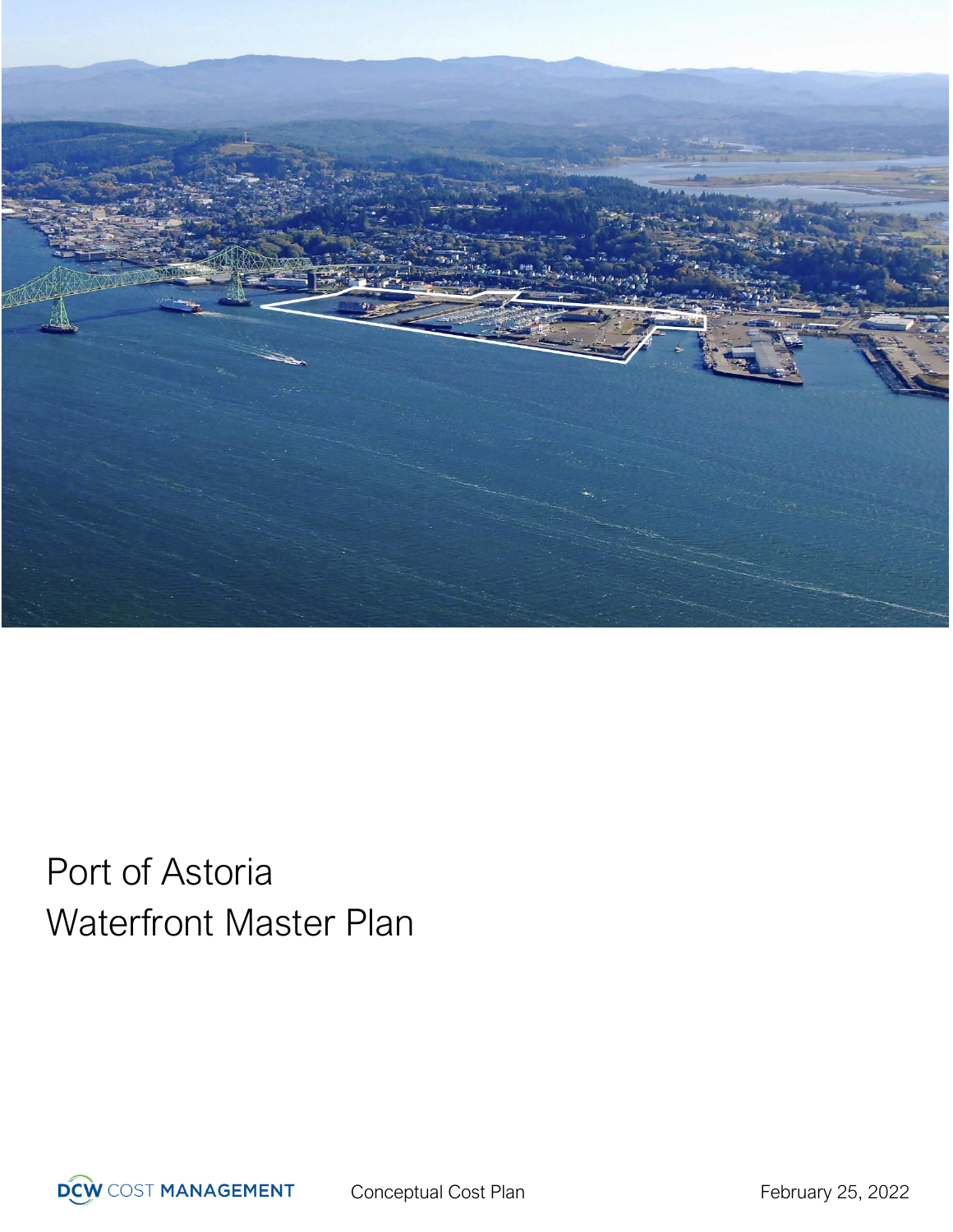Prepared for: WALKER MACY Calder Gillin, Mike Zilis Walker Macy 217 Pine St #550 Seattle, WA 98101

Prepared by: **DCW** COST **Andrew JONSSON** DCW Cost Management 815 1st Ave Suite 176 Seattle, WA 98104 (206) 259-2992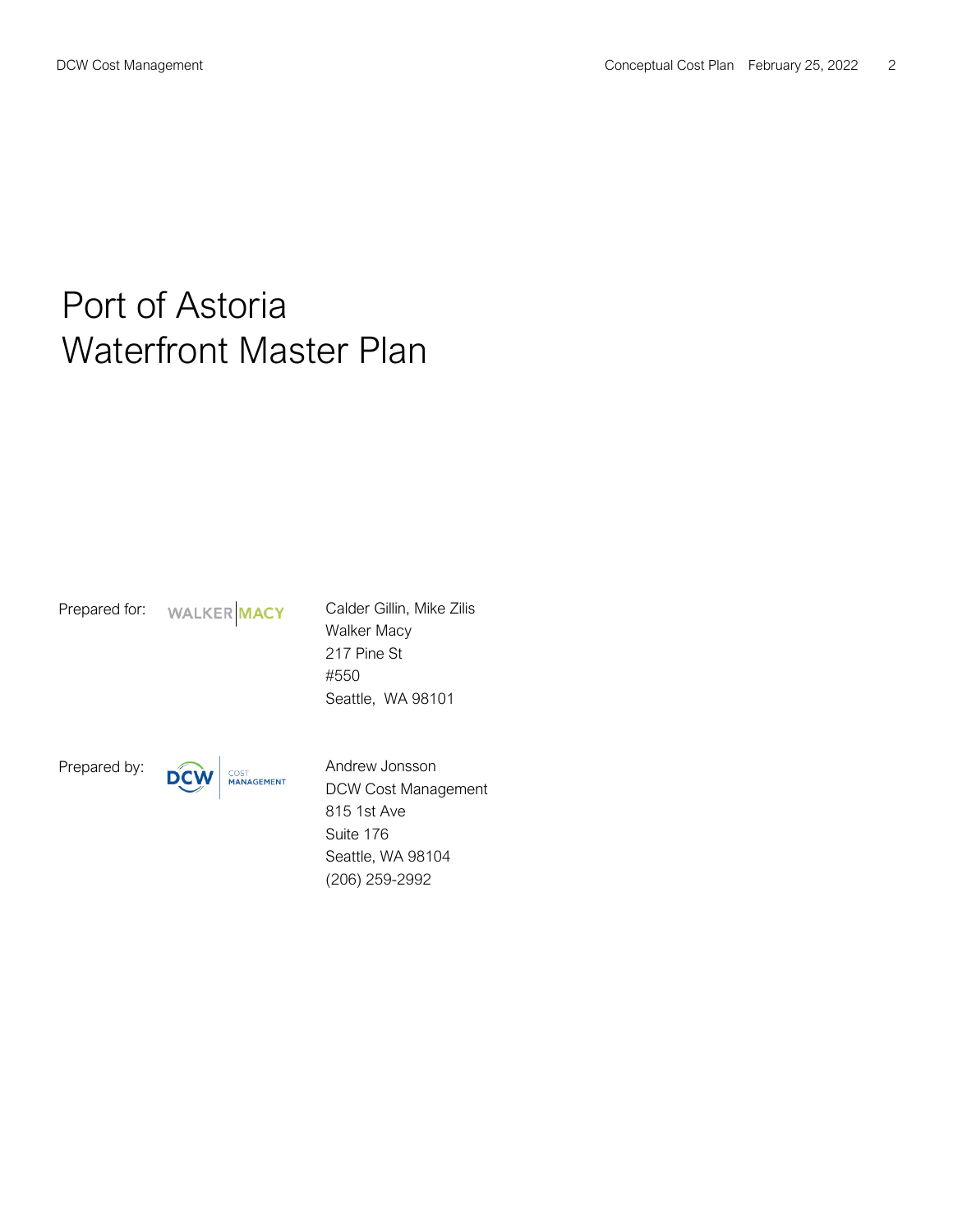## **Contents**

| <b>Detailed Summary</b>  |   |
|--------------------------|---|
| Scope of Work            | 5 |
| <b>Basis of Estimate</b> | 6 |
| Cost Detail              |   |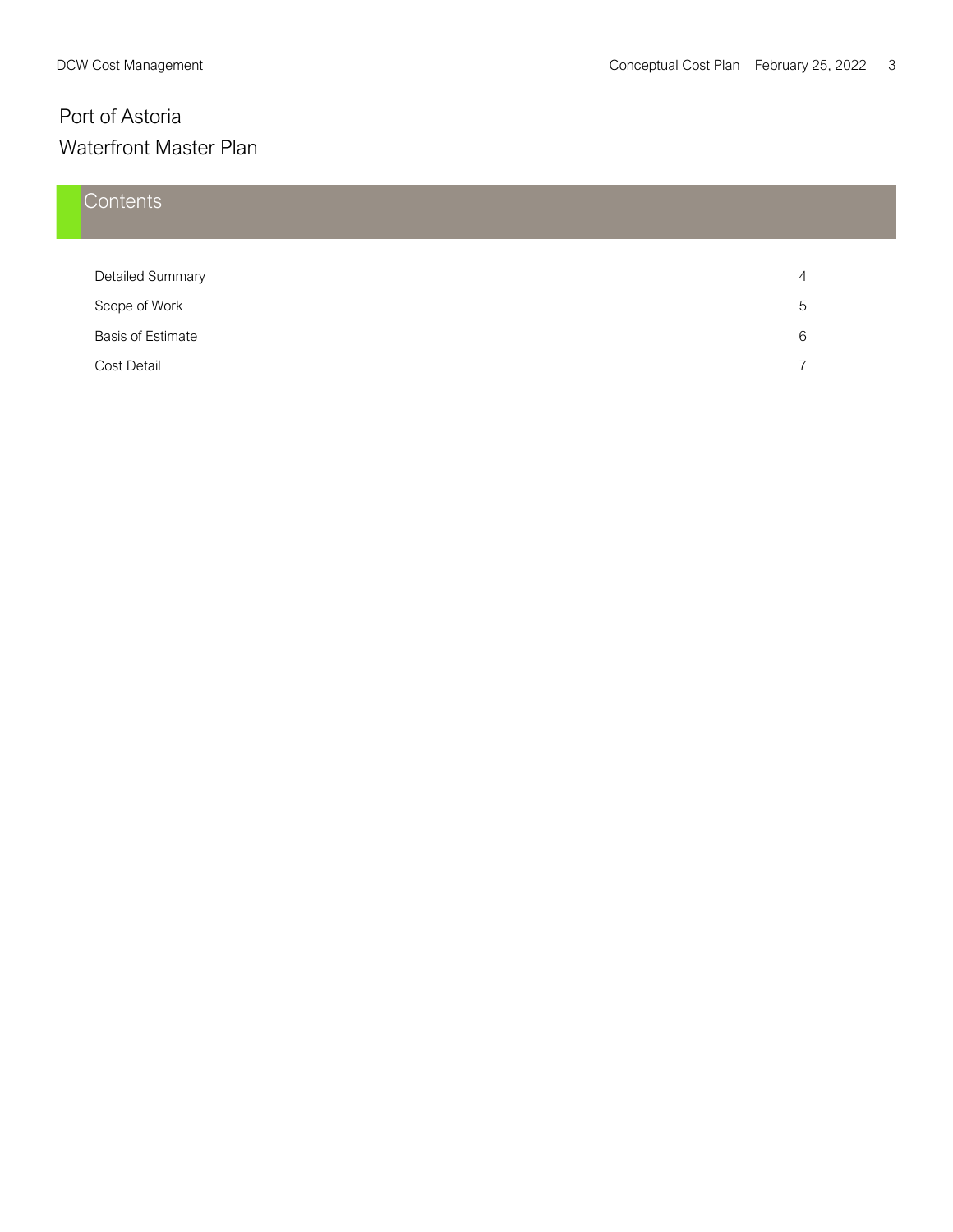| <b>Detailed Summary</b>                                                |           |            |       |              |              |              |
|------------------------------------------------------------------------|-----------|------------|-------|--------------|--------------|--------------|
|                                                                        | <b>SF</b> | Cost       |       | Low          |              | High         |
|                                                                        |           |            |       |              |              |              |
| Plan Elements                                                          |           |            |       |              |              |              |
| Plan Elements                                                          |           |            |       |              |              |              |
| 1. Demolish Riverwalk Inn Hotel                                        | 44,955    | 1,331,101  | \$    | 1,064,881    | $\$\$        | 1,597,322    |
| 2. Demolish Chinook Building                                           | 7,425     | 231,272    | \$    | 185,018      | \$           | 277,527      |
| 3. Maritime Industrial Site Preparation                                | 258,185   | 6,105,585  | \$    | 4,884,468    | \$           | 7,326,702    |
| 4. Port Tower                                                          | 750       | 1,617,601  | \$    | 1,294,081    | \$           | 1,941,121    |
| 5. Pier 1 Walk                                                         | 47,965    | 1,945,494  | \$    | 1,556,396    | \$           | 2,334,593    |
| 6. Cruise Passenger Transportation                                     | 37,605    | 359,274    | $\$\$ | 287,420      | \$           | 431,129      |
| 7. Footbridge                                                          | 4,000     | 1,306,285  | \$    | 1,045,028    | $\mathbb{S}$ | 1,567,542    |
| 8a. West Mooring Basin Boardwalk: Option 1, New Pier<br>Structure      | 89,909    | 14,722,967 |       | \$11,778,374 |              | \$17,667,561 |
| 8b. West Mooring Basin Boardwalk: Option 2, Existing<br>Pier Structure | 89,909    | 6,085,288  | \$    | 4,868,230    |              | \$7,302,345  |
| 8c. West Mooring Basin Boardwalk: Option 3, Reduced<br>Footprint       | 78,016    | 5,405,438  | \$    | 4,324,351    | \$           | 6,486,526    |
| 9. Fishing Village                                                     | 2,000     | 410,597    | $\$\$ | 328,478      | \$           | 492,717      |
| 10a. Multi-Use Support Structure - Option 1, Enclosed                  | 9,910     | 3,481,595  | \$    | 2,785,276    | \$           | 4,177,914    |
| 10b. Multi-Use Support Strucutre - Option 2, Open<br>Canopy Structure  | 9,910     | 2,556,413  | \$    | 2,045,130    | \$           | 3,067,696    |
| 11. Industry Street                                                    | 122,430   | 3,702,490  | \$    | 2,961,992    | $\$\$        | 4,442,989    |
| 12. Riverwalk Trail Improvements                                       | 89,215    | 1,074,997  | \$    | 859,997      | \$           | 1,289,996    |
| 13. Relocated Trolley Stop                                             | 400       | 37,779     | \$    | 30,223       | \$           | 45,335       |
| 14a. Bay Street Connection Within Study Area                           | 15,400    | 785,030    | \$    | 628,024      | $\$\$        | 942,036      |
| 14b. Bay Street Connection Outside Study Area                          | 6,500     | 102,126    | $\$\$ | 81,701       | \$           | 122,552      |
| 15a. Basin Street Connection Within Study Area                         | 10,220    | 470,610    | \$    | 376,488      | \$           | 564,732      |
| 15b. Basin Street Connection Outside Study Area                        | 5,500     | 93,128     | \$    | 74,502       | \$           | 111,754      |
| 16a. Portway Street Connection Within Study Area                       | 58,440    | 2,128,153  | $\$\$ | 1,702,522    | $\$\$        | 2,553,783    |
| 16b. Portway Street Connection Outside Study Area                      | 5,500     | 398,238    | $\$\$ | 318,590      | \$           | 477,885      |
| 17. T-Dock Electrical                                                  |           | 454,097    | \$    | 363,277      | \$           | 544,916      |
| 18. Utility Infrastructure                                             |           | 1,745,738  | \$    | 1,396,591    | \$           | 2,094,886    |

Note: Cost ranges above are calculated in 2022 dollars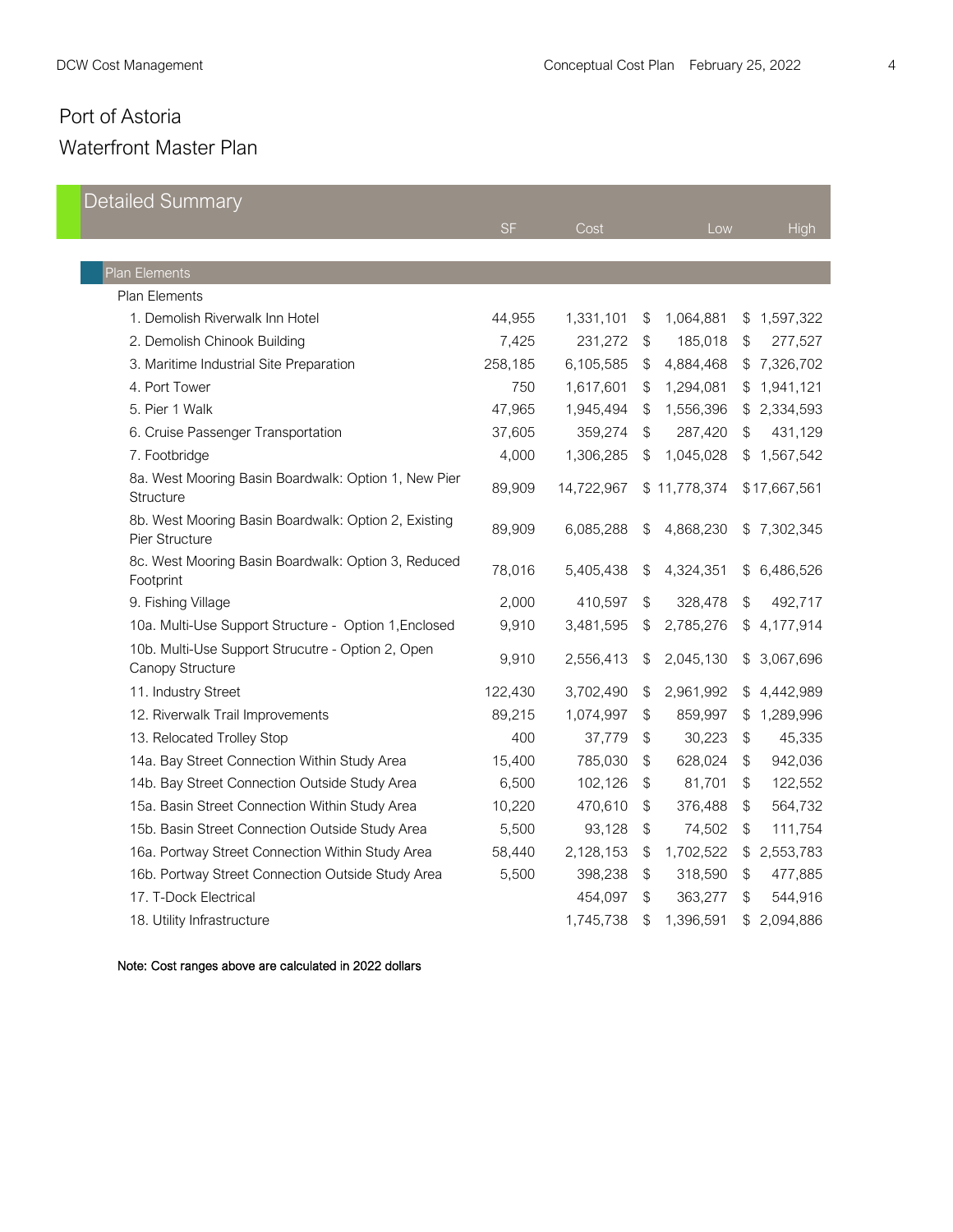#### Scope of Work

#### Project Scope Description

The project comprises cost planning site improvements for the Port of Astoria, Waterfront Master Plan located at 422 Gateway Ave, Ste 100, Astoria, OR 97103. The scope of work includes costing the Concept documents.

The cost report is a conceptual cost plan for budgetary purposes, based on conceptual illustrations and narrative descriptions provided by the consultant team. The report is reflective of the recommendations included in the Port of Astoria Waterfront Master Plan. Escalation, and permitting/consultant fees/planning/design/engineering costs are included.

#### Project Design

This cost report is base on the following plan sets including narrative documents and supplemental information: 220114 Cost Estimate Diagrams\_r1, COA\_2022.01.06 riverwalk wayfinding version 8, COA\_2013 TSP extract 1, KPFF civil\_20220114-EXH-Astoria-Util, 220114 Cost Estimate Diagrams\_r2 received January 17, 2022, and communication with the consultant team.

It is anticipated that the project will be delivered by traditional low bid with the potential of various JOC contracts. It is expected that the total project will be phased. Escalation is not included. If the project is delivered via alternative delivery methods, recommended budget modifications will be required.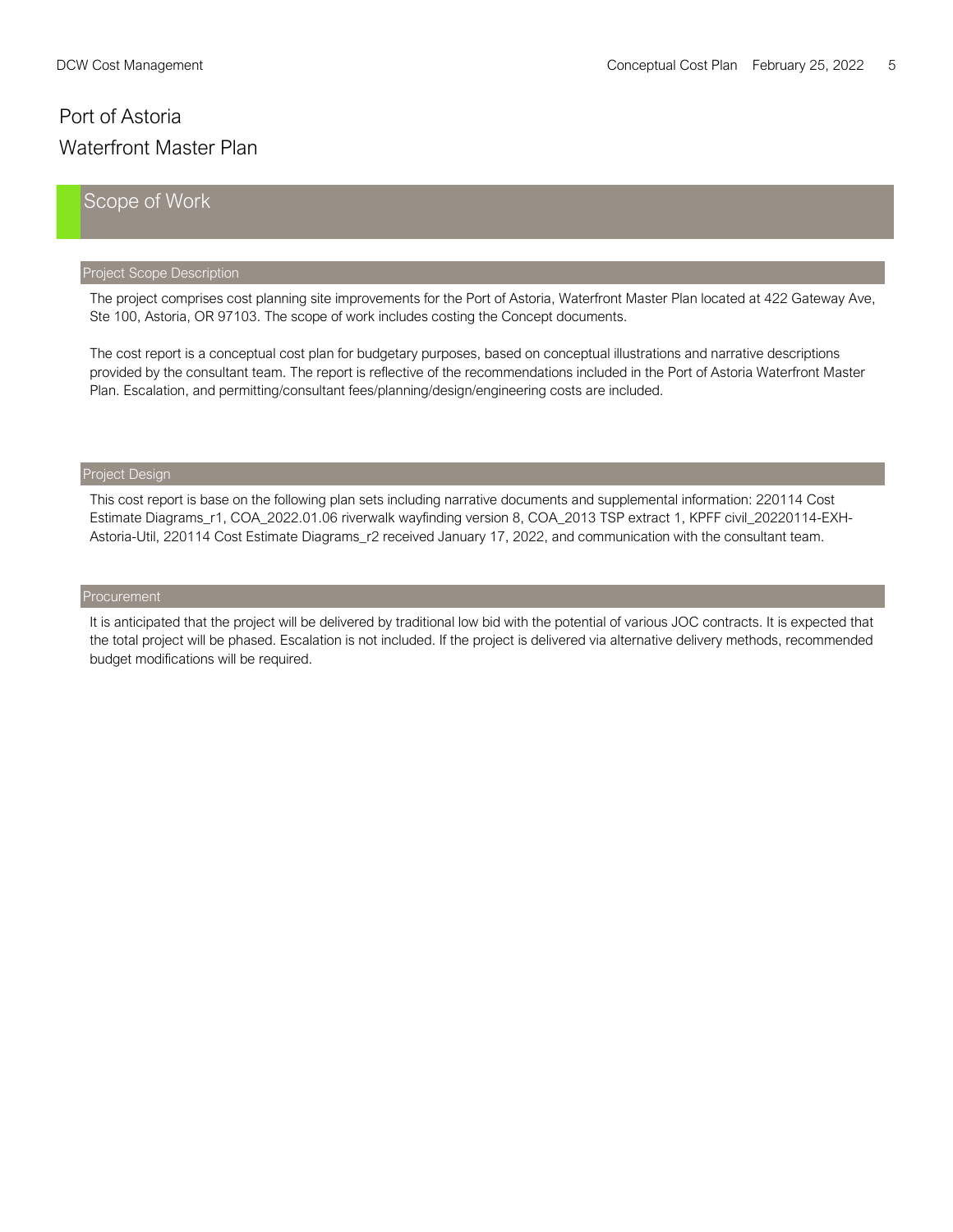#### Basis of Estimate

#### Assumptions and Clarifications

This estimate is based on the following assumptions and clarifications:

- 1 The estimate is based on the drawings listed in the scope of work and conversations with the architects and engineers.
- 2 Standard working hours.
- 3 Prevailing wages apply.
- 4 Owners operational costs are not included per Port direction. 4
- 5 Escalation is not included.
- 6 Remediation is not included.
- 7 Permits and fees are included.
- 8 Sales tax not included.

#### General Conditions include:

Project Management and supervision Construction mobilization including trailers and temp power, lighting, and heating Contractor vehicles, fuel, and maintenance Small tools and consumables Hoisting, forklifts, and tool storage Note: Trade equipment is included within the trade services unit rates

Further investigation of the structural components is necessary for complete cost accuracy and risk reduction. In the interim, we recommend that the Owner carry construction contingency for structural repairs if encountered during construction.

In preparing the cost models, multiple sources were used. The source information includes a perspective on current codes, technology, energy conservation, specific site elements, local general and sub construction markets and labor agreements, material costs and availability and labor efficiencies.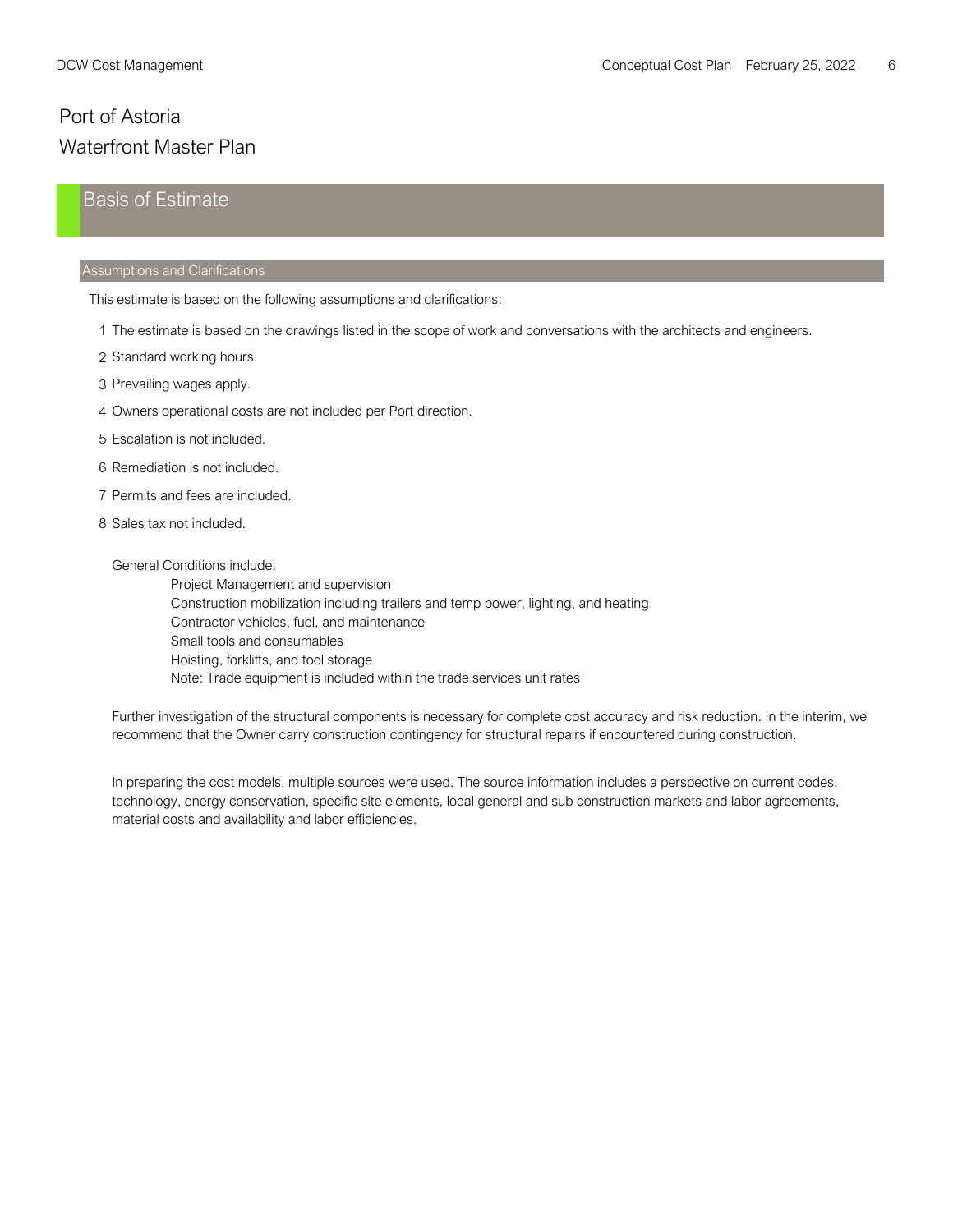| <b>Scope Outline</b>                                     |          |           |       |            |
|----------------------------------------------------------|----------|-----------|-------|------------|
| Item Description                                         | Quantity | Unit      | Rate  | Total      |
| 1. Demolish Riverwalk Inn Hotel                          | 44,955   | <b>SF</b> |       |            |
|                                                          |          |           |       |            |
| Demolition                                               |          |           |       |            |
| Site protection - elements to remain, incl. dust control | 44,955   | <b>SF</b> | 2.50  | 112,388    |
| Structural                                               | 44,955   | <b>SF</b> | 6.50  | 292,208    |
| Architectural systems                                    | 44,955   | <b>SF</b> | 4.25  | 191,059    |
| Plumbing                                                 | 44,955   | <b>SF</b> | 1.50  | 67,433     |
| Mechanical                                               | 44,955   | <b>SF</b> | 2.00  | 89,910     |
| Electrical                                               | 44,955   | <b>SF</b> | 2.50  | 112,388    |
| Hazardous material abatement                             |          |           |       | <b>NIC</b> |
| <b>Direct Construction Cost</b>                          |          |           |       | 865,384    |
| Contingency - construction and design                    | 10.0%    |           |       | 86,538     |
| General conditions                                       | 7.0%     |           |       | 66,635     |
| General requirements                                     | 7.5%     |           |       | 76,392     |
| Contractor's overhead and profit or fee                  | 4.5%     |           |       | 49,273     |
| Bonds and insurance                                      | 1.5%     |           |       | 17,163     |
| Soft Costs (permits and fees)                            | 15.5%    |           |       | 169,717    |
| <b>Construction Cost Before Escalation</b>               | 44,955   | <b>SF</b> | 29.61 | 1,331,101  |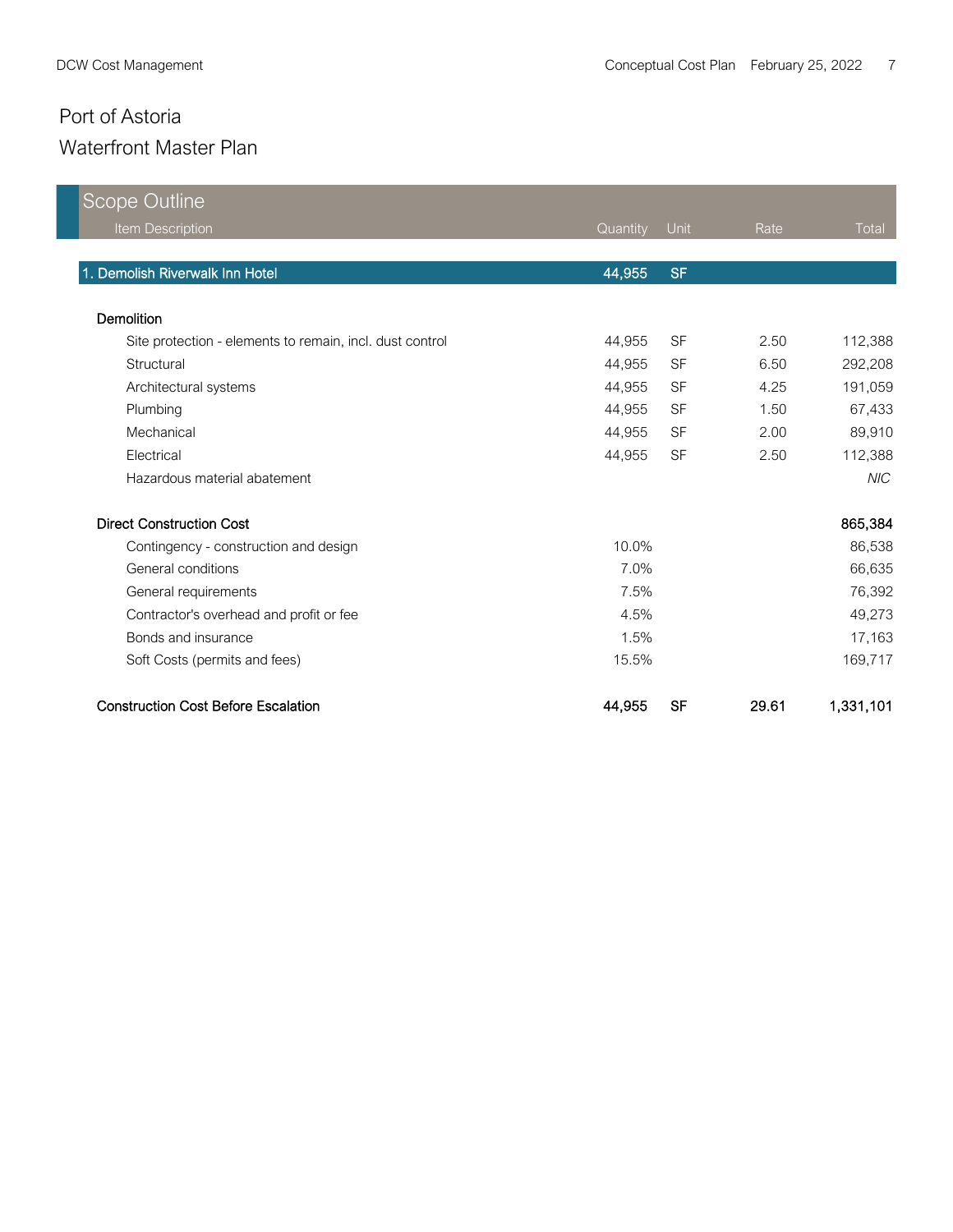| <b>Scope Outline</b>                                     |          |           |       |            |
|----------------------------------------------------------|----------|-----------|-------|------------|
| Item Description                                         | Quantity | Unit      | Rate  | Total      |
|                                                          |          |           |       |            |
| 2. Demolish Chinook Building                             | 7,425    | <b>SF</b> |       |            |
| Demolition                                               |          |           |       |            |
| Site protection - elements to remain, incl. dust control | 7,425    | <b>SF</b> | 2.50  | 18,563     |
| Structural                                               | 7,425    | <b>SF</b> | 6.50  | 48,263     |
| Architectural systems                                    | 7,425    | <b>SF</b> | 4.25  | 31,556     |
| Plumbing                                                 | 7,425    | <b>SF</b> | 2.50  | 18,563     |
| Mechanical                                               | 7,425    | <b>SF</b> | 2.00  | 14,850     |
| Electrical                                               | 7,425    | <b>SF</b> | 2.50  | 18,563     |
| Hazardous material abatement                             |          |           |       | <b>NIC</b> |
| <b>Direct Construction Cost</b>                          | 7,425    | <b>SF</b> | 20.25 | 150,356    |
| Contingency - construction and design                    | 10.0%    |           |       | 15,036     |
| General conditions                                       | 7.0%     |           |       | 11,577     |
| General requirements                                     | 7.5%     |           |       | 13,273     |
| Contractor's overhead and profit or fee                  | 4.5%     |           |       | 8,561      |
| Bonds and insurance                                      | 1.5%     |           |       | 2,982      |
| Soft Costs (permitting and consultant costs)             | 15.5%    |           |       | 29,488     |
| <b>Construction Cost Before Escalation</b>               | 7,425    | <b>SF</b> | 31.15 | 231,272    |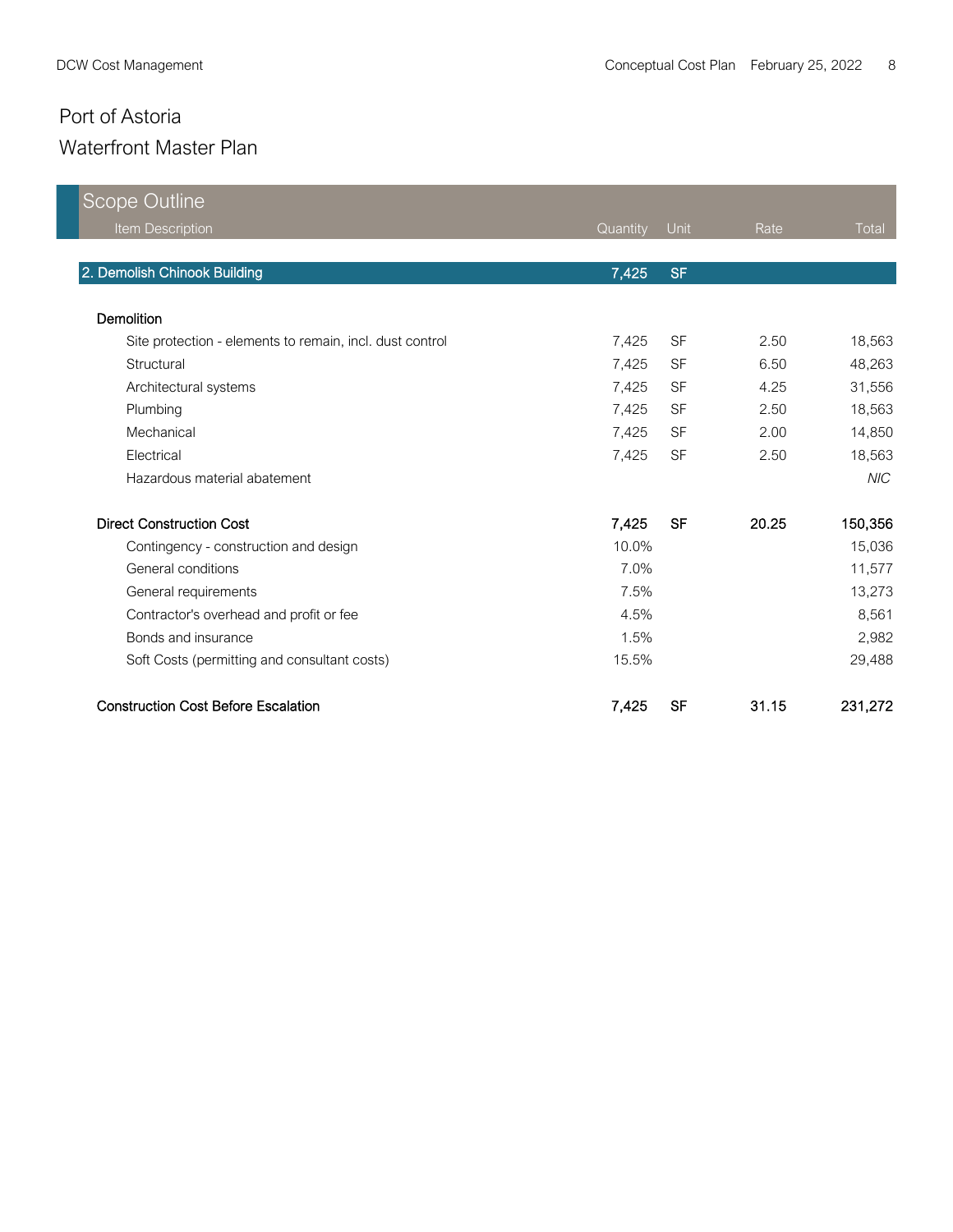| Scope Outline                                      |          |           |           |           |
|----------------------------------------------------|----------|-----------|-----------|-----------|
| <b>Item Description</b>                            | Quantity | Unit      | Rate      | Total     |
|                                                    |          |           |           |           |
| 3. Maritime Industrial Site Preparation            | 258,185  | <b>SF</b> |           |           |
|                                                    |          |           |           |           |
| Renovation                                         |          |           |           |           |
| Dock demo and new construction - engineer estimate | 9,400    | <b>SF</b> | 400.00    | 3,760,000 |
| <b>Site Utilities</b>                              |          |           |           |           |
| FS pipe - 8" dia., incl. trenching and backfill    | 1,560    | LF        | 115.00    | 179,400   |
| SW - modifications as required, allow              | 1        | <b>LS</b> | 30,000.00 | 30,000    |
| <b>Direct Construction Cost</b>                    | 258,185  | SF        | 15.37     | 3,969,400 |
| Contingency - construction and design              | 10.0%    |           |           | 396,940   |
| <b>General Conditions</b>                          | 7.0%     |           |           | 305,644   |
| <b>General Requirements</b>                        | 7.5%     |           |           | 350,399   |
| Contractor's overhead and profit or fee            | 4.5%     |           |           | 226,007   |
| Bonds and insurance                                | 1.5%     |           |           | 78,726    |
| Soft Costs (permitting and consultant costs)       | 15.5%    |           |           | 778,469   |
| <b>Construction Cost Before Escalation</b>         | 258,185  | <b>SF</b> | 23.65     | 6,105,585 |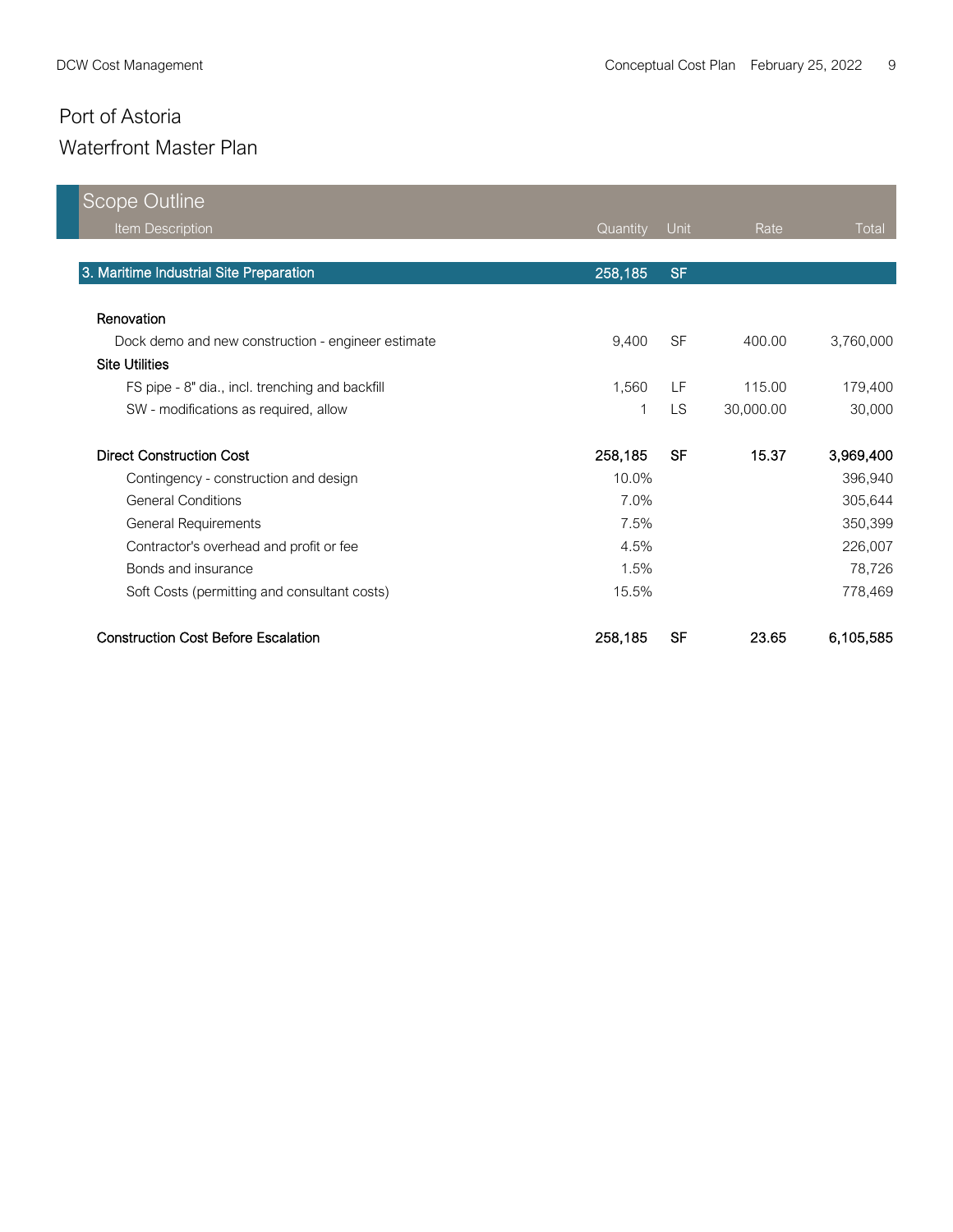| Scope Outline                             |          |            |           |         |
|-------------------------------------------|----------|------------|-----------|---------|
| Item Description                          | Quantity | Unit       | Rate      | Total   |
|                                           |          |            |           |         |
| 4. Port Tower                             | 750      | <b>SF</b>  |           |         |
| Site Prep, Demo, and Earthwork            |          |            |           |         |
| Site prep                                 |          |            |           |         |
| Erosion control                           | 750      | SF         | 0.17      | 128     |
| Construction entrance                     | 1        | EA         | 5,000.00  | 5,000   |
| Tree protection - allow                   | 1        | LS         | 5,000.00  | 5,000   |
| Utility protection                        | 6        | <b>MO</b>  | 1,500.00  | 9,000   |
| Street cleanup                            | 6        | <b>MO</b>  | 1,290.00  | 7,740   |
| Temp facilities                           | 6        | <b>MO</b>  | 1,500.00  | 9,000   |
| Site survey and layout                    | 1        | LS         | 10,000.00 | 10,000  |
| Site demolition                           |          |            |           |         |
| Demo - hardscape                          | 750      | <b>SF</b>  | 2.50      | 1,875   |
| Site earthwork                            |          |            |           |         |
| Excavation                                | 28       | <b>CY</b>  | 22.00     | 611     |
| Grading                                   | 750      | SF         | 0.50      | 375     |
| Haul and dispose                          | 28       | <b>CY</b>  | 22.00     | 611     |
| Base aggregates                           | 14       | <b>CY</b>  | 35.00     | 486     |
| New Construction                          |          |            |           |         |
| Foundations                               |          |            |           |         |
| Pile supported structure                  | 750      | SF         | 150.00    | 112,500 |
| Superstructure                            |          |            |           |         |
| Floor construction - galvanized steel     | 9.0      | <b>TN</b>  | 10,500.00 | 94,500  |
| Floor decking - incl. topping slab        | 1,500    | <b>SF</b>  | 13.50     | 20,250  |
| Roof construction                         | 3.2      | <b>TN</b>  | 10,500.00 | 33,469  |
| Exterior enclosure                        |          |            |           |         |
| Columns and beams - galvanized steel      | 8.3      | <b>TN</b>  | 10,500.00 | 86,625  |
| Metal siding - elevator shaft             | 1,000    | SF         | 35.00     | 35,000  |
| Railings                                  | 230      | LF         | 220.00    | 50,600  |
| Roofing                                   |          |            |           |         |
| Metal roof - standing seam assembly       | 750      | SF         | 40.00     | 30,000  |
| Vertical Transportation                   |          |            |           |         |
| Stairs - egress                           | 3        | <b>FLT</b> | 25,000.00 | 75,000  |
| Elevator - 10x10, glass cab               | 3        | <b>ST</b>  | 85,000.00 | 255,000 |
| Machine room                              | 1        | LS         | 75,000.00 | 75,000  |
| Fire Protection                           |          |            |           |         |
| Wet system                                | 2,250    | <b>SF</b>  | 6.50      | 14,625  |
| Electrical                                |          |            |           |         |
| Power supply - distribution and equipment | 1        | <b>LS</b>  | 75,000.00 | 75,000  |
| Lighting and branch wiring                | 2,250    | SF         | 15.00     | 33,750  |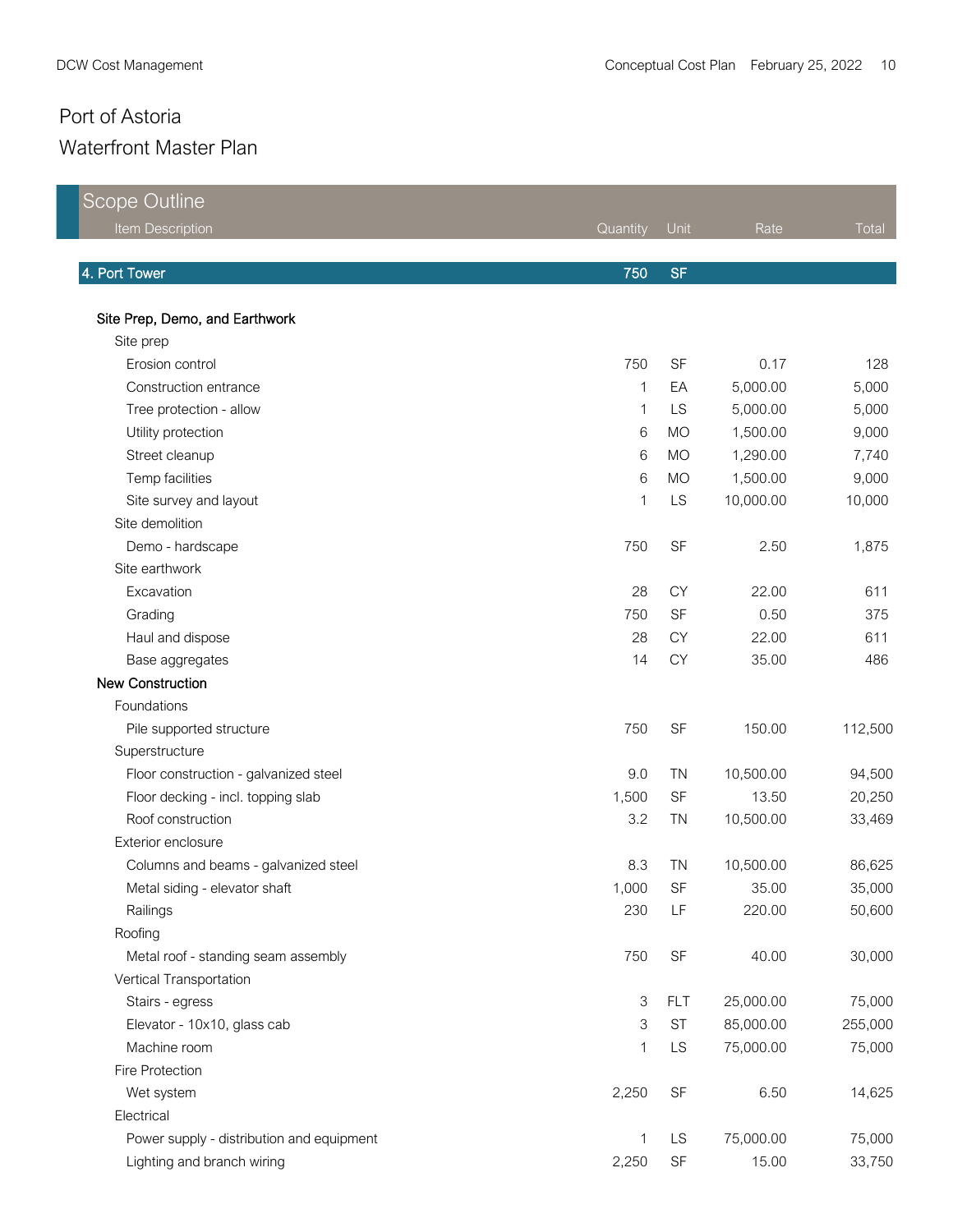| <b>Scope Outline</b>                         |                |           |          |              |
|----------------------------------------------|----------------|-----------|----------|--------------|
| Item Description                             | Quantity       | Unit      | Rate     | <b>Total</b> |
|                                              |                |           |          |              |
| Equipment                                    |                |           |          |              |
| Observation scope                            | $\overline{2}$ | EA        | 5,250.00 | 10,500       |
| <b>Direct Construction Cost</b>              | 750            | <b>SF</b> | 1,402.19 | 1,051,645    |
| Contingency - construction and design        | 10.0%          |           |          | 105,164      |
| General conditions                           | 7.0%           |           |          | 80,977       |
| General requirements                         | 7.5%           |           |          | 92,834       |
| Contractor's overhead and profit or fee      | 4.5%           |           |          | 59,878       |
| Bonds and insurance                          | 1.5%           |           |          | 20,857       |
| Soft Costs (permitting and consultant costs) | 15.5%          |           |          | 206,246      |
| <b>Construction Cost Before Escalation</b>   | 750            | SF        | 2,156.80 | 1,617,601    |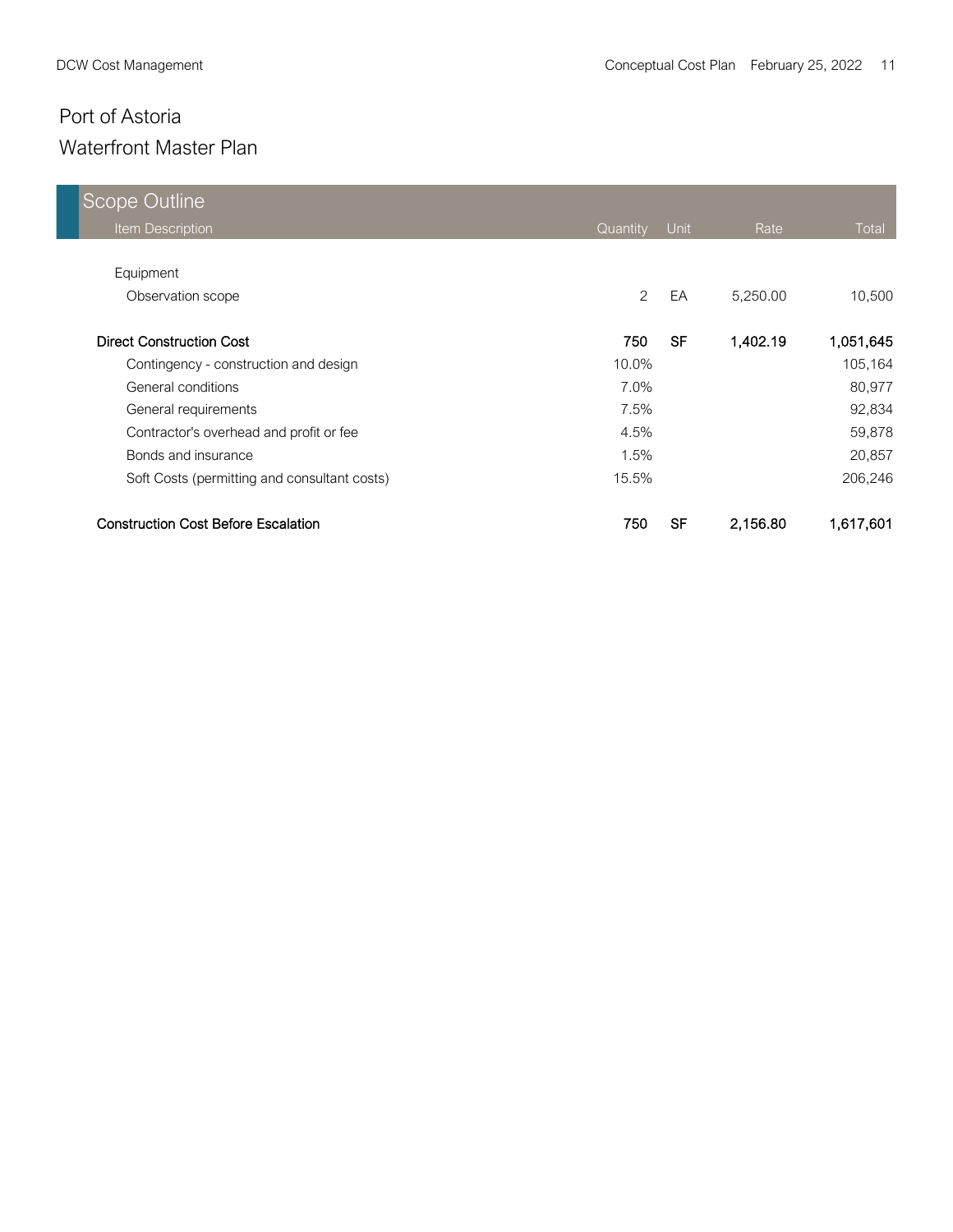| <b>Scope Outline</b>                      |              |           |           |         |
|-------------------------------------------|--------------|-----------|-----------|---------|
| Item Description                          | Quantity     | Unit      | Rate      | Total   |
| 5. Pier 1 Walk                            | 47,965       | <b>SF</b> |           |         |
|                                           |              |           |           |         |
| Site Prep, Demo, and Earthwork            |              |           |           |         |
| Site prep                                 |              |           |           |         |
| Erosion control                           | 47,965       | SF        | 0.17      | 8,154   |
| Construction entrance                     | $\mathbf{1}$ | EA        | 5,000.00  | 5,000   |
| Tree protection - allow                   | $\mathbf{1}$ | LS        | 5,000.00  | 5,000   |
| Utility protection                        | 12           | <b>MO</b> | 1,500.00  | 18,000  |
| Street cleanup                            | 12           | <b>MO</b> | 1,290.00  | 15,480  |
| Temp facilities                           | 12           | <b>MO</b> | 1,500.00  | 18,000  |
| Site survey and layout                    | $\mathbf 1$  | LS        | 30,000.00 | 30,000  |
| Site demolition                           |              |           |           |         |
| Demo - hardscape                          | 47,965       | SF        | 2.50      | 119,913 |
| Site earthwork                            |              |           |           |         |
| Excavation                                | 1,776        | <b>CY</b> | 22.00     | 39,083  |
| Grading                                   | 47,965       | SF        | 0.50      | 23,983  |
| Haul and dispose                          | 1,776        | <b>CY</b> | 22.00     | 39,083  |
| Base aggregates                           | 888          | CY        | 35.00     | 31,088  |
| Renovation                                |              |           |           |         |
| Ped paving                                |              |           |           |         |
| Concrete                                  | 36,708       | <b>SF</b> | 10.50     | 385,434 |
| Curb                                      | 630          | LF        | 30.00     | 18,900  |
| Site development                          |              |           |           |         |
| Bench                                     | 5            | EA        | 2,750.00  | 13,750  |
| Signage                                   | $\mathbf{1}$ | LS        | 10,000.00 | 10,000  |
| Landscape                                 | 11,255       |           |           |         |
| Topsoil                                   | 417          | <b>CY</b> | 45.00     | 18,758  |
| Mulch                                     | 104          | <b>CY</b> | 40.00     | 4,169   |
| Trees - 2" cal.                           | 23           | EA        | 500.00    | 11,255  |
| Shrubs and groundcover - 1 gal., 24" O.C. | 2,814        | SF        | 11.50     | 32,358  |
| Irrigation                                | 11,255       | SF        | 2.00      | 22,510  |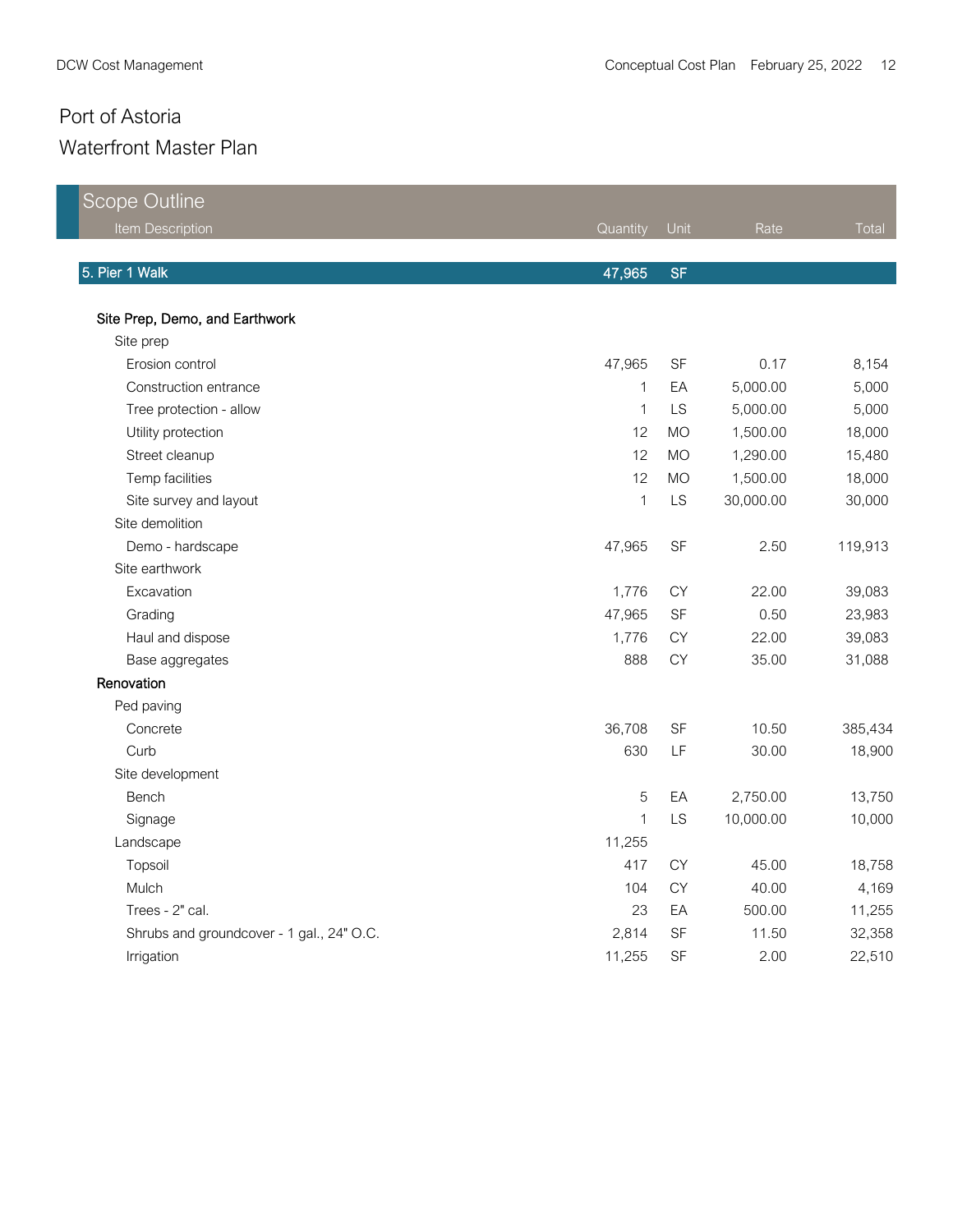| <b>Scope Outline</b>                            |          |           |          |           |
|-------------------------------------------------|----------|-----------|----------|-----------|
| Item Description                                | Quantity | Unit      | Rate     | Total     |
|                                                 |          |           |          |           |
| Site Electrical                                 |          |           |          |           |
| Pole light - incl. power outlet                 | 22       | EA        | 8,500.00 | 187,000   |
| Conduit and wire - incl. trenching and backfill | 1,485    | LF        | 140.00   | 207,900   |
| <b>Direct Construction Cost</b>                 | 47,965   | <b>SF</b> | 26.37    | 1,264,817 |
| Contingency - construction and design           | 10.0%    |           |          | 126,482   |
| General conditions                              | 7.0%     |           |          | 97,391    |
| General requirements                            | 7.5%     |           |          | 111,652   |
| Contractor's overhead and profit or fee         | 4.5%     |           |          | 72,015    |
| Bonds and insurance                             | 1.5%     |           |          | 25,085    |
| Soft Costs (permitting and consultant costs)    | 15.5%    |           |          | 248,053   |
| <b>Construction Cost Before Escalation</b>      | 47,965   | <b>SF</b> | 40.56    | 1,945,494 |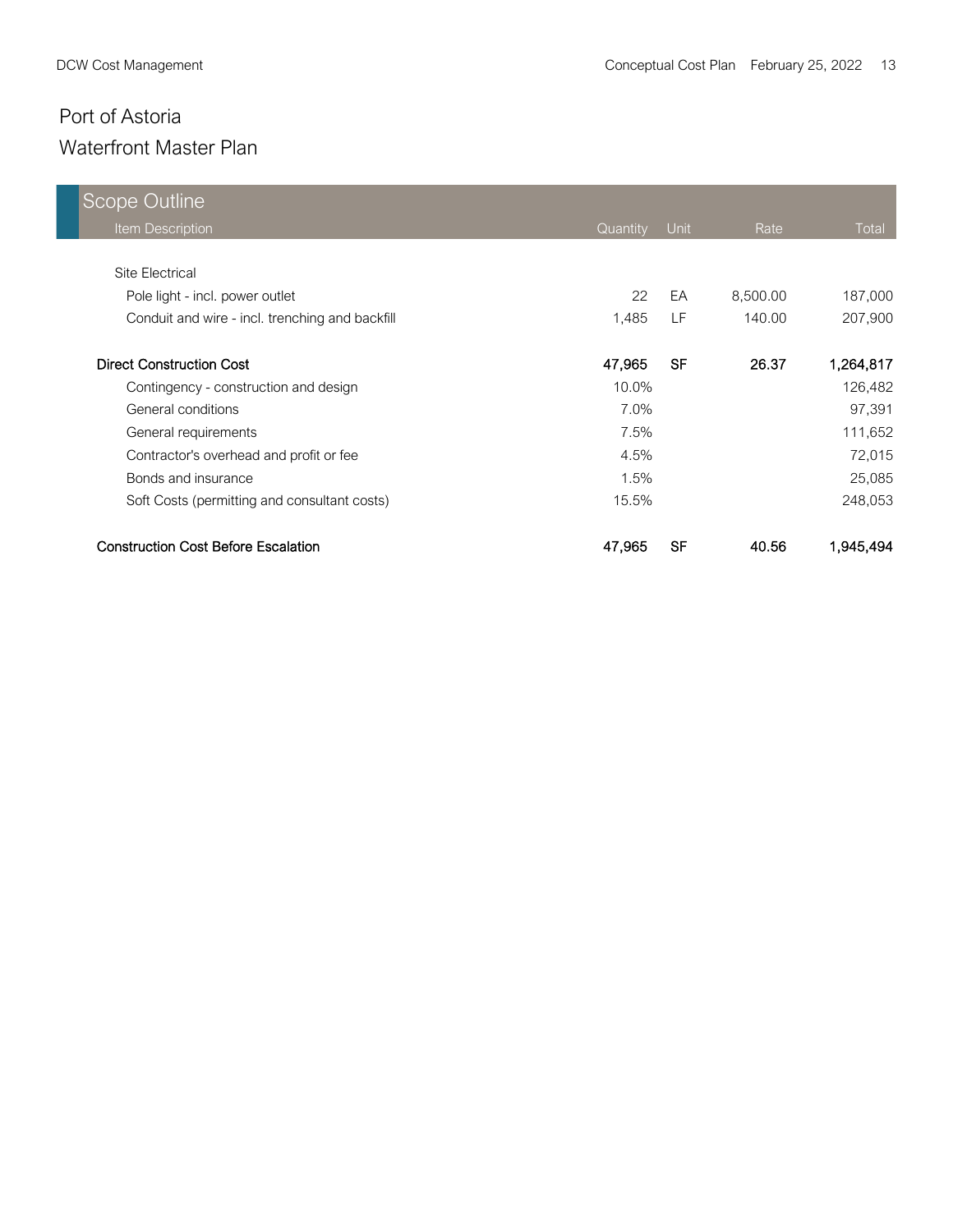| <b>Scope Outline</b>                         |                           |           |           |         |
|----------------------------------------------|---------------------------|-----------|-----------|---------|
| Item Description                             | Quantity                  | Unit      | Rate      | Total   |
| 6. Cruise Passenger Transportation           | 37,605                    | <b>SF</b> |           |         |
| Site Prep, Demo, and Earthwork               |                           |           |           |         |
| Site prep                                    |                           |           |           |         |
| Erosion control                              | 37,605                    | SF        | 0.17      | 6,393   |
| Construction entrance                        | $\overline{2}$            | EA        | 5,000.00  | 10,000  |
| Tree protection - allow                      | 1                         | LS        | 5,000.00  | 5,000   |
| Utility protection                           | $\ensuremath{\mathsf{3}}$ | <b>MO</b> | 1,500.00  | 4,500   |
| Street cleanup                               | $\mathsf 3$               | <b>MO</b> | 1,290.00  | 3,870   |
| Temp facilities                              | $\ensuremath{\mathsf{3}}$ | <b>MO</b> | 1,500.00  | 4,500   |
| Site survey and layout                       | 1                         | LS        | 5,000.00  | 5,000   |
| Site demolition                              |                           |           |           |         |
| Demo - existing site                         | 5,930                     | SF        | 2.50      | 14,825  |
| Site earthwork                               |                           |           |           |         |
| Excavation                                   | 220                       | <b>CY</b> | 22.00     | 4,832   |
| Grading                                      | 5,930                     | <b>SF</b> | 0.50      | 2,965   |
| Haul and dispose                             | 220                       | <b>CY</b> | 22.00     | 4,832   |
| Renovation                                   |                           |           |           |         |
| Parking lot                                  |                           |           |           |         |
| Asphalt - grind and overlay                  | 31,675                    | <b>SF</b> | 2.65      | 83,939  |
| Landscape                                    | 5,930                     | <b>SF</b> |           |         |
| Topsoil                                      | 220                       | <b>CY</b> | 45.00     | 9,883   |
| Mulch                                        | 55                        | <b>CY</b> | 40.00     | 2,196   |
| Trees - 2" cal.                              | 12                        | EA        | 500.00    | 5,930   |
| Shrubs and groundcover - 1 gal., 24" O.C.    | 1,483                     | <b>SF</b> | 11.50     | 17,049  |
| Irrigation                                   | 5,930                     | <b>SF</b> | 2.00      | 11,860  |
| Site development                             | $\overline{4}$            | EA        | 2,750.00  | 11,000  |
| Signage                                      | $\mathbf{1}$              | LS        | 25,000.00 | 25,000  |
| <b>Direct Construction Cost</b>              | 37,605                    | <b>SF</b> | 6.21      | 233,574 |
| Contingency - construction and design        | 10.0%                     |           |           | 23,357  |
| General conditions                           | 7.0%                      |           |           | 17,985  |
| General requirements                         | 7.5%                      |           |           | 20,619  |
| Contractor's overhead and profit or fee      | 4.5%                      |           |           | 13,299  |
| Bonds and insurance                          | 1.5%                      |           |           | 4,633   |
| Soft Costs (permitting and consultant costs) | 15.5%                     |           |           | 45,808  |
| <b>Construction Cost Before Escalation</b>   | 37,605                    | <b>SF</b> | 9.55      | 359,274 |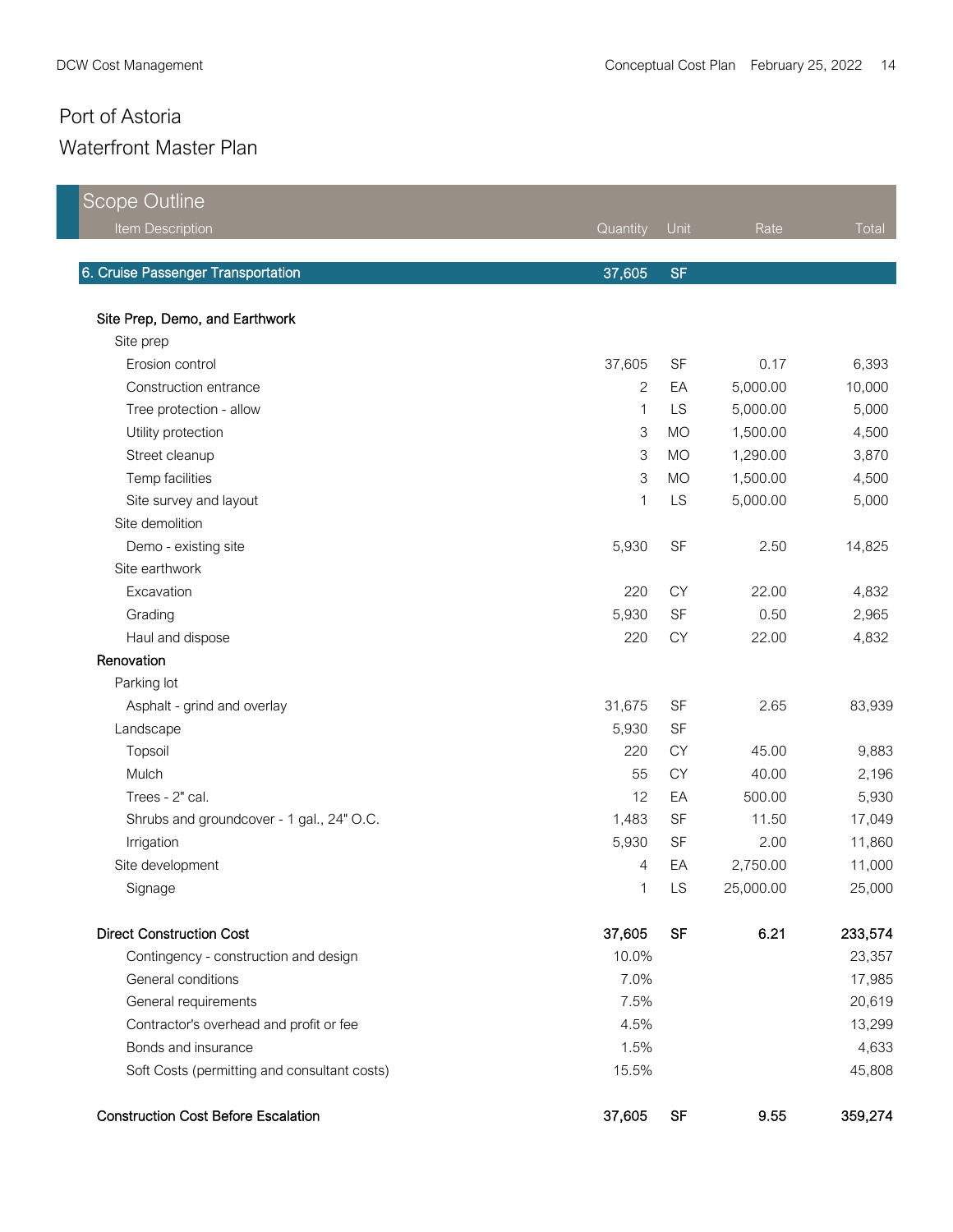| Scope Outline                                |              |           |           |            |
|----------------------------------------------|--------------|-----------|-----------|------------|
| <b>Item Description</b>                      | Quantity     | Unit      | Rate      | Total      |
|                                              |              |           |           |            |
| 7. Footbridge                                | 4,000        | <b>SF</b> |           |            |
| Site Prep, Demo, and Earthwork               |              |           |           |            |
| Site prep                                    |              |           |           |            |
| Erosion control                              | 4,000        | SF        | 0.17      | 680        |
| Construction entrance                        | $\mathbf{1}$ | EA        | 5,000.00  | 5,000      |
| Utility protection                           | 8            | <b>MO</b> | 1,500.00  | 12,000     |
| Street cleanup                               | 8            | <b>MO</b> | 1,290.00  | 10,320     |
| Temp facilities                              | 8            | <b>MO</b> | 1,500.00  | 12,000     |
| Site survey and layout                       | $\mathbf 1$  | LS        | 20,000.00 | 20,000     |
| Site demolition                              |              |           |           |            |
| Prep work as required                        | 1            | LS        | 2,000.00  | 2,000      |
| Site earthwork                               |              |           |           |            |
| No work anticipated                          |              |           |           | <b>NIC</b> |
| New Construction                             |              |           |           |            |
| Pedestrian bridge                            | 4,000        | <b>SF</b> |           |            |
| Pier system - over-water reinforced          | 4,000        | SF        | 100.00    | 400,000    |
| Decking - prefab structure, metal grate      | 4,000        | <b>SF</b> | 52.50     | 210,000    |
| Guardrail - steel                            | 530          | LF        | 250.00    | 132,500    |
| Lighting - guardrail                         | 530          | LF        | 75.00     | 39,750     |
| Signage                                      | 1            | LS        | 5,000.00  | 5,000      |
| <b>Direct Construction Cost</b>              | 4,000        | <b>SF</b> | 212.31    | 849,250    |
| Contingency - construction and design        | 10.0%        |           |           | 84,925     |
| <b>General Conditions</b>                    | 7.0%         |           |           | 65,392     |
| <b>General Requirements</b>                  | 7.5%         |           |           | 74,968     |
| Contractor's overhead and profit or fee      | 4.5%         |           |           | 48,354     |
| Bonds and Insurance                          | 1.5%         |           |           | 16,843     |
| Soft Costs (permitting and consultant costs) | 15.5%        |           |           | 166,553    |
| <b>Construction Cost Before Escalation</b>   | 4,000        | <b>SF</b> | 326.57    | 1,306,285  |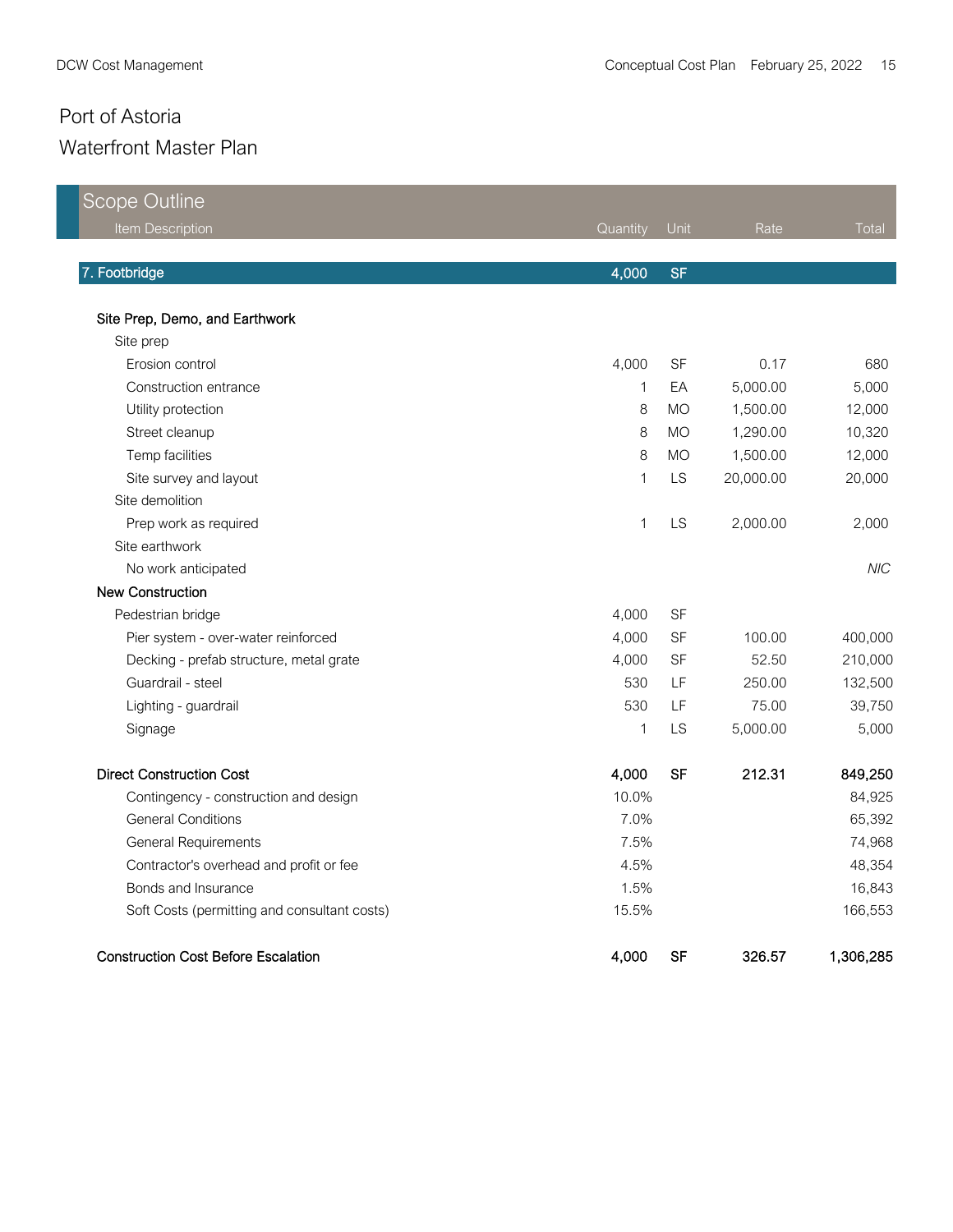| Scope Outline                                                  |              |           |           |           |
|----------------------------------------------------------------|--------------|-----------|-----------|-----------|
| Item Description                                               | Quantity     | Unit      | Rate      | $T$ otal  |
|                                                                |              |           |           |           |
| 8a. West Mooring Basin Boardwalk: Option 1, New Pier Structure | 89,909       | <b>SF</b> |           |           |
| Site Prep, Demo, and Earthwork                                 |              |           |           |           |
| Site prep                                                      |              |           |           |           |
| Erosion control                                                | 69,016       | <b>SF</b> | 0.17      | 11,733    |
| Construction entrance                                          | $\mathbf{2}$ | EA        | 5,000.00  | 10,000    |
| Tree protection - allow                                        | $\mathbf{1}$ | LS        | 5,000.00  | 5,000     |
| Utility protection                                             | 12           | <b>MO</b> | 1,500.00  | 18,000    |
| Street cleanup                                                 | 12           | <b>MO</b> | 1,290.00  | 15,480    |
| Temp facilities                                                | 12           | <b>MO</b> | 1,500.00  | 18,000    |
| Site survey and layout                                         | 1            | LS        | 30,000.00 | 30,000    |
| Site demolition                                                |              |           |           |           |
| Demo - pier structures and deck                                | 45,905       | <b>SF</b> | 30.00     | 1,377,150 |
| Demo - on grade surfacing                                      | 44,004       | <b>SF</b> | 5.00      | 220,020   |
| Site earthwork                                                 |              |           |           |           |
| Excavation                                                     | 1,630        | <b>CY</b> | 18.00     | 29,336    |
| Grading                                                        | 44,004       | <b>SF</b> | 0.50      | 22,002    |
| Haul and dispose                                               | 1,630        | <b>CY</b> | 22.00     | 35,855    |
| Ground improvement - deep soil mixing                          | 1,630        | <b>CY</b> | 35.00     | 57,042    |
| <b>New Construction</b>                                        |              |           |           |           |
| Boardwalk                                                      | 69,016       | <b>SF</b> |           |           |
| Structural steel piles and beams - new                         | 25,012       | <b>SF</b> | 225.00    | 5,627,700 |
| Timber deck                                                    | 25,012       | <b>SF</b> | 28.50     | 712,842   |
| CIP concrete                                                   | 44,004       | <b>SF</b> | 12.50     | 550,050   |
| Guardrail                                                      | 1,065        | LF        | 250.00    | 266,250   |
| Site development                                               |              |           |           |           |
| Bench                                                          | 10           | EA        | 2,750.00  | 27,500    |
| Signage                                                        | 1            | LS        | 20,000.00 | 20,000    |
| Site mechanical                                                |              |           |           |           |
| Domestic water                                                 | 475          | LF        | 120.00    | 57,000    |
| Sanitary sewer                                                 |              |           |           |           |
| Stormwater management                                          |              |           |           |           |
| Site Electrical                                                |              |           |           |           |
| Power distribution                                             | 1,065        | LF        | 160.00    | 170,400   |
| Data - conduit and wire                                        | 1,065        | LF        | 80.00     | 85,200    |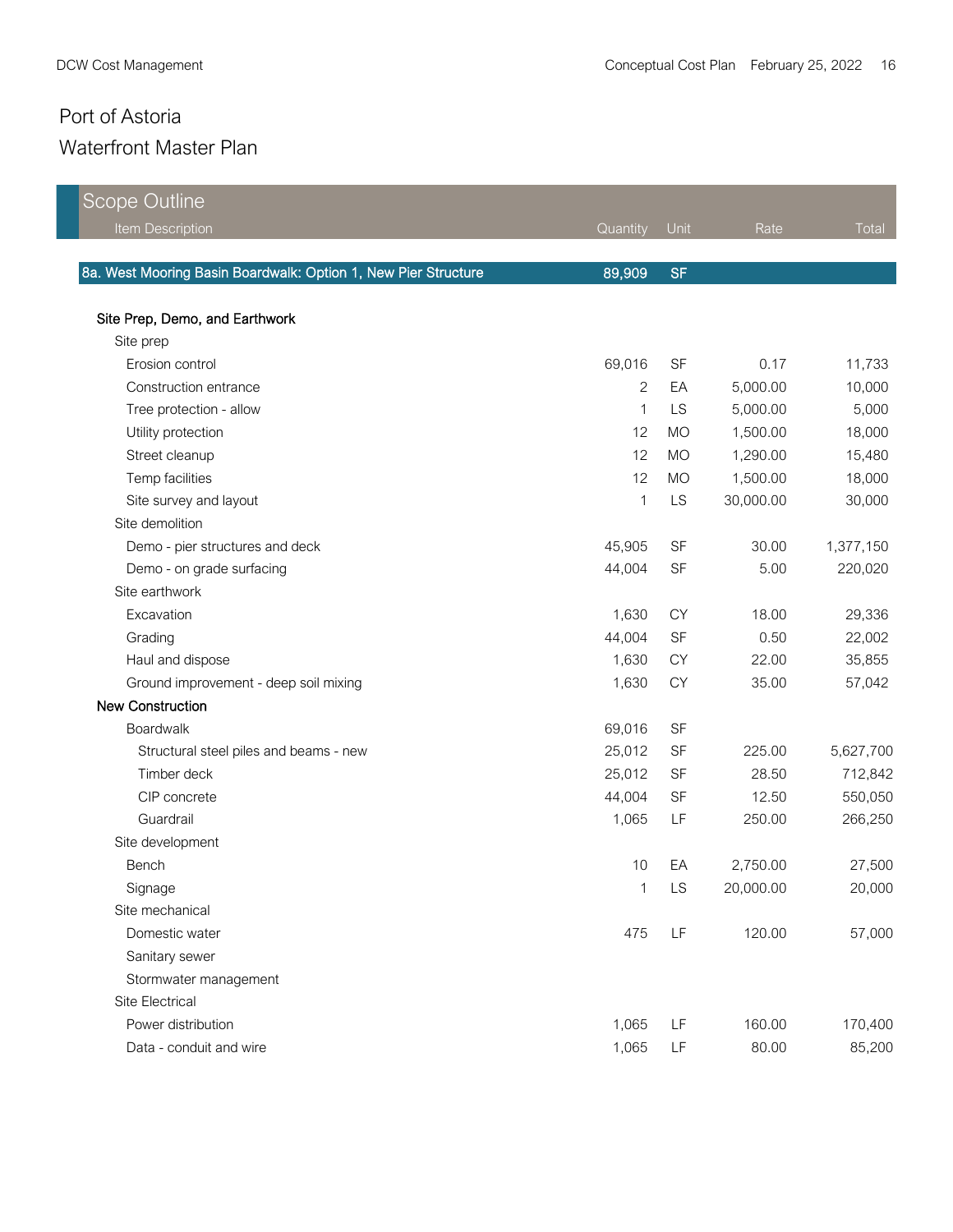| <b>Scope Outline</b>                         |          |      |          |           |
|----------------------------------------------|----------|------|----------|-----------|
| <b>Item Description</b>                      | Quantity | Unit | Rate     | Total     |
|                                              |          |      |          |           |
| Pole light - incl. power outlet              | 16       | EA   | 8,500.00 | 136,000   |
| Conduit and wire                             | 1,065    | LF   | 65.00    | 69,225    |
| <b>Direct Construction Cost</b>              |          |      |          |           |
|                                              |          |      |          | 9,571,785 |
| Contingency - construction and design        | $10.0\%$ |      |          | 957,179   |
| General conditions                           | 7.0%     |      |          | 737,027   |
| General requirements                         | 7.5%     |      |          | 844,949   |
| Contractor's overhead and profit or fee      | 4.5%     |      |          | 544,992   |
| Bonds and insurance                          | 1.5%     |      |          | 189,839   |
| Soft Costs (permitting and consultant costs) | 15.5%    |      |          | 1,877,196 |

#### Construction Cost Before Escalation 14,722,967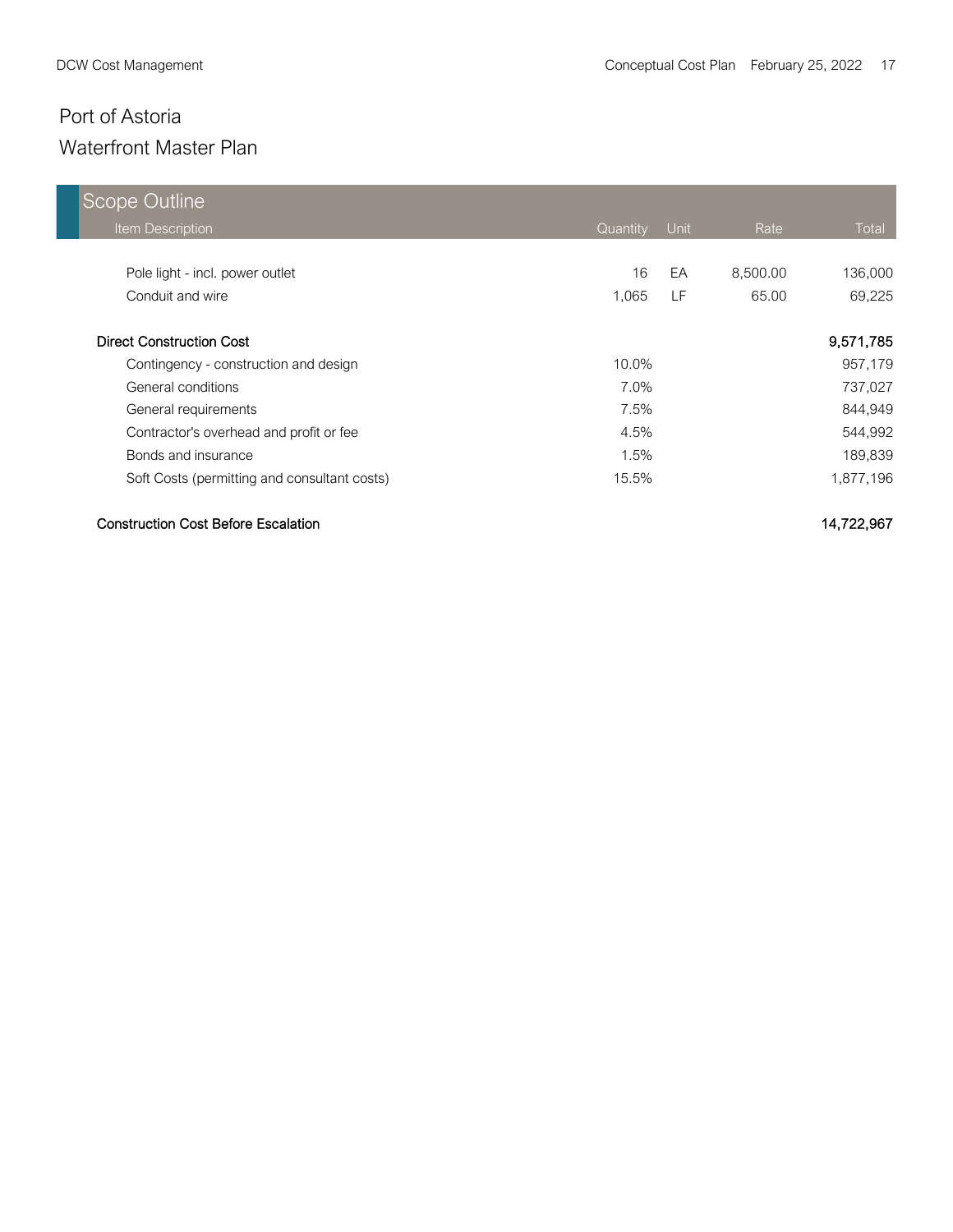| <b>Scope Outline</b>                                                |                |           |           |           |
|---------------------------------------------------------------------|----------------|-----------|-----------|-----------|
| Item Description                                                    | Quantity       | Unit      | Rate      | Total     |
|                                                                     |                |           |           |           |
| 8b. West Mooring Basin Boardwalk: Option 2, Existing Pier Structure | 89,909         | <b>SF</b> |           |           |
| Site Prep, Demo, and Earthwork                                      |                |           |           | 1,023,835 |
| Site prep                                                           |                |           |           |           |
| Erosion control                                                     |                | SF        | 0.17      |           |
| Construction entrance                                               | $\overline{2}$ | EA        | 5,000.00  | 10,000    |
| Tree protection - allow                                             | 1              | <b>LS</b> | 5,000.00  | 5,000     |
| Utility protection                                                  | 12             | <b>MO</b> | 1,500.00  | 18,000    |
| Street cleanup                                                      | 12             | <b>MO</b> | 1,290.00  | 15,480    |
| Temp facilities                                                     | 12             | <b>MO</b> | 1,500.00  | 18,000    |
| Site survey and layout                                              | 1              | LS        | 30,000.00 | 30,000    |
| Site demolition                                                     |                |           |           |           |
| Demo - pier structures and deck                                     | 18,770         | <b>SF</b> | 30.00     | 563,100   |
| Demo - on grade surfacing                                           | 44,004         | SF        | 5.00      | 220,020   |
| Site earthwork                                                      |                |           |           |           |
| Excavation                                                          | 1,630          | <b>CY</b> | 18.00     | 29,336    |
| Grading                                                             | 44,004         | SF        | 0.50      | 22,002    |
| Haul and dispose                                                    | 1,630          | <b>CY</b> | 22.00     | 35,855    |
| Ground improvement - deep soil mixing                               | 1,630          | <b>CY</b> | 35.00     | 57,042    |
| <b>New Construction</b>                                             |                |           |           |           |
| Boardwalk                                                           | 89,909         | <b>SF</b> |           |           |
| Structural steel piles and beams - repair                           | 25,012         | <b>SF</b> | 50.00     | 1,250,600 |
| Timber deck - repair                                                | 25,012         | <b>SF</b> | 12.00     | 300,144   |
| CIP concrete                                                        | 44,004         | SF        | 12.50     | 550,050   |
| Guardrail                                                           | 1,065          | LF        | 250.00    | 266,250   |
| Site development                                                    |                |           |           |           |
| Bench                                                               | 10             | EA        | 2,750.00  | 27,500    |
| Signage                                                             | 1              | LS        | 20,000.00 | 20,000    |
| Site mechanical                                                     |                |           |           |           |
| Domestic water                                                      | 475            | LF        | 120.00    | 57,000    |
| Sanitary sewer                                                      |                |           |           |           |
| Stormwater management                                               |                |           |           |           |
| Site Electrical                                                     |                |           |           |           |
| Power distribution                                                  | 1,065          | LF        | 160.00    | 170,400   |
| Data - conduit and wire                                             | 1,065          | LF        | 80.00     | 85,200    |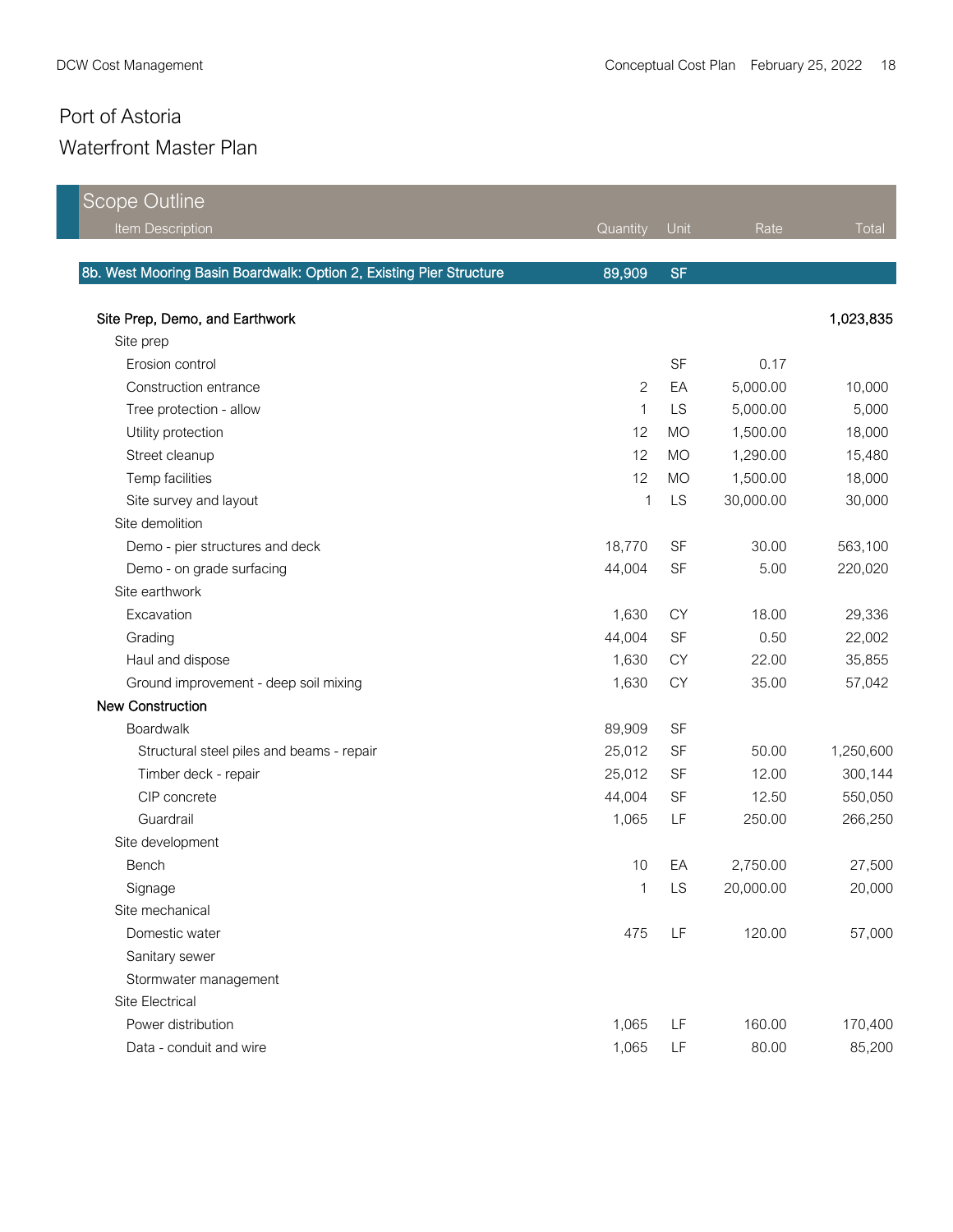| Scope Outline                                |          |      |          |              |
|----------------------------------------------|----------|------|----------|--------------|
| Item Description                             | Quantity | Unit | Rate     | <b>Total</b> |
|                                              |          |      |          |              |
| Pole light - incl. power outlet              | 16       | EA   | 8,500.00 | 136,000      |
| Conduit and wire                             | 1.065    | LF.  | 65.00    | 69,225       |
| <b>Direct Construction Cost</b>              |          |      |          | 3,956,204    |
| Contingency - construction and design        | 10.0%    |      |          | 395,620      |
| General conditions                           | 7.0%     |      |          | 304,628      |
| General requirements                         | 7.5%     |      |          | 349,234      |
| Contractor's overhead and profit or fee      | 4.5%     |      |          | 225,256      |
| Bonds and insurance                          | 1.5%     |      |          | 78,464       |
| Soft Costs (permitting and consultant costs) | 15.5%    |      |          | 775,881      |

#### Construction Cost Before Escalation 6,085,288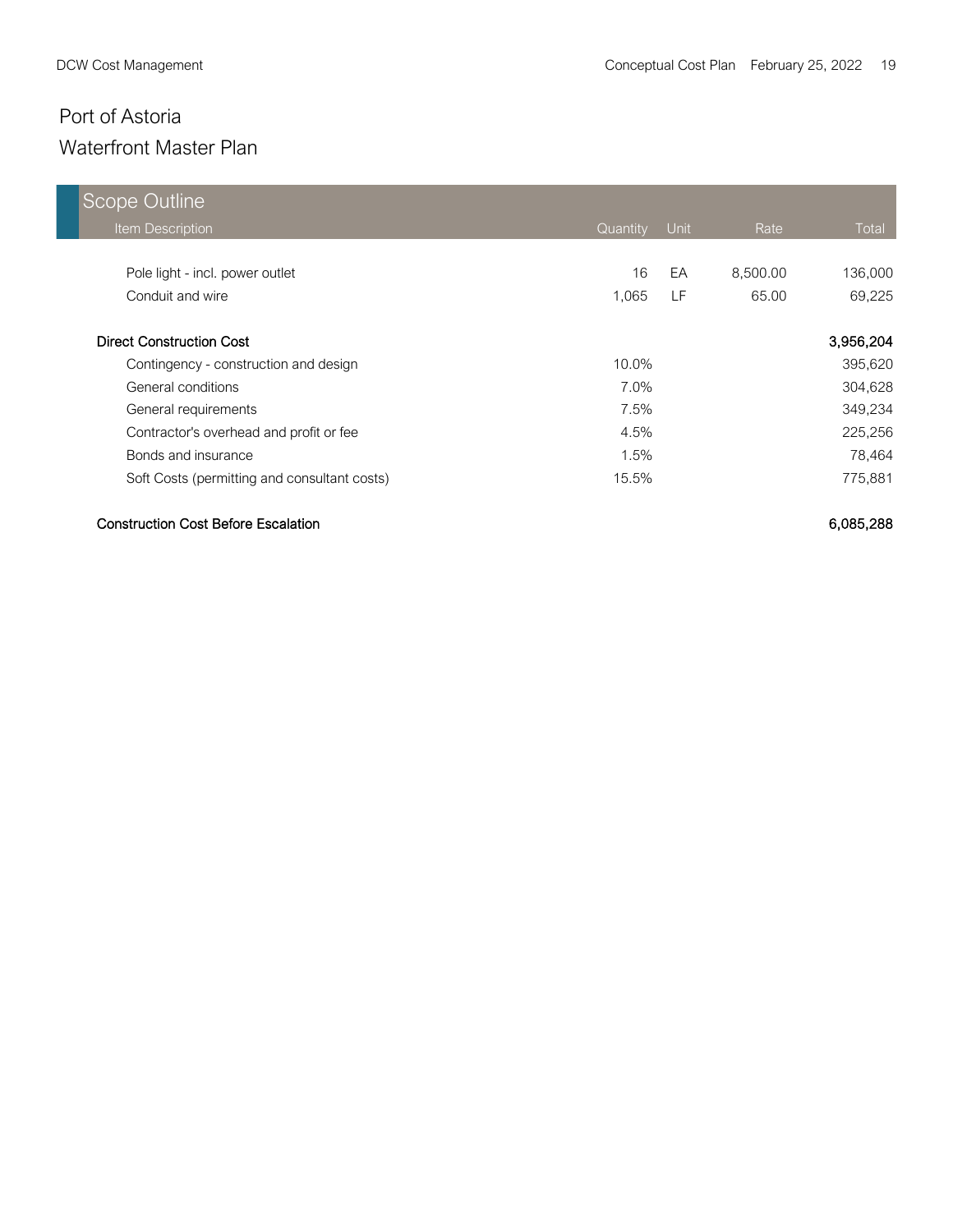| <b>Scope Outline</b>                                          |                |           |           |           |
|---------------------------------------------------------------|----------------|-----------|-----------|-----------|
| Item Description                                              | Quantity       | Unit      | Rate      | Total     |
|                                                               |                |           |           |           |
| 8c. West Mooring Basin Boardwalk: Option 3, Reduced Footprint | 78,016         | <b>SF</b> |           |           |
| Site Prep, Demo, and Earthwork                                |                |           |           | 1,481,095 |
| Site prep                                                     |                |           |           |           |
| Erosion control                                               |                | SF        | 0.17      |           |
| Construction entrance                                         | $\overline{2}$ | EA        | 5,000.00  | 10,000    |
| Tree protection - allow                                       | 1              | <b>LS</b> | 5,000.00  | 5,000     |
| Utility protection                                            | 12             | <b>MO</b> | 1,500.00  | 18,000    |
| Street cleanup                                                | 12             | <b>MO</b> | 1,290.00  | 15,480    |
| Temp facilities                                               | 12             | <b>MO</b> | 1,500.00  | 18,000    |
| Site survey and layout                                        | 1              | LS        | 30,000.00 | 30,000    |
| Site demolition                                               |                |           |           |           |
| Demo - on grade surfacing                                     | 44,004         | <b>SF</b> | 5.00      | 220,020   |
| Demo - pier structures and deck                               | 34,012         | SF        | 30.00     | 1,020,360 |
| Site earthwork                                                |                |           |           |           |
| Excavation                                                    | 1,630          | <b>CY</b> | 18.00     | 29,336    |
| Grading                                                       | 44,004         | SF        | 0.50      | 22,002    |
| Haul and dispose                                              | 1,630          | <b>CY</b> | 22.00     | 35,855    |
| Ground improvement - deep soil mixing                         | 1,630          | <b>CY</b> | 35.00     | 57,042    |
| New Construction                                              | 78,016         | <b>SF</b> | 26.06     | 2,033,121 |
| Boardwalk                                                     |                |           |           |           |
| Structural steel piles and beams - repair                     | 10,508         | <b>SF</b> | 50.00     | 525,400   |
| Timber deck - repair                                          | 10,508         | <b>SF</b> | 12.00     | 126,096   |
| CIP concrete                                                  | 44,004         | <b>SF</b> | 12.50     | 550,050   |
| Guardrail                                                     | 1,065          | LF        | 250.00    | 266,250   |
| Site development                                              |                |           |           |           |
| Bench                                                         | 10             | EA        | 2,750.00  | 27,500    |
| Signage                                                       | 1              | LS        | 20,000.00 | 20,000    |
| Site mechanical                                               |                |           |           |           |
| Domestic water                                                | 475            | LF        | 120.00    | 57,000    |
| Sanitary sewer                                                |                |           |           |           |
| Stormwater management                                         |                |           |           |           |
| Site Electrical                                               |                |           |           |           |
| Power distribution                                            | 1,065          | LF        | 160.00    | 170,400   |
| Data - conduit and wire                                       | 1,065          | LF        | 80.00     | 85,200    |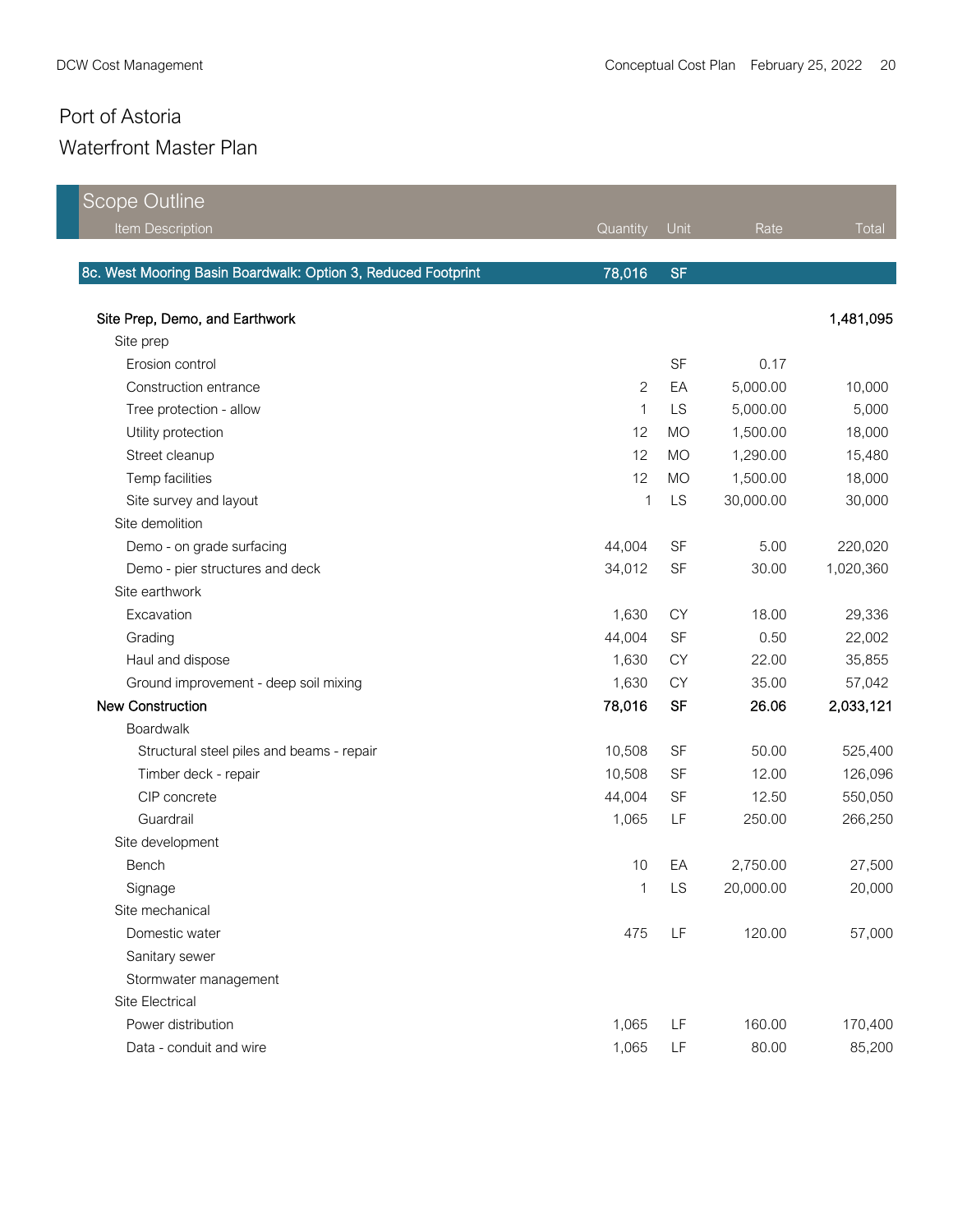| Scope Outline                                |          |      |          |           |
|----------------------------------------------|----------|------|----------|-----------|
| <b>Item Description</b>                      | Quantity | Unit | Rate     | Total     |
|                                              |          |      |          |           |
| Pole light - incl. power outlet              | 16       | EA   | 8,500.00 | 136,000   |
| Conduit and wire                             | 1.065    | LF   | 65.00    | 69,225    |
|                                              |          |      |          |           |
| <b>Direct Construction Cost</b>              |          |      |          | 3,514,216 |
| Contingency - construction and design        | $10.0\%$ |      |          | 351,422   |
| General conditions                           | $7.0\%$  |      |          | 270,595   |
| General requirements                         | 7.5%     |      |          | 310,217   |
| Contractor's overhead and profit or fee      | 4.5%     |      |          | 200,090   |
| Bonds and insurance                          | 1.5%     |      |          | 69,698    |
| Soft Costs (permitting and consultant costs) | 15.5%    |      |          | 689,200   |

#### Construction Cost Before Escalation 5,405,438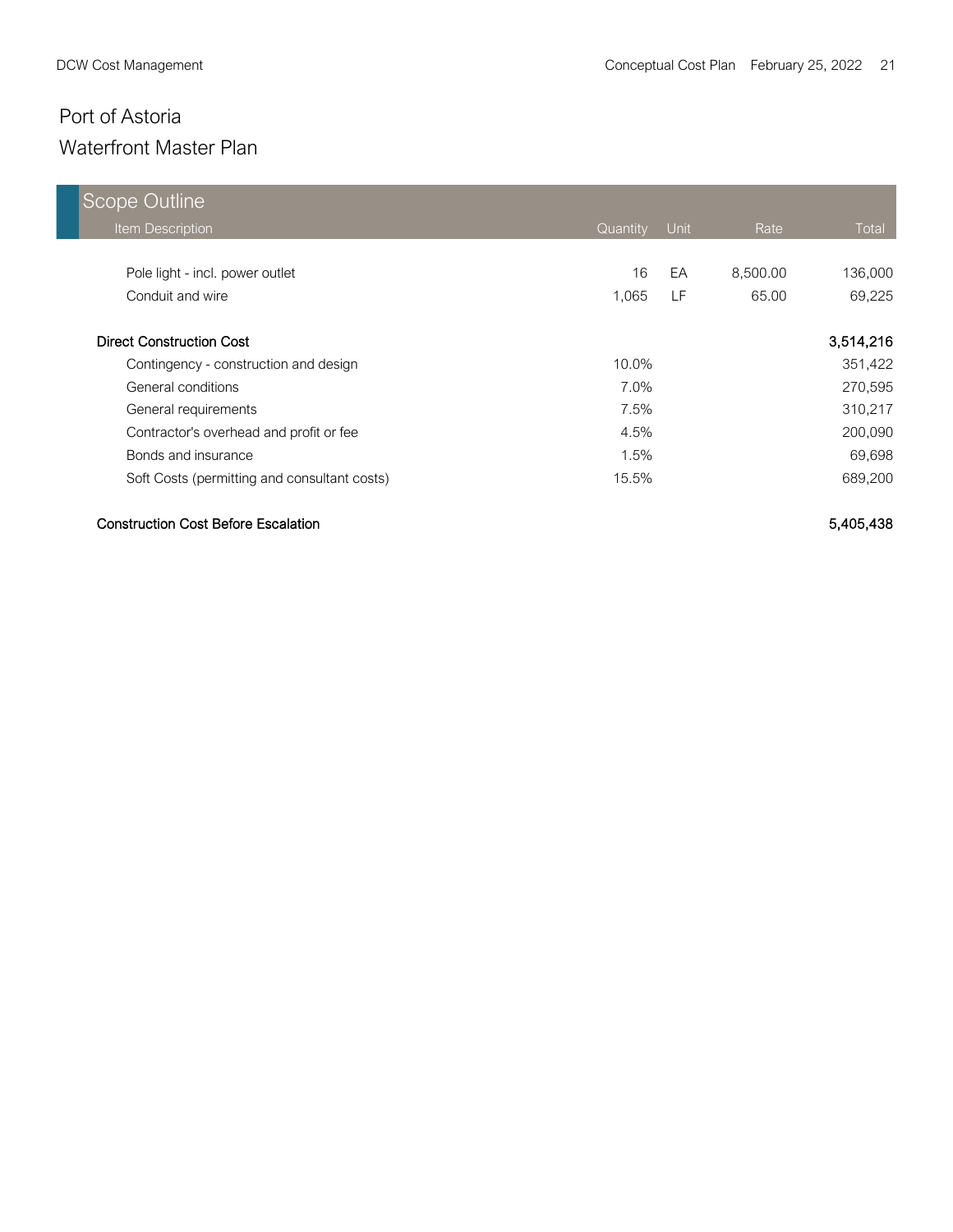<u> 1989 - Johann Stein, marwolaethau a bhann an Amhair Aonaichte an t-Aonaichte an Aonaichte an Aonaichte an Aon</u>

| <b>Scope Outline</b>                         |              |           |           |             |
|----------------------------------------------|--------------|-----------|-----------|-------------|
| Item Description                             | Quantity     | Unit      | Rate      | Total       |
| 9. Fishing Village                           | 2,000        | <b>SF</b> |           |             |
| Site Prep, Demo, and Earthwork               |              |           |           | 46,440      |
| Site prep                                    |              |           |           |             |
| Erosion control                              | 2,000        | <b>SF</b> | 0.35      | 700         |
| Construction entrance                        | 1            | EA        | 5,000.00  | 5,000       |
| Tree protection - allow                      | $\mathbf{1}$ | LS        | 5,000.00  | 5,000       |
| Utility protection                           | 6            | <b>MO</b> | 1,500.00  | 9,000       |
| Street cleanup                               | 6            | <b>MO</b> | 1,290.00  | 7,740       |
| Temp facilities                              | 6            | <b>MO</b> | 1,500.00  | 9,000       |
| Site survey and layout                       | $\mathbf{1}$ | LS        | 10,000.00 | 10,000      |
| Site demolition                              |              |           |           |             |
| See boardwalk                                |              |           |           | incl. above |
| Site earthwork                               |              |           |           |             |
| No work anticipated                          |              |           |           | <b>NIC</b>  |
| <b>New Construction</b>                      |              |           |           | 220,500     |
| <b>Site Structures</b>                       |              |           |           |             |
| Prefabricated structure                      | 6            | EA        | 36,750.00 | 220,500     |
| SOG                                          |              |           |           | incl. above |
| Standing seam metal roof                     |              |           |           | incl. above |
| Garage door - overhead                       |              |           |           | incl. above |
| HM door - single                             |              |           |           | incl. above |
| <b>Direct Construction Cost</b>              |              |           |           | 266,940     |
| Contingency - construction and design        | 10.0%        |           |           | 26,694      |
| General conditions                           | 7.0%         |           |           | 20,554      |
| General requirements                         | 7.5%         |           |           | 23,564      |
| Contractor's overhead and profit or fee      | 4.5%         |           |           | 15,199      |
| Bonds and insurance                          | 1.5%         |           |           | 5,294       |
| Soft Costs (permitting and consultant costs) | 15.5%        |           |           | 52,352      |

#### Construction Cost Before Escalation 410,597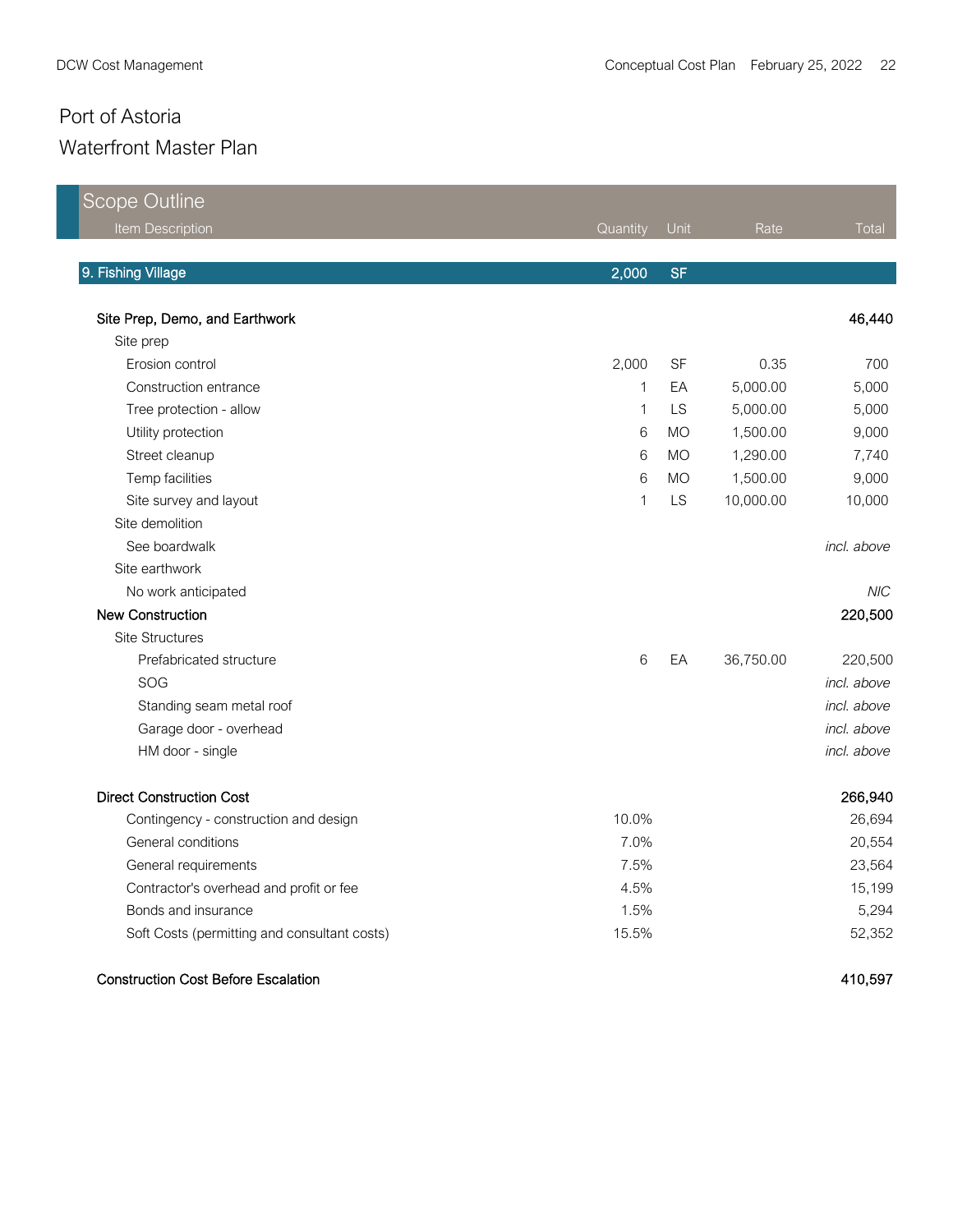| <b>Scope Outline</b>                                  |                |           |           |             |
|-------------------------------------------------------|----------------|-----------|-----------|-------------|
| Item Description                                      | Quantity       | Unit      | Rate      | Total       |
| 10a. Multi-Use Support Structure - Option 1, Enclosed | 9,910          | <b>SF</b> |           |             |
| Site Prep, Demo, and Earthwork                        |                |           |           |             |
| Site prep                                             |                |           |           |             |
| Erosion control                                       | 9,910          | <b>SF</b> | 0.35      | 3,469       |
| Construction entrance                                 | 1              | EA        | 5,000.00  | 5,000       |
| Tree protection - allow                               | 1              | <b>LS</b> | 5,000.00  | 5,000       |
| Utility protection                                    | 12             | <b>MO</b> | 1,500.00  | 18,000      |
| Street cleanup                                        | 12             | <b>MO</b> | 1,290.00  | 15,480      |
| Temp facilities                                       | 12             | <b>MO</b> | 1,500.00  | 18,000      |
| Site survey and layout                                | $\mathbf{1}$   | LS        | 30,000.00 | 30,000      |
| Site demolition                                       |                |           |           |             |
| Demo - see project #2                                 |                |           |           | incl. above |
| Site earthwork                                        |                |           |           |             |
| No work anticipated                                   |                |           |           | <b>NIC</b>  |
| <b>New Construction</b>                               |                |           |           |             |
| Foundations                                           |                |           |           |             |
| Reinforced pier system - see boardwalk                |                |           |           | incl. above |
| Superstructure                                        |                |           |           |             |
| Floor construction - no work                          | 12.0           | <b>TN</b> | 10,500.00 | <b>NIC</b>  |
| Roof construction                                     | 42.1           | <b>TN</b> | 10,500.00 | 442,234     |
| Exterior enclosure                                    |                |           |           |             |
| Columns and beams - galvanized steel                  | 29.2           | <b>TN</b> | 10,500.00 | 306,180     |
| Metal panel - rain screen system                      | 7,326          | <b>SF</b> | 45.00     | 329,670     |
| Door - HM                                             | $\overline{c}$ | EA        | 2,750.00  | 5,500       |
| Door - 12x12 roll-up                                  | 3              | EA        | 12,500.00 | 37,500      |
| Roofing                                               |                |           |           |             |
| Metal roof - standing seam assembly                   | 9,910          | SF        | 40.00     | 396,400     |
| Interior construction                                 |                |           |           |             |
| Support building - fitout                             | 750            | <b>SF</b> | 40.00     | 30,000      |
| Interior finishes                                     |                |           |           |             |
| Support building - fitout                             | 750            | SF        | 15.00     | 11,250      |
| Restroom - fitout                                     | $\overline{2}$ | EA        | 1,150.00  | 2,300       |
| Plumbing                                              |                |           |           |             |
| Connection to existing                                | 1              | EA        | 5,000.00  | 5,000       |
| Utility wash station                                  | 10             | EA        | 3,500.00  | 35,000      |
| Water closet                                          | $\overline{c}$ | EA        | 2,000.00  | 4,000       |
| Floor drains                                          | 10             | EA        | 1,200.00  | 12,000      |
| Vanity                                                | $\overline{c}$ | EA        | 1,750.00  | 3,500       |
| Drinking fountain                                     | 1              | EA        | 4,850.00  | 4,850       |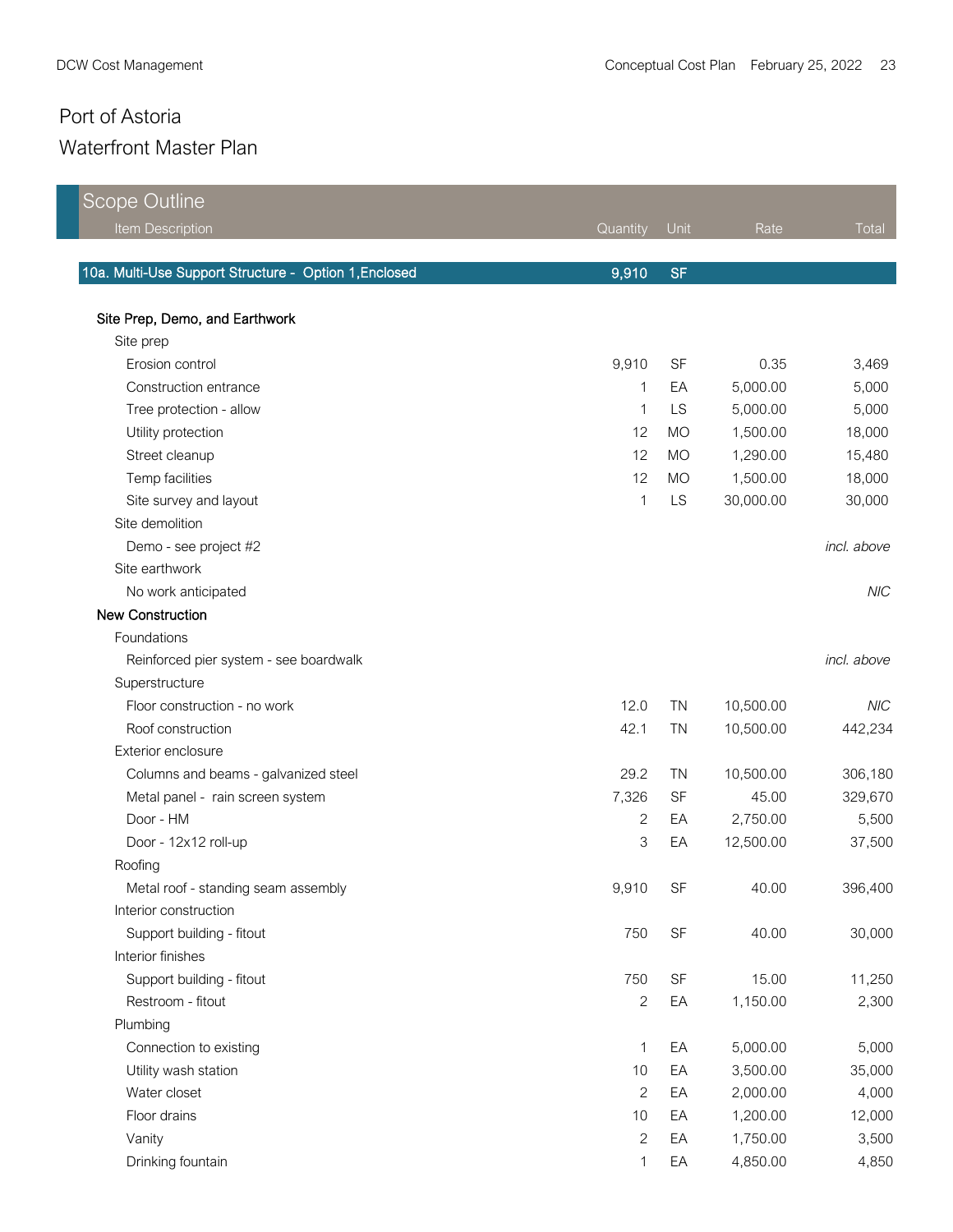| <b>Scope Outline</b>                         |          |           |           |           |
|----------------------------------------------|----------|-----------|-----------|-----------|
| <b>Item Description</b>                      | Quantity | Unit      | Rate      | Total     |
|                                              |          |           |           |           |
| WS pipe                                      | 875      | LF        | 45.00     | 39,375    |
| SS pipe                                      | 1,006    | LF        | 50.00     | 50,313    |
| Mechanical                                   |          |           |           |           |
| Heating - radiant                            | 9,910    | <b>SF</b> | 6.50      | 64,415    |
| Fire Protection                              |          |           |           |           |
| Wet system                                   | 9,910    | <b>SF</b> | 6.50      | 64,415    |
| Electrical                                   |          |           |           |           |
| Power supply - distribution and equipment    | 1        | LS        | 75,000.00 | 75,000    |
| Lighting and branch wiring                   | 9,910    | <b>SF</b> | 15.00     | 148,650   |
| Communications & security                    | 9,910    | <b>SF</b> | 6.50      | 64,415    |
| PV - infrastructure only                     | 9,910    | <b>SF</b> | 2.10      | 20,811    |
| Equipment                                    |          |           |           |           |
| Observation scope                            | 3        | EA        | 5,250.00  | 15,750    |
| <b>Direct Construction Cost</b>              |          |           |           | 2,263,476 |
| Contingency - construction and design        | 10.0%    |           |           | 226,348   |
| General conditions                           | 7.0%     |           |           | 174,288   |
| General requirements                         | 7.5%     |           |           | 199,808   |
| Contractor's overhead and profit or fee      | 4.5%     |           |           | 128,876   |
| Bonds and insurance                          | 1.5%     |           |           | 44,892    |
| Soft Costs (permitting and consultant costs) | 15.5%    |           |           | 443,907   |
| <b>Construction Cost Before Escalation</b>   |          |           |           | 3,481,595 |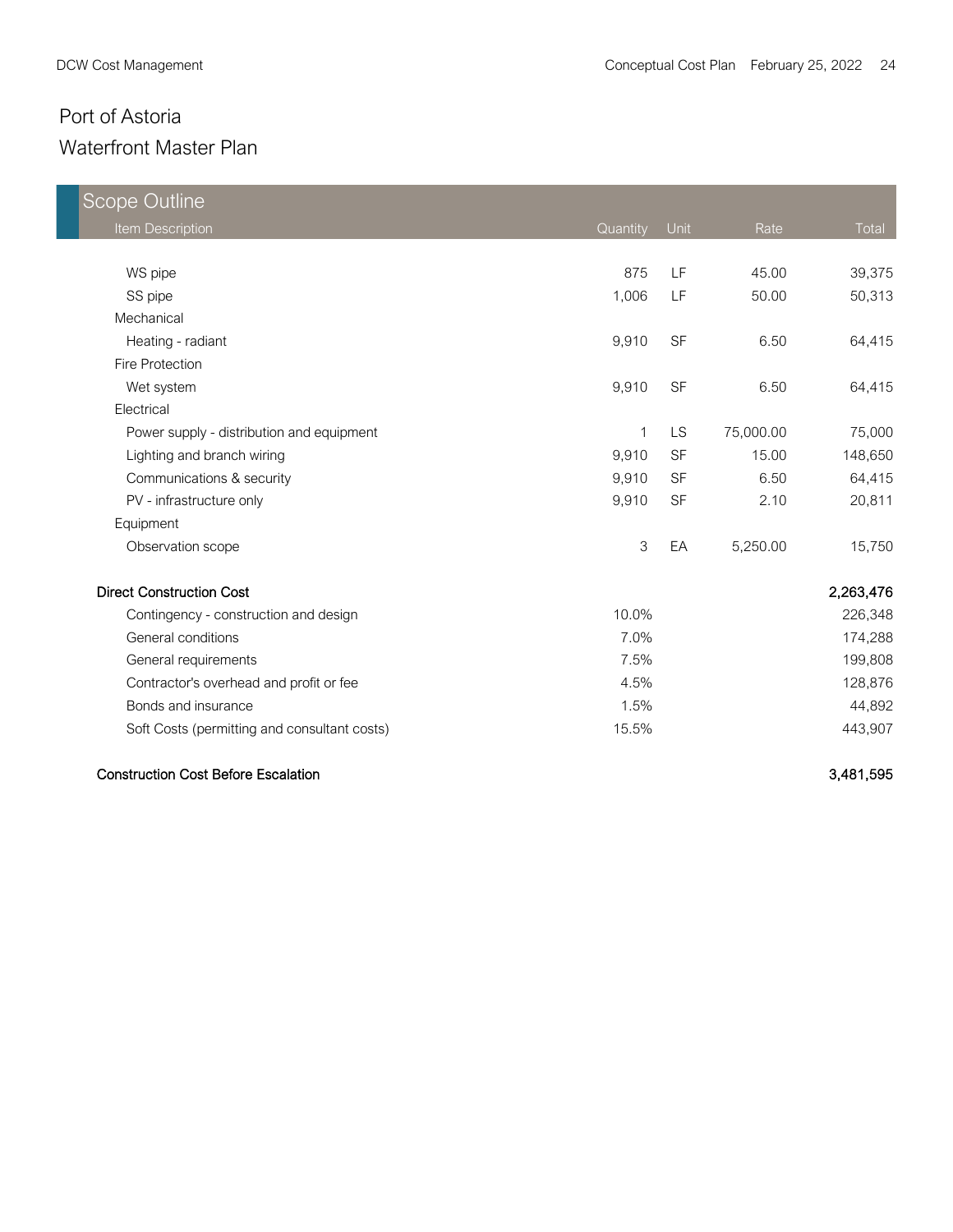| Scope Outline                                                      |              |           |           |             |
|--------------------------------------------------------------------|--------------|-----------|-----------|-------------|
| Item Description                                                   | Quantity     | Unit      | Rate      | Total       |
|                                                                    |              |           |           |             |
| 10b. Multi-Use Support Strucutre - Option 2, Open Canopy Structure | 9,910        | <b>SF</b> |           |             |
| Site Prep, Demo, and Earthwork                                     |              |           |           |             |
| Site prep                                                          |              |           |           |             |
| Erosion control                                                    | 9,910        | <b>SF</b> | 0.35      | 3,469       |
| Construction entrance                                              | 1            | EA        | 5,000.00  | 5,000       |
| Tree protection - allow                                            | 1            | LS        | 5,000.00  | 5,000       |
| Utility protection                                                 | 12           | <b>MO</b> | 1,500.00  | 18,000      |
| Street cleanup                                                     | 12           | <b>MO</b> | 1,290.00  | 15,480      |
| Temp facilities                                                    | 12           | <b>MO</b> | 1,500.00  | 18,000      |
| Site survey and layout                                             | $\mathbf{1}$ | LS        | 30,000.00 | 30,000      |
| Site demolition                                                    |              |           |           |             |
| Demo - see project #2                                              |              |           |           | incl. above |
| Site earthwork                                                     |              |           |           |             |
| No work anticipated                                                |              |           |           | <b>NIC</b>  |
| <b>New Construction</b>                                            |              |           |           |             |
| Foundations                                                        |              |           |           |             |
| Superstructure                                                     |              |           |           |             |
| Roof construction                                                  | 42.1         | <b>TN</b> | 10,500.00 | 442,234     |
| Exterior enclosure                                                 |              |           |           |             |
| Columns and beams - galvanized steel                               | 29.2         | <b>TN</b> | 10,500.00 | 306,180     |
| Roofing                                                            |              |           |           |             |
| Metal shed roof                                                    | 9,910        | <b>SF</b> | 25.00     | 247,750     |
| Interior construction                                              |              |           |           |             |
| Support building - fitout                                          | 750          | SF        | 40.00     | 30,000      |
| Interior finishes                                                  |              |           |           |             |
| Support building - fitout                                          | 750          | <b>SF</b> | 15.00     | 11,250      |
| Restroom - fitout                                                  | 2            | EA        | 1,150.00  | 2,300       |
| Plumbing                                                           |              |           |           |             |
| Connection to existing                                             | 1            | EA        | 5,000.00  | 5,000       |
| Utility wash station                                               | 10           | EA        | 3,500.00  | 35,000      |
| Water closet                                                       | $\mathbf{2}$ | EA        | 2,000.00  | 4,000       |
| Floor drains                                                       | 10           | EA        | 1,200.00  | 12,000      |
| Vanity                                                             | $\mathbf{2}$ | EA        | 1,750.00  | 3,500       |
| Drinking fountain                                                  | $\mathbf{1}$ | EA        | 4,850.00  | 4,850       |
| WS pipe                                                            | 875          | LF        | 45.00     | 39,375      |
| SS pipe                                                            | 1,006        | LF        | 50.00     | 50,313      |
| Fire Protection                                                    |              |           |           |             |
| Wet system                                                         | 9,910        | SF        | 6.50      | 64,415      |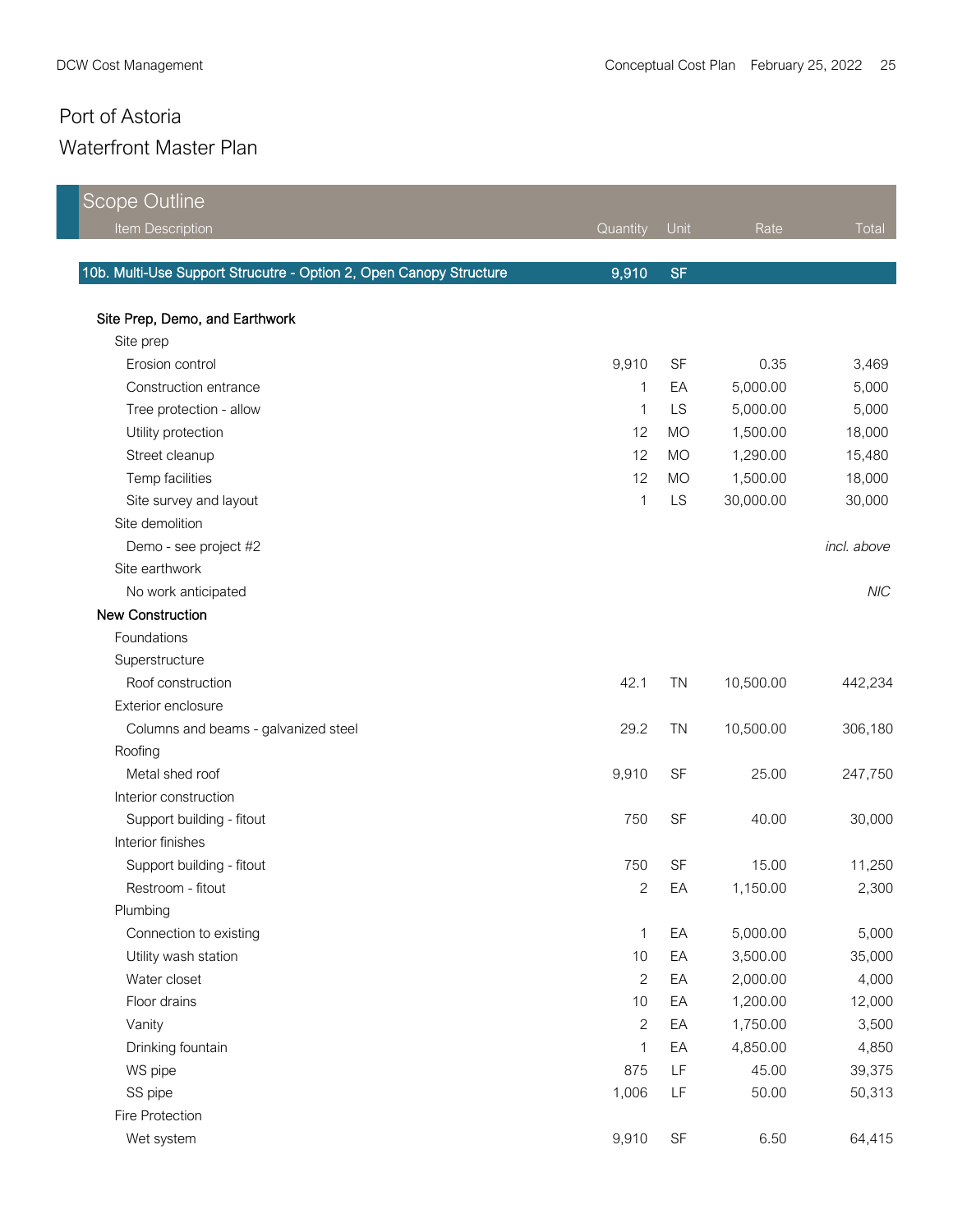| <b>Scope Outline</b>                         |          |           |           |           |
|----------------------------------------------|----------|-----------|-----------|-----------|
| <b>Item Description</b>                      | Quantity | Unit      | Rate      | Total     |
|                                              |          |           |           |           |
| Electrical                                   |          |           |           |           |
| Power supply - distribution and equipment    |          | LS.       | 75,000.00 | 75,000    |
| Lighting and branch wiring                   | 9,910    | <b>SF</b> | 15.00     | 148,650   |
| Communications & security                    | 9,910    | <b>SF</b> | 6.50      | 64,415    |
| PV - infrastructure only                     | 9,910    | <b>SF</b> | 2.10      | 20,811    |
| <b>Direct Construction Cost</b>              |          |           |           | 1,661,991 |
| Contingency - construction and design        | 10.0%    |           |           | 166,199   |
| General conditions                           | 7.0%     |           |           | 127,973   |
| General requirements                         | 7.5%     |           |           | 146,712   |
| Contractor's overhead and profit or fee      | 4.5%     |           |           | 94,629    |
| Bonds and insurance                          | 1.5%     |           |           | 32,963    |
| Soft Costs (permitting and consultant costs) | 15.5%    |           |           | 325,946   |

#### Construction Cost Before Escalation 2,556,413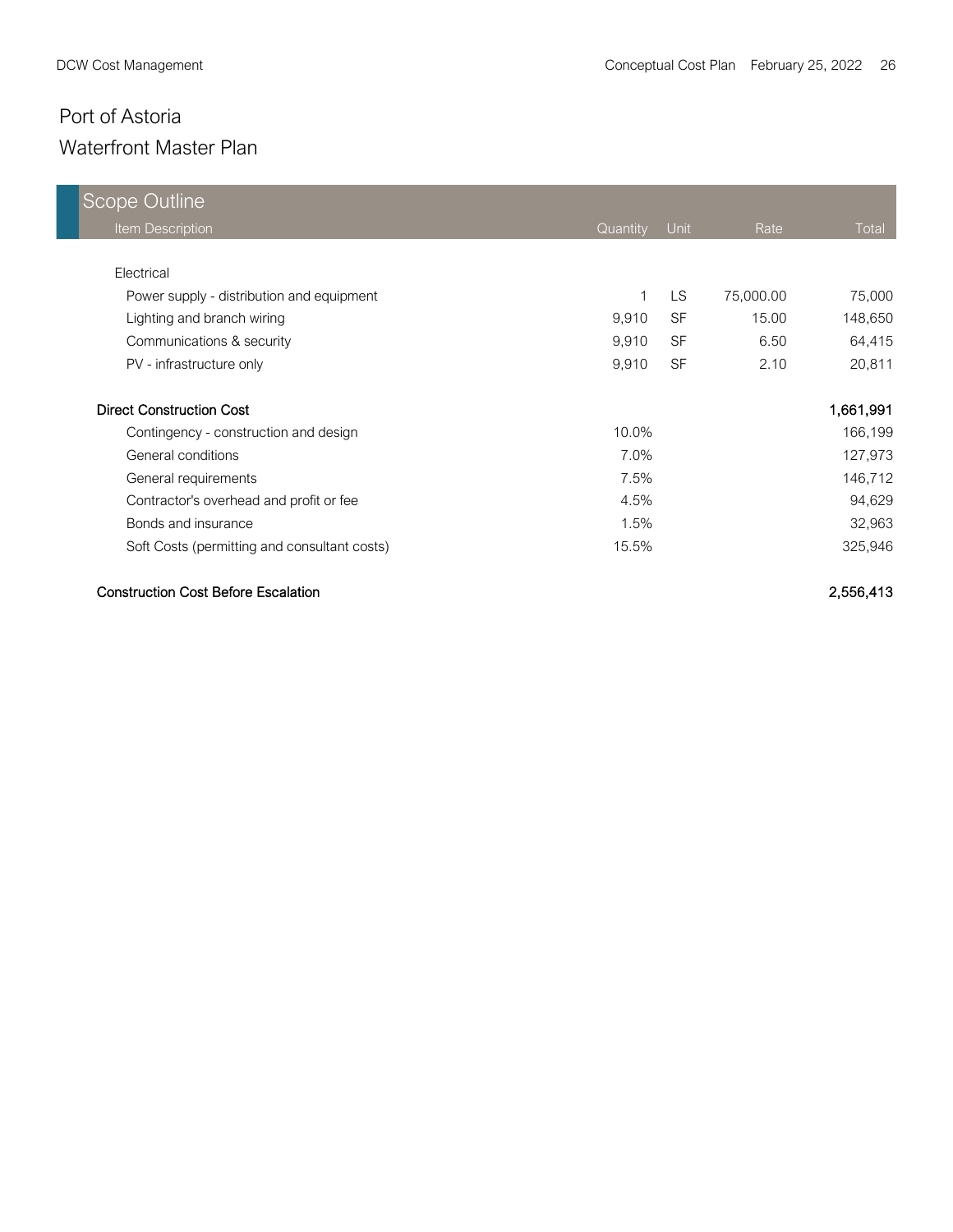Scope Outline

| Scope Outline                                           |             |           |           |            |
|---------------------------------------------------------|-------------|-----------|-----------|------------|
| Item Description                                        | Quantity    | Unit      | Rate      | Total      |
|                                                         |             |           |           |            |
| 11. Industry Street                                     | 122,430     | <b>SF</b> |           |            |
| Site Prep, Demo, and Earthwork                          |             |           |           |            |
| Site prep                                               |             |           |           |            |
| Erosion control                                         | 122,430     | <b>SF</b> | 0.35      | 42,851     |
| Construction entrance                                   | 1           | EA        | 5,000.00  | 5,000      |
| Tree protection - allow                                 | $\mathbf 1$ | LS        | 5,000.00  | 5,000      |
| Utility protection                                      | 12          | <b>MO</b> | 1,500.00  | 18,000     |
| Street cleanup                                          | 12          | <b>MO</b> | 1,290.00  | 15,480     |
| Temp facilities                                         | 12          | <b>MO</b> | 1,500.00  | 18,000     |
| Site survey and layout                                  | 1           | LS        | 30,000.00 | 30,000     |
| Site demolition                                         |             |           |           |            |
| Demo - hardscape                                        | 122,430     | SF        | 2.50      | 306,075    |
| Site earthwork                                          |             |           |           |            |
| Excavation                                              | 4,534       | <b>CY</b> | 18.00     | 81,620     |
| Grading                                                 | 122,430     | <b>SF</b> | 0.50      | 61,215     |
| Haul and dispose                                        | 4,534       | <b>CY</b> | 22.00     | 99,758     |
| Base aggregates                                         | 2,267       | CY        | 35.00     | 79,353     |
| No work anticipated                                     |             |           |           | <b>NIC</b> |
| <b>New Construction</b>                                 |             |           |           |            |
| Sitework                                                |             |           |           |            |
| Parking lot                                             |             |           |           |            |
| Asphalt paving                                          | 106,880     | <b>SF</b> | 4.50      | 480,960    |
| Concrete - raised crossing                              | 2,400       | SF        | 18.50     | 44,400     |
| Curb                                                    | 3,500       | LF        | 30.00     | 105,000    |
| Site development                                        |             |           |           |            |
| Signage                                                 | 1.00        | LS        | 25,000.00 | 25,000     |
| Landscape                                               | 13,150      |           |           |            |
| Topsoil                                                 | 487         | <b>CY</b> | 45.00     | 21,917     |
| Mulch                                                   | 122         | CY        | 40.00     | 4,870      |
| Trees - 2" cal.                                         | 40          | EA        | 500.00    | 20,000     |
| Shrubs and groundcover - 1 gal., 24" O.C.               | 9,288       | <b>SF</b> | 11.00     | 102,163    |
| Irrigation                                              | 13,150      | SF        | 2.00      | 26,300     |
| Stormwater management - gallery, incl. pipe and devices | 13,150      | SF        | 15.00     | 197,250    |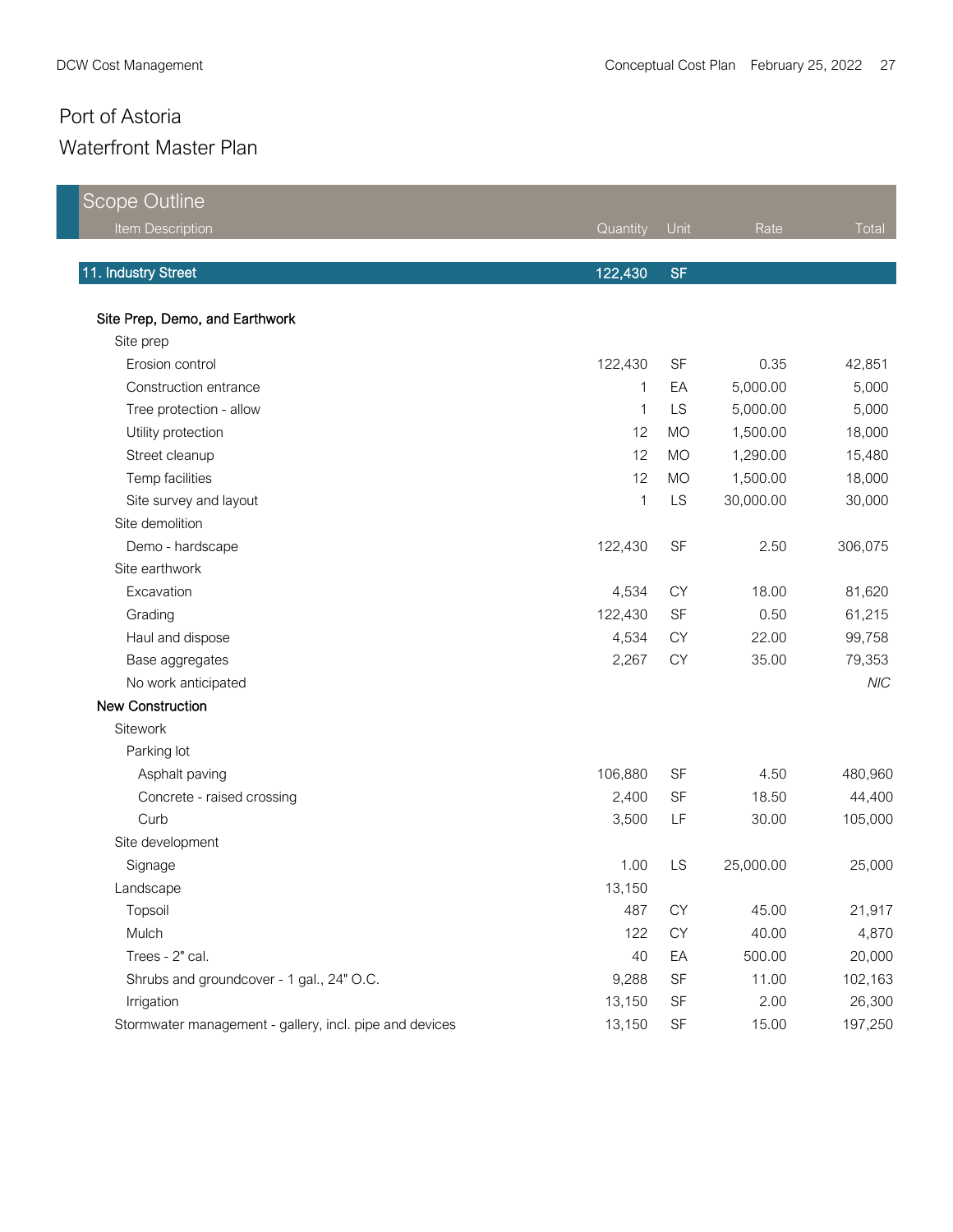| Scope Outline                                   |          |      |          |           |
|-------------------------------------------------|----------|------|----------|-----------|
| <b>Item Description</b>                         | Quantity | Unit | Rate     | Total     |
|                                                 |          |      |          |           |
| Site Electrical                                 |          |      |          |           |
| Pole light - incl. power outlet                 | 44       | EA   | 8,500.00 | 371,875   |
| Conduit and wire - incl. trenching and backfill | 1,750    | LF.  | 140.00   | 245,000   |
| <b>Direct Construction Cost</b>                 |          |      |          | 2,407,086 |
| Contingency - construction and design           | $10.0\%$ |      |          | 240,709   |
| General conditions                              | 7.0%     |      |          | 185,346   |
| General requirements                            | 7.5%     |      |          | 212,485   |
| Contractor's overhead and profit or fee         | 4.5%     |      |          | 137,053   |
| Bonds and insurance                             | 1.5%     |      |          | 47,740    |
| Soft Costs (permitting and consultant costs)    | 15.5%    |      |          | 472,072   |

#### Construction Cost Before Escalation 3,702,490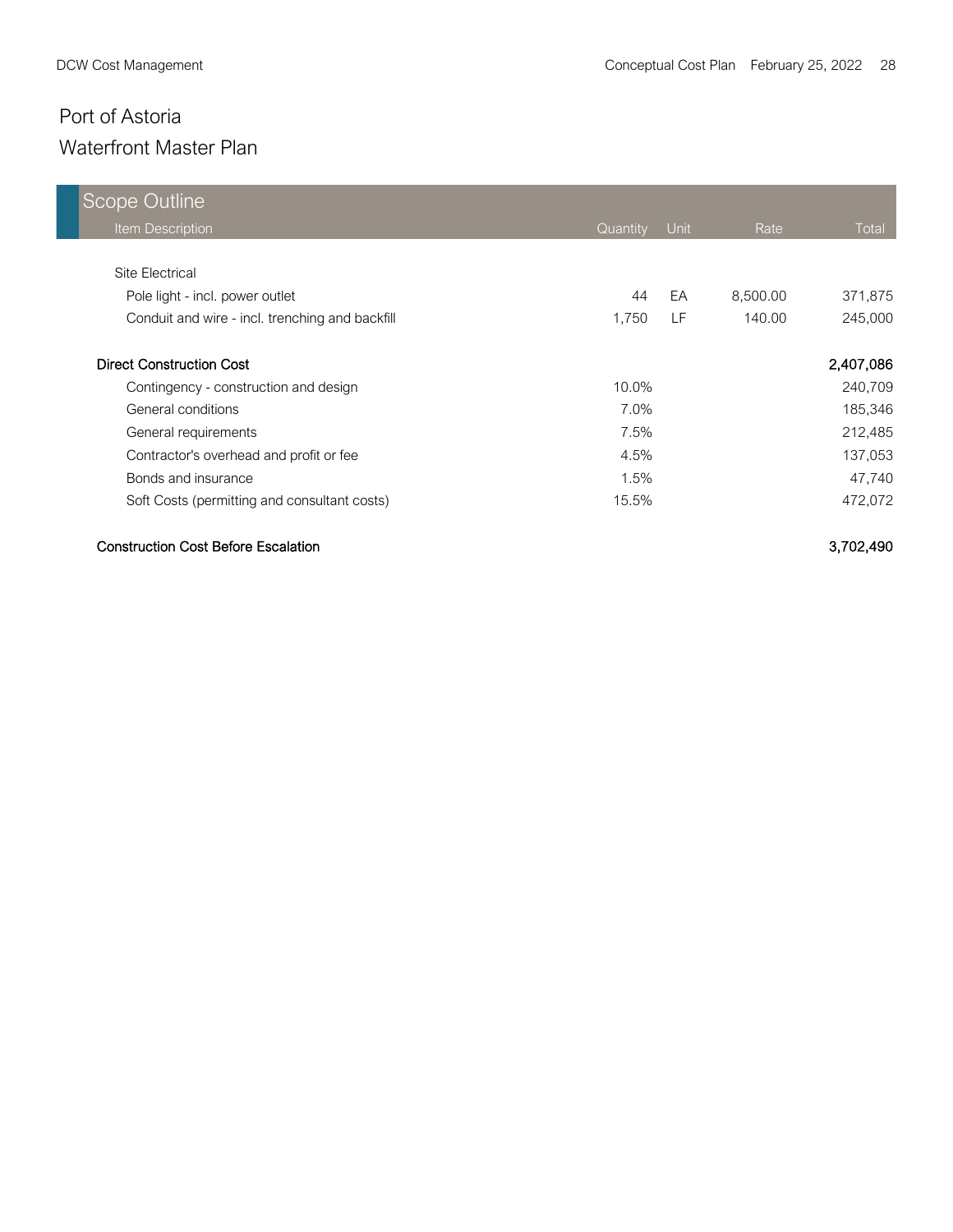a sa mga bagayan ng mga bagayan ng mga bagayan ng mga bagayan ng mga bagayang ng mga bagong mga bagong mga bag

| Scope Outline                     |                |                                   |           |         |
|-----------------------------------|----------------|-----------------------------------|-----------|---------|
| Item Description                  | Quantity       | Unit                              | Rate      | Total   |
|                                   |                |                                   |           |         |
| 12. Riverwalk Trail Improvements  | 48,000         | <b>SF</b>                         |           |         |
| Site Prep, Demo, and Earthwork    |                |                                   |           | 185,629 |
| Site prep                         |                |                                   |           |         |
| Erosion control                   | 48,000         | <b>SF</b>                         | 0.17      | 8,160   |
| Construction entrance             | 1              | EA                                | 5,000.00  | 5,000   |
| Tree protection - allow           | 1              | LS                                | 5,000.00  | 5,000   |
| Utility protection                | 3              | <b>MO</b>                         | 1,500.00  | 4,500   |
| Street cleanup                    | 3              | <b>MO</b>                         | 1,290.00  | 3,870   |
| Temp facilities                   | 3              | <b>MO</b>                         | 1,500.00  | 4,500   |
| Site survey and layout            | $\mathbf 1$    | LS                                | 30,000.00 | 30,000  |
| Site demolition                   |                |                                   |           |         |
| Demo - hardscape                  | 14,672         | <b>SF</b>                         | 2.25      | 33,012  |
| Protect - trolley tracks          | 1,880          | LF                                | 30.00     | 56,400  |
| Site earthwork                    |                |                                   |           |         |
| Excavation                        | 543            | <b>CY</b>                         | 22.00     | 11,955  |
| Grading                           | 14,672         | SF                                | 0.50      | 7,336   |
| Haul and dispose                  | 543            | <b>CY</b>                         | 22.00     | 11,955  |
| Base aggregates                   | 113            | <b>CY</b>                         | 35.00     | 3,941   |
| Renovation                        | 48,000         | <b>SF</b>                         | 10.69     | 513,255 |
| Ped paving                        |                |                                   |           |         |
| Asphalt                           | 6,080          | <b>SF</b>                         | 10.50     | 63,840  |
| Site development                  |                |                                   |           |         |
| Signage - per quote               |                |                                   |           |         |
| Kiosk map & directional           | $\overline{c}$ | EA                                | 9,500.00  | 19,000  |
| Mile marker - .25 mile            | $\mathbf{2}$   | EA                                | 650.00    | 1,300   |
| Mile marker - 1 mile              | $\mathbf{2}$   | EA                                | 750.00    | 1,500   |
| Interpretive                      | $\mathfrak{D}$ | EA                                | 1,340.00  | 2,680   |
| Trolley stop incl. bulletin board | 1              | EA                                | 1,650.00  | 1,650   |
| Installation                      | $\mathbf 1$    | LS                                | 10,000.00 | 10,000  |
| Landscape                         | 41,920         | $\ensuremath{\mathsf{SF}}\xspace$ |           |         |
| Topsoil                           | 1,553          | CY                                | 45.00     | 69,867  |
| Hydroseed                         | 41,920         | $\ensuremath{\mathsf{SF}}\xspace$ | 0.40      | 16,768  |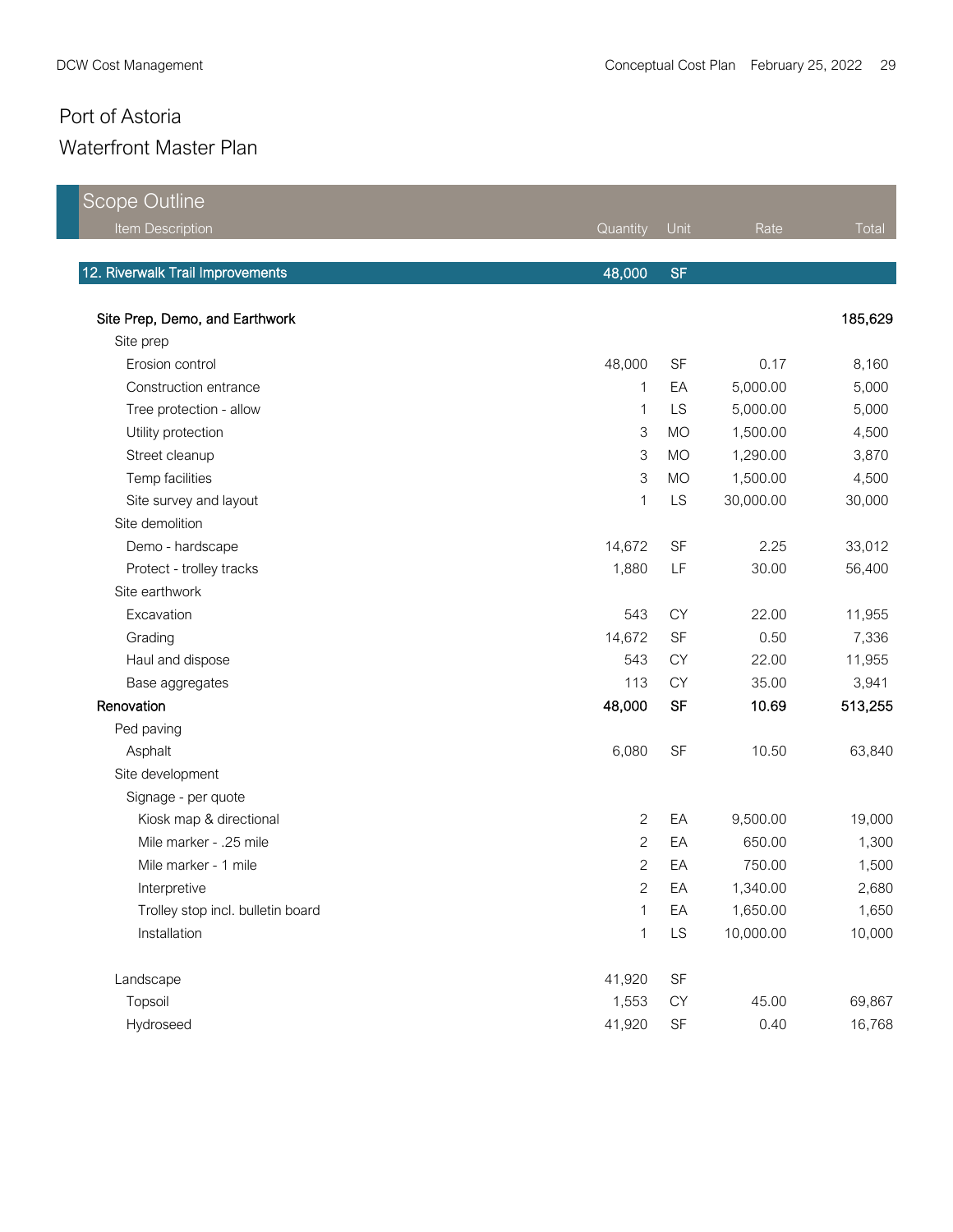| Scope Outline                                   |          |      |          |         |
|-------------------------------------------------|----------|------|----------|---------|
| Item Description                                | Quantity | Unit | Rate     | Total   |
|                                                 |          |      |          |         |
| Site Electrical                                 |          |      |          |         |
| <b>Bollard light</b>                            | 47       | EA   | 1,350.00 | 63,450  |
| Conduit and wire - incl. trenching and backfill | 1,880    | LF   | 140.00   | 263,200 |
| <b>Direct Construction Cost</b>                 |          |      |          | 698,883 |
| Contingency - construction and design           | 10.0%    |      |          | 69,888  |
| General conditions                              | 7.0%     |      |          | 53,814  |
| General requirements                            | 7.5%     |      |          | 61,694  |
| Contractor's overhead and profit or fee         | 4.5%     |      |          | 39,793  |
| Bonds and insurance                             | 1.5%     |      |          | 13,861  |
| Soft Costs (permitting and consultant costs)    | 15.5%    |      |          | 137,063 |

#### Construction Cost Before Escalation 1,074,997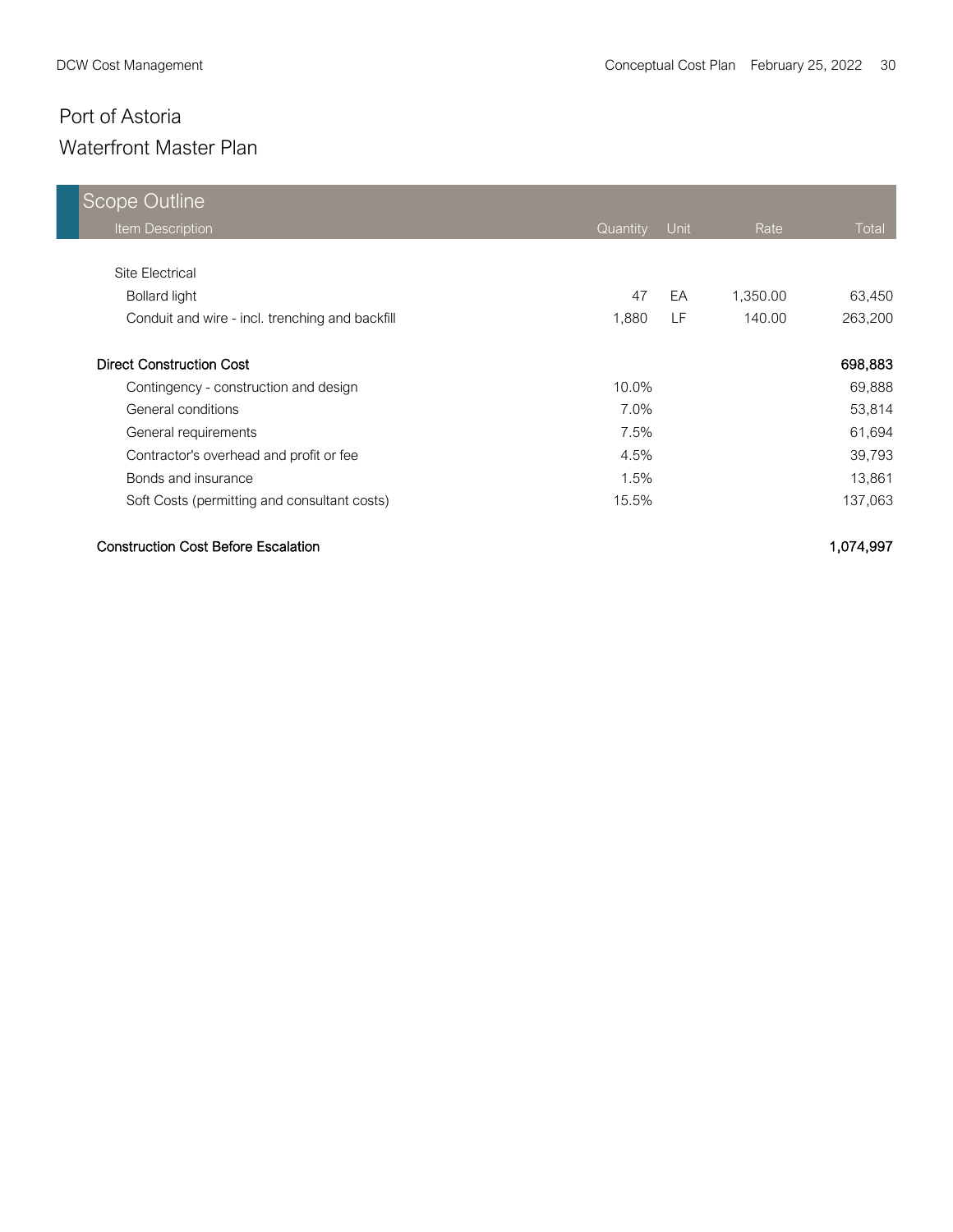| <b>Scope Outline</b>                         |                |           |           |        |
|----------------------------------------------|----------------|-----------|-----------|--------|
| Item Description                             | Quantity       | Unit      | Rate      | Total  |
| 13. Relocated Trolley Stop                   | 400            | <b>SF</b> |           |        |
| Site Prep, Demo, and Earthwork               | 400            | <b>SF</b> | 23.90     | 9,561  |
| Site prep                                    |                |           |           |        |
| Erosion control                              | 1              | <b>LS</b> | 250.00    | 250    |
| Site survey and layout                       | 1              | LS        | 2,500.00  | 2,500  |
| Site demolition                              |                |           |           |        |
| Demo - hardscape                             | 400            | <b>SF</b> | 2.25      | 900    |
| Protect - existing structure                 | 400            | SF        | 12.00     | 4,800  |
| Site earthwork                               |                |           |           |        |
| Excavation                                   | 15             | <b>CY</b> | 22.00     | 326    |
| Grading                                      | 400            | <b>SF</b> | 0.50      | 200    |
| Haul and dispose                             | 15             | <b>CY</b> | 22.00     | 326    |
| Base aggregates                              | $\overline{7}$ | <b>CY</b> | 35.00     | 259    |
| Renovation                                   | 400            | <b>SF</b> | 37.50     | 15,000 |
| Site structure - relocate                    | 1              | <b>LS</b> | 10,000.00 | 10,000 |
| Concrete pad                                 | 400            | <b>SF</b> | 12.50     | 5,000  |
| <b>Direct Construction Cost</b>              |                |           |           | 24,561 |
| Contingency - construction and design        | 10.0%          |           |           | 2,456  |
| General conditions                           | 7.0%           |           |           | 1,891  |
| General requirements                         | 7.5%           |           |           | 2,168  |
| Contractor's overhead and profit or fee      | 4.5%           |           |           | 1,398  |
| Bonds and insurance                          | 1.5%           |           |           | 487    |
| Soft Costs (permitting and consultant costs) | 15.5%          |           |           | 4,817  |
|                                              |                |           |           |        |

#### Construction Cost Before Escalation 37,779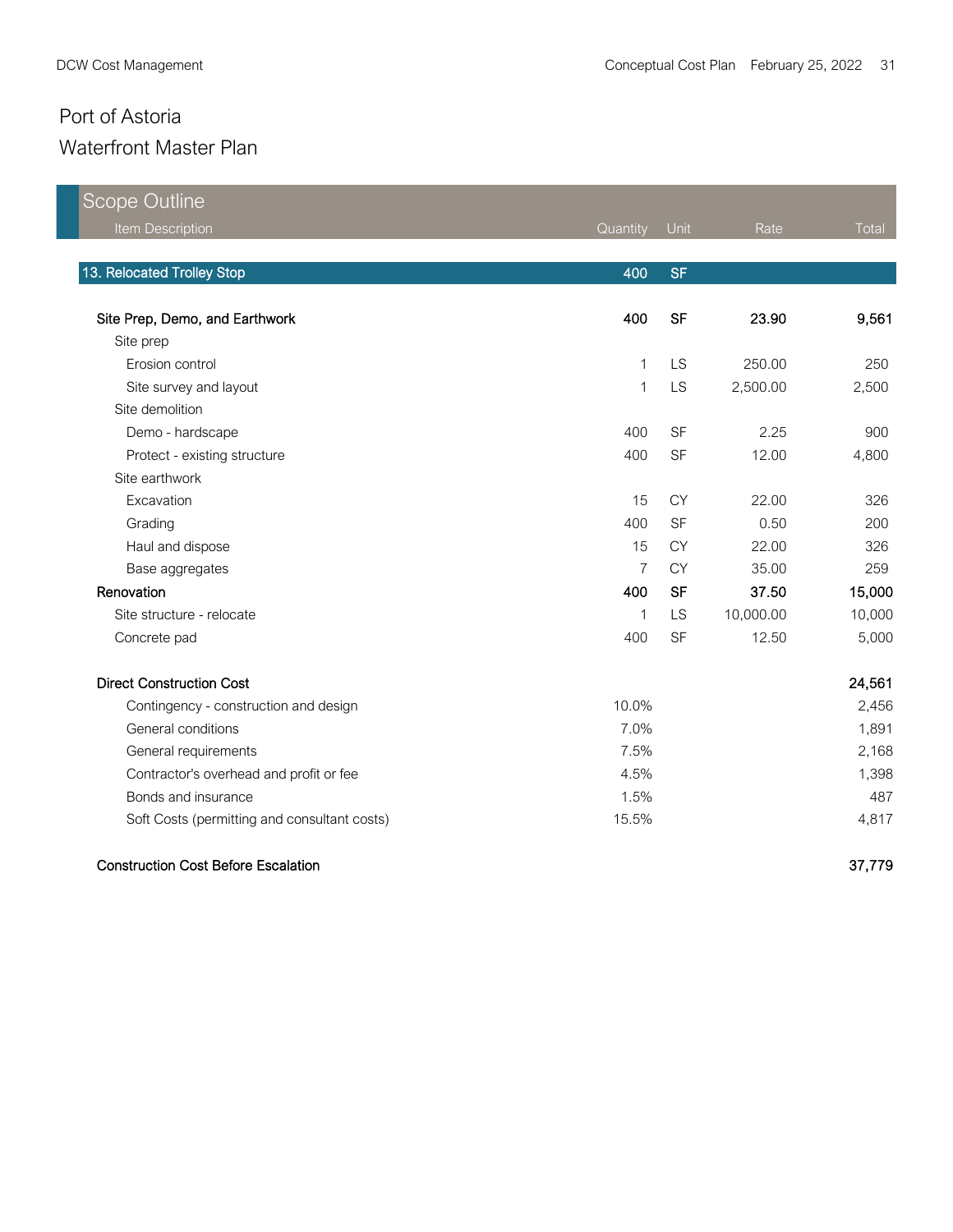| <b>Scope Outline</b>                         |          |           |           |            |
|----------------------------------------------|----------|-----------|-----------|------------|
| Item Description                             | Quantity | Unit      | Rate      | Total      |
|                                              |          |           |           |            |
| 14a. Bay Street Connection Within Study Area | 15,400   | <b>SF</b> |           |            |
| Site Prep, Demo, and Earthwork               |          |           |           | 169,026    |
| Site prep                                    |          |           |           |            |
| Erosion control                              | 15,400   | SF        | 0.17      | 2,618      |
| Construction entrance                        | 1        | EA        | 5,000.00  | 5,000      |
| Tree protection - not required               |          |           |           | <b>NIC</b> |
| Utility protection                           | 12       | <b>MO</b> | 1,500.00  | 18,000     |
| Street cleanup                               | 12       | <b>MO</b> | 1,290.00  | 15,480     |
| Temp facilities                              | 12       | <b>MO</b> | 1,500.00  | 18,000     |
| Site survey and layout                       | 1        | LS        | 30,000.00 | 30,000     |
| Site demolition                              |          |           |           |            |
| Demo - hardscape                             | 15,400   | SF        | 2.25      | 34,650     |
| Protect - trolley tracks                     | 1        | LS        | 2,500.00  | 2,500      |
| Site earthwork                               |          |           |           |            |
| Excavation                                   | 570      | CY        | 22.00     | 12,548     |
| Grading                                      | 15,400   | <b>SF</b> | 0.50      | 7,700      |
| Haul and dispose                             | 570      | <b>CY</b> | 22.00     | 12,548     |
| Base aggregates                              | 285      | <b>CY</b> | 35.00     | 9,981      |
| Renovation                                   | 15,400   | <b>SF</b> | 22.17     | 341,343    |
| Roadway                                      |          |           |           |            |
| Asphalt                                      | 6,160    | <b>SF</b> | 10.50     | 64,680     |
| Curb                                         | 620      | LF        | 35.00     | 21,700     |
| Ped paving                                   |          |           |           |            |
| Concrete sidewalk                            | 5,544    | SF        | 10.50     | 58,212     |
| Curb                                         | 620      | LF        | 35.00     | 21,700     |
| Landscape                                    | 3,696    | SF        |           |            |
| Topsoil                                      | 137      | CY        | 45.00     | 6,160      |
| Mulch                                        | 34       | СY        | 40.00     | 1,369      |
| Trees                                        | 7        | EA        | 500.00    | 3,696      |
| Shrubs and groundcover - 1 gal., 24" O.C.    | 924      | SF        | 11.00     | 10,164     |
| Irrigation                                   | 3,696    | SF        | 2.00      | 7,392      |
| Stormwater management - allow                | 1        | <b>LS</b> | 30,000.00 | 30,000     |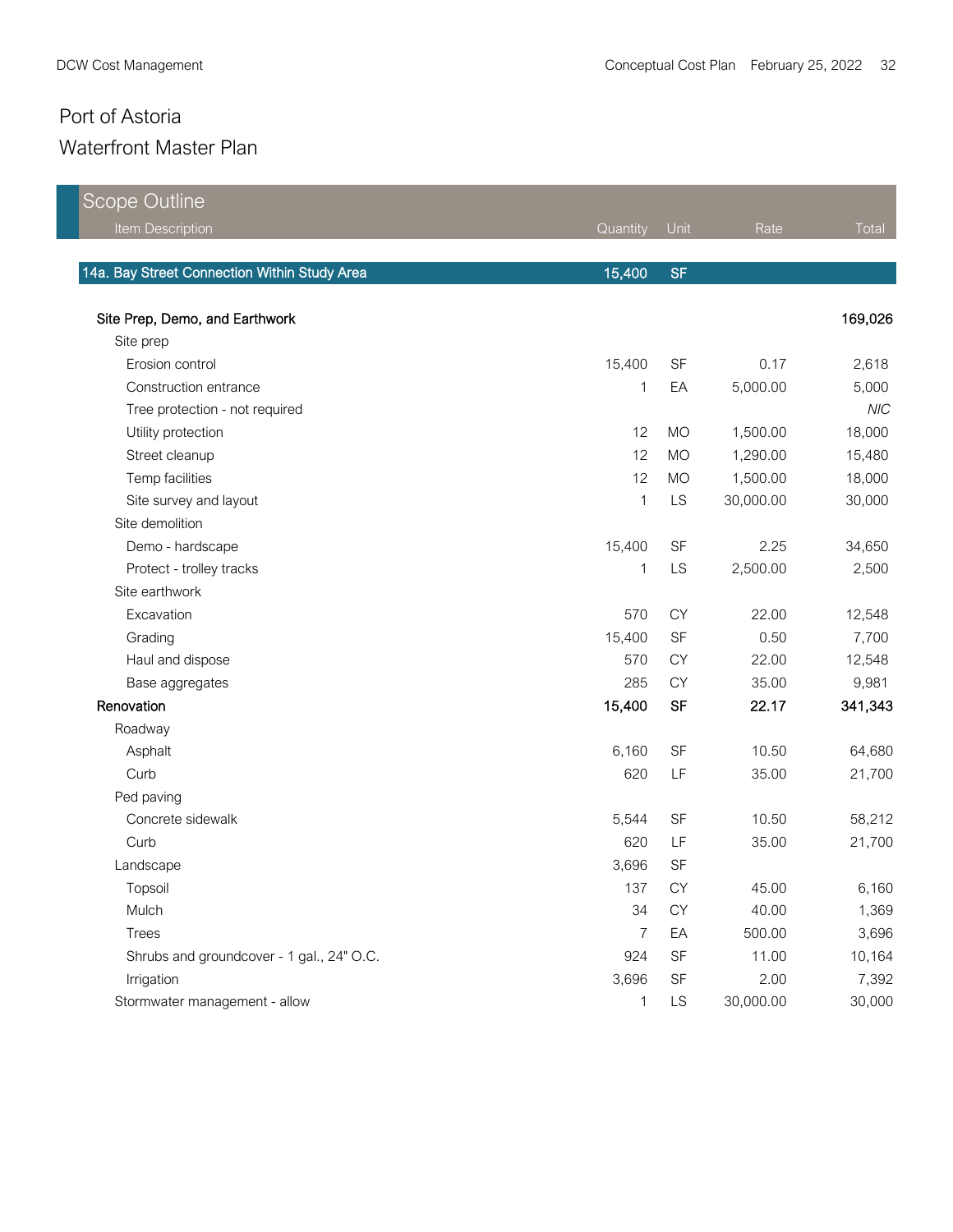## Waterfront Master Plan

| Scope Outline                                   |          |      |          |         |
|-------------------------------------------------|----------|------|----------|---------|
| Item Description                                | Quantity | Unit | Rate     | Total   |
|                                                 |          |      |          |         |
| Site Electrical                                 |          |      |          |         |
| Street light                                    | 8        | EA   | 9,500.00 | 73,150  |
| Conduit and wire - incl. trenching and backfill | 308      | LF.  | 140.00   | 43,120  |
| <b>Direct Construction Cost</b>                 |          |      |          | 510,369 |
| Contingency - construction and design           | 10.0%    |      |          | 51,037  |
| General conditions                              | 7.0%     |      |          | 39,298  |
| General requirements                            | 7.5%     |      |          | 45,053  |
| Contractor's overhead and profit or fee         | 4.5%     |      |          | 29,059  |
| Bonds and insurance                             | 1.5%     |      |          | 10,122  |
| Soft Costs (permitting and consultant costs)    | 15.5%    |      |          | 100,092 |

#### Construction Cost Before Escalation 785,030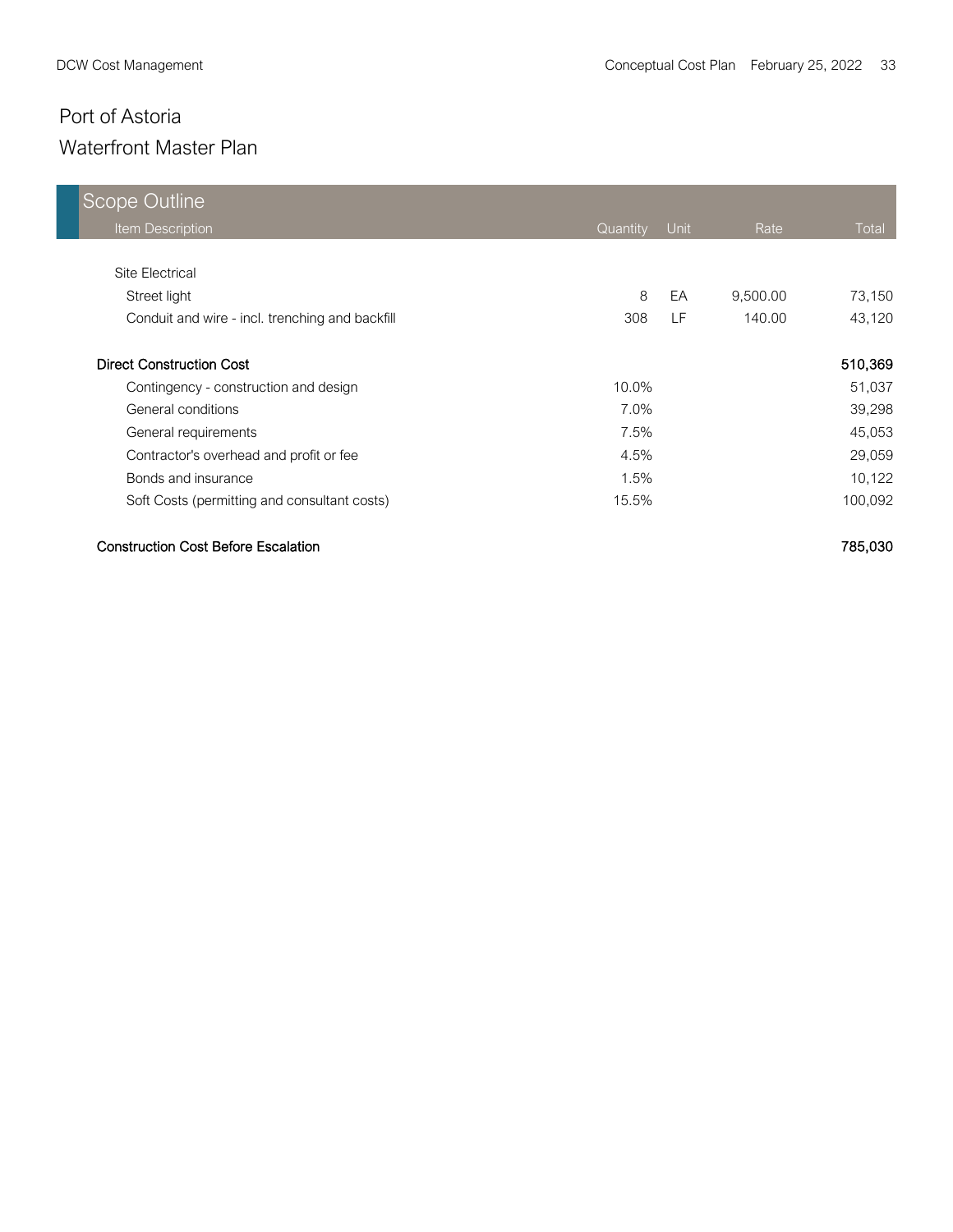| <b>Scope Outline</b>                          |          |           |           |            |
|-----------------------------------------------|----------|-----------|-----------|------------|
| Item Description                              | Quantity | Unit      | Rate      | Total      |
|                                               |          |           |           |            |
| 14b. Bay Street Connection Outside Study Area | 6,500    | <b>SF</b> |           |            |
| Site Prep, Demo, and Earthwork                | 6,500    | <b>SF</b> | 5.98      | 38,895     |
| Site prep                                     |          |           |           |            |
| Erosion control                               | 6,500    | SF        | 0.35      | 2,275      |
| Construction entrance                         | 1        | EA        | 5,000.00  | 5,000      |
| Tree protection - allow                       | 1        | LS        | 5,000.00  | 5,000      |
| Utility protection                            | 3        | <b>MO</b> | 1,500.00  | 4,500      |
| Street cleanup                                | 3        | <b>MO</b> | 1,290.00  | 3,870      |
| Temp facilities                               | 3        | <b>MO</b> | 1,500.00  | 4,500      |
| Site survey and layout                        | 1        | LS        | 10,000.00 | 10,000     |
| Site demolition                               |          |           |           |            |
| Demo - hardscape                              | 1,500    | <b>SF</b> | 2.50      | 3,750      |
| Site earthwork                                |          |           |           |            |
| No work anticipated                           |          |           |           | <b>NIC</b> |
| <b>New Construction</b>                       | 6,500    | <b>SF</b> | 4.23      | 27,500     |
| Sitework                                      |          |           |           |            |
| Roadway                                       |          |           |           |            |
| Asphalt grind and overlay                     | 5,000    | SF        | 2.65      | 13,250     |
| Pedestrian paving                             |          |           |           |            |
| Sidewalk repairs                              | 1,500    | <b>SF</b> | 8.50      | 12,750     |
| Landscape                                     | 13,150   |           |           |            |
| Restoration as required, allow                | 1        | LS        | 1,500.00  | 1,500      |
| <b>Direct Construction Cost</b>               |          |           |           | 66,395     |
| Contingency - construction and design         | 10.0%    |           |           | 6,640      |
| General conditions                            | 7.0%     |           |           | 5,112      |
| General requirements                          | 7.5%     |           |           | 5,861      |
| Contractor's overhead and profit or fee       | 4.5%     |           |           | 3,780      |
| Bonds and insurance                           | 1.5%     |           |           | 1,317      |
| Soft Costs (permitting and consultant costs)  | 15.5%    |           |           | 13,021     |
| <b>Construction Cost Before Escalation</b>    |          |           |           | 102,126    |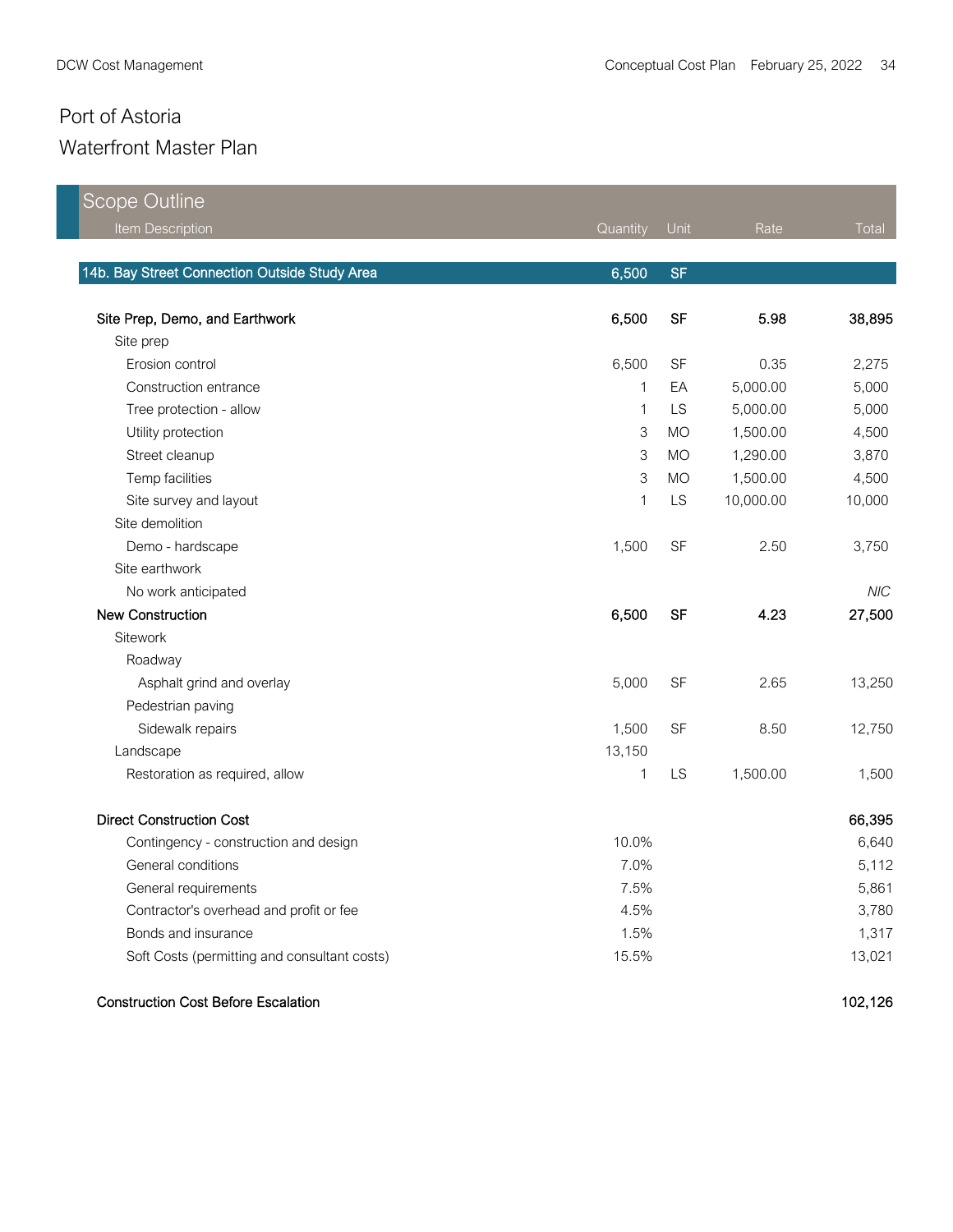| <b>Scope Outline</b>                           |             |           |           |            |
|------------------------------------------------|-------------|-----------|-----------|------------|
| Item Description                               | Quantity    | Unit      | Rate      | Total      |
|                                                |             |           |           |            |
| 15a. Basin Street Connection Within Study Area | 10,220      | <b>SF</b> |           |            |
| Site Prep, Demo, and Earthwork                 |             |           |           | 127,101    |
| Site prep                                      |             |           |           |            |
| Erosion control                                | 10,220      | SF        | 0.17      | 1,737      |
| Construction entrance                          | 1           | EA        | 5,000.00  | 5,000      |
| Tree protection - not required                 |             |           |           | <b>NIC</b> |
| Utility protection                             | 12          | <b>MO</b> | 1,500.00  | 18,000     |
| Street cleanup                                 | 12          | <b>MO</b> | 1,290.00  | 15,480     |
| Temp facilities                                | 12          | <b>MO</b> | 1,500.00  | 18,000     |
| Site survey and layout                         | $\mathbf 1$ | <b>LS</b> | 15,000.00 | 15,000     |
| Site demolition                                |             |           |           |            |
| Demo - hardscape                               | 10,220      | SF        | 2.25      | 22,995     |
| Protect - trolley tracks                       | 1           | <b>LS</b> | 2,500.00  | 2,500      |
| Site earthwork                                 |             |           |           |            |
| Excavation                                     | 379         | CY        | 22.00     | 8,327      |
| Grading                                        | 10,220      | SF        | 0.50      | 5,110      |
| Haul and dispose                               | 379         | CY        | 22.00     | 8,327      |
| Base aggregates                                | 189         | <b>CY</b> | 35.00     | 6,624      |
| Renovation                                     | 10,220      | <b>SF</b> | 17.50     | 178,854    |
| Roadway                                        |             |           |           |            |
| Asphalt                                        | 5,840       | SF        | 10.50     | 61,320     |
| Curb                                           | 620         | LF        | 35.00     | 21,700     |
| Ped paving                                     |             |           |           |            |
| Concrete sidewalk                              | 3,696       | SF        | 10.50     | 38,808     |
| Curb                                           | 620         | LF        | 35.00     | 21,700     |
| Landscape                                      | 684         | SF        |           |            |
| Topsoil                                        | 25          | <b>CY</b> | 45.00     | 1,140      |
| Mulch                                          | 6           | <b>CY</b> | 40.00     | 253        |
| <b>Trees</b>                                   | $\mathbf 1$ | EA        | 500.00    | 684        |
| Shrubs and groundcover - 1 gal., 24" O.C.      | 171         | EA        | 11.00     | 1,881      |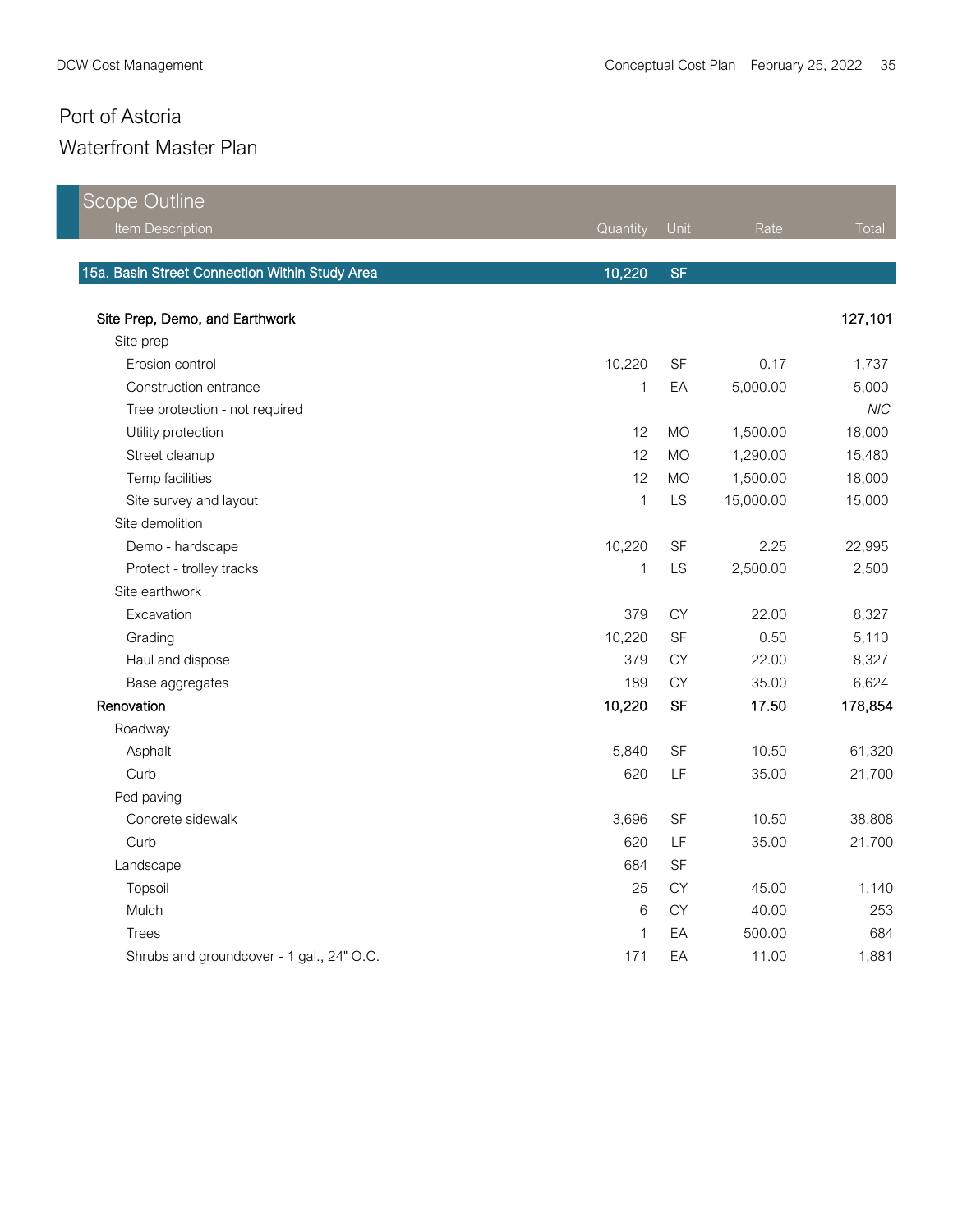| Scope Outline                                |          |           |           |         |
|----------------------------------------------|----------|-----------|-----------|---------|
| Item Description                             | Quantity | Unit      | Rate      | Total   |
|                                              |          |           |           |         |
| Irrigation                                   | 684      | <b>SF</b> | 2.00      | 1,368   |
| Stormwater management - allow                |          | LS.       | 30,000.00 | 30,000  |
| <b>Direct Construction Cost</b>              |          |           |           | 305,956 |
| Contingency - construction and design        | $10.0\%$ |           |           | 30,596  |
| General conditions                           | 7.0%     |           |           | 23,559  |
| General requirements                         | 7.5%     |           |           | 27,008  |
| Contractor's overhead and profit or fee      | 4.5%     |           |           | 17,420  |
| Bonds and insurance                          | 1.5%     |           |           | 6,068   |
| Soft Costs (permitting and consultant costs) | 15.5%    |           |           | 60,003  |

#### Construction Cost Before Escalation 470,610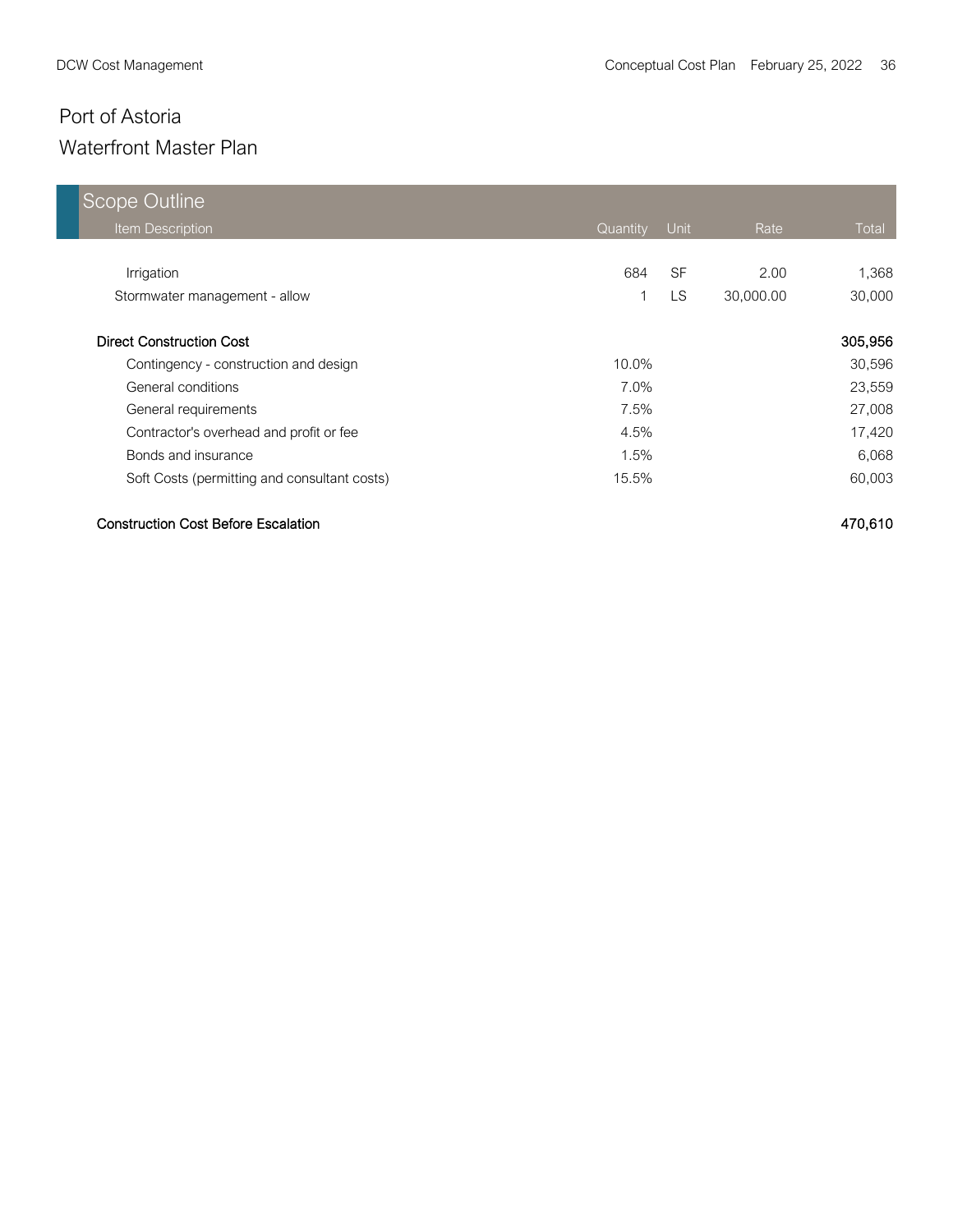| Scope Outline                                   |                           |           |           |            |
|-------------------------------------------------|---------------------------|-----------|-----------|------------|
| Item Description                                | Quantity                  | Unit      | Rate      | Total      |
|                                                 |                           |           |           |            |
| 15b. Basin Street Connection Outside Study Area | 5,500                     | <b>SF</b> |           |            |
| Site Prep, Demo, and Earthwork                  | 5,500                     | <b>SF</b> | 6.78      | 37,295     |
| Site prep                                       |                           |           |           |            |
| Erosion control                                 | 5,500                     | <b>SF</b> | 0.35      | 1,925      |
| Construction entrance                           | 1                         | EA        | 5,000.00  | 5,000      |
| Tree protection - allow                         | 1                         | LS        | 5,000.00  | 5,000      |
| Utility protection                              | $\ensuremath{\mathsf{3}}$ | <b>MO</b> | 1,500.00  | 4,500      |
| Street cleanup                                  | 3                         | <b>MO</b> | 1,290.00  | 3,870      |
| Temp facilities                                 | 3                         | <b>MO</b> | 1,500.00  | 4,500      |
| Site survey and layout                          | 1                         | LS        | 10,000.00 | 10,000     |
| Site demolition                                 |                           |           |           |            |
| Demo - hardscape                                | 1,000                     | <b>SF</b> | 2.50      | 2,500      |
| Site earthwork                                  |                           |           |           |            |
| No work anticipated                             |                           |           |           | <b>NIC</b> |
| <b>New Construction</b>                         | 5,500                     | <b>SF</b> | 4.23      | 23,250     |
| Sitework                                        |                           |           |           |            |
| Roadway                                         |                           |           |           |            |
| Asphalt grind and overlay                       | 5,000                     | <b>SF</b> | 2.65      | 13,250     |
| Pedestrian paving                               |                           |           |           |            |
| Sidewalk repairs                                | 1,000                     | <b>SF</b> | 8.50      | 8,500      |
| Landscape                                       | 13,150                    |           |           |            |
| Restoration as required, allow                  | 1                         | LS        | 1,500.00  | 1,500      |
|                                                 |                           |           |           | 60,545     |
| <b>Direct Construction Cost</b>                 |                           |           |           | 60,545     |
| Contingency - construction and design           | 10.0%                     |           |           | 6,055      |
| General conditions                              | 7.0%                      |           |           | 4,662      |
| General requirements                            | 7.5%                      |           |           | 5,345      |
| Contractor's overhead and profit or fee         | 4.5%                      |           |           | 3,447      |
| Bonds and insurance                             | 1.5%                      |           |           | 1,201      |
| Soft Costs (permitting and consultant costs)    | 15.5%                     |           |           | 11,874     |
| <b>Construction Cost Before Escalation</b>      |                           |           |           | 93,128     |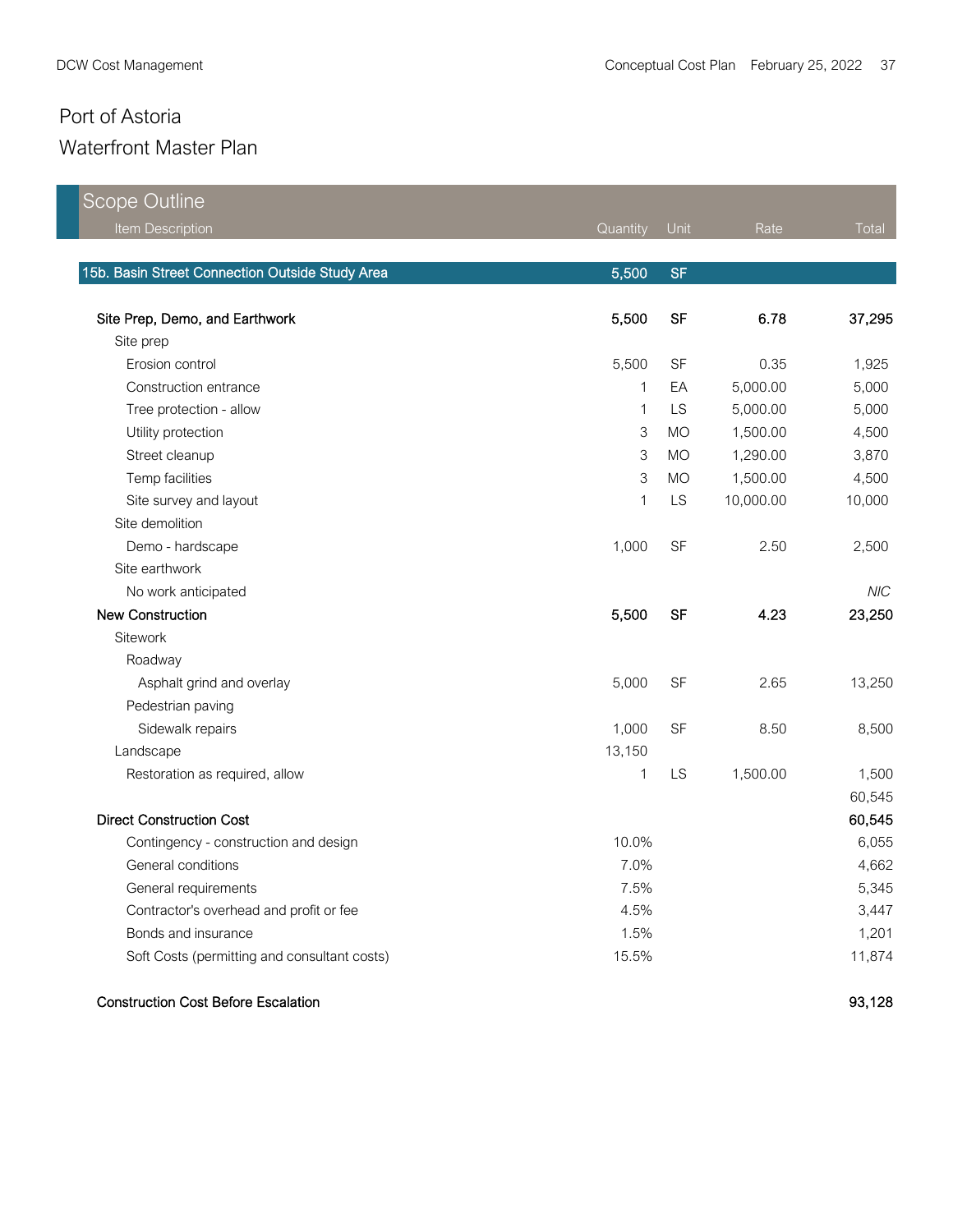| <b>Scope Outline</b>                             |              |           |           |            |
|--------------------------------------------------|--------------|-----------|-----------|------------|
| Item Description                                 | Quantity     | Unit      | Rate      | Total      |
|                                                  |              |           |           |            |
| 16a. Portway Street Connection Within Study Area | 58,440       | <b>SF</b> |           |            |
| Site Prep, Demo, and Earthwork                   |              |           |           | 366,998    |
| Site prep                                        |              |           |           |            |
| Erosion control                                  | 58,440       | <b>SF</b> | 0.17      | 9,935      |
| Construction entrance                            | 1            | EA        | 5,000.00  | 5,000      |
| Tree protection - not required                   |              |           |           | <b>NIC</b> |
| Utility protection                               | 6            | <b>MO</b> | 1,500.00  | 9,000      |
| Street cleanup                                   | 6            | <b>MO</b> | 1,290.00  | 7,740      |
| Temp facilities                                  | 6            | <b>MO</b> | 1,500.00  | 9,000      |
| Site survey and layout                           | 1            | LS        | 30,000.00 | 30,000     |
| Site demolition                                  |              |           |           |            |
| Demo - hardscape                                 | 58,440       | <b>SF</b> | 2.25      | 131,490    |
| Protect - trolley tracks                         | 1            | LS        | 2,500.00  | 2,500      |
| Site earthwork                                   |              |           |           |            |
| Excavation                                       | 2,164        | <b>CY</b> | 22.00     | 47,618     |
| Grading                                          | 58,440       | SF        | 0.50      | 29,220     |
| Haul and dispose                                 | 2,164        | <b>CY</b> | 22.00     | 47,618     |
| Base aggregates                                  | 1,082        | <b>CY</b> | 35.00     | 37,878     |
| Renovation                                       | 58,440       | <b>SF</b> | 17.40     | 1,016,569  |
| Roadway                                          |              |           |           |            |
| Asphalt                                          | 19,460       | <b>SF</b> | 10.50     | 204,330    |
| Curb                                             | 620          | LF        | 35.00     | 21,700     |
| Ped paving                                       |              |           |           |            |
| Concrete sidewalk                                | 17,532       | <b>SF</b> | 10.50     | 184,086    |
| Curb                                             | 620          | LF        | 35.00     | 21,700     |
| Landscape                                        | 21,448       | SF        |           |            |
| Topsoil                                          | 794          | CY        | 45.00     | 35,747     |
| Mulch                                            | 199          | CY        | 40.00     | 7,944      |
| <b>Trees</b>                                     | 43           | EA        | 500.00    | 21,500     |
| Shrubs and groundcover - 1 gal., 24" O.C.        | 5,362        | EA        | 11.00     | 58,982     |
| Irrigation                                       | 21,448       | <b>SF</b> | 2.00      | 42,896     |
| Stormwater management - allow                    | $\mathbf{1}$ | <b>LS</b> | 50,000.00 | 50,000     |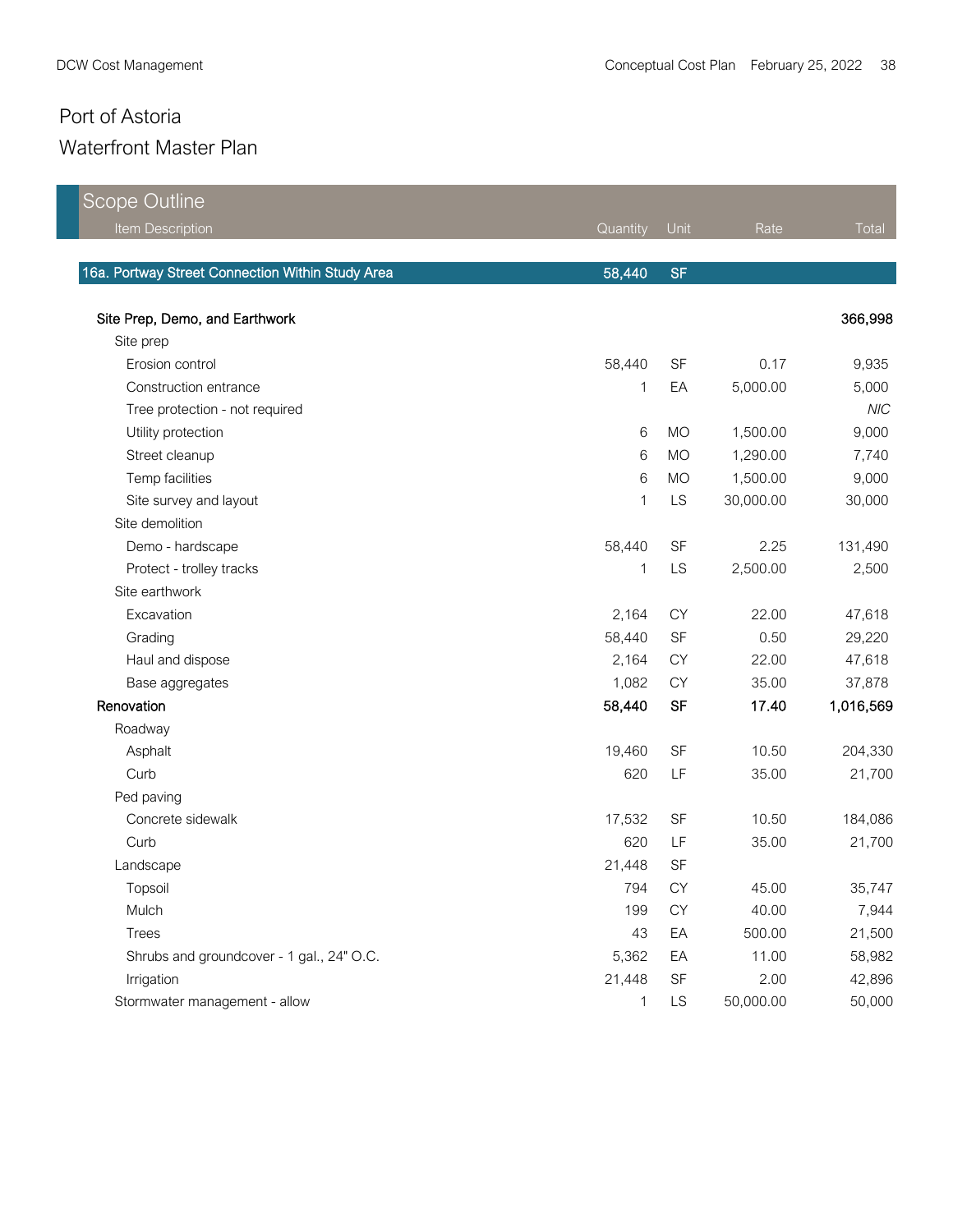| Scope Outline                                   |          |      |          |              |
|-------------------------------------------------|----------|------|----------|--------------|
| <b>Item Description</b>                         | Quantity | Unit | Rate     | <b>Total</b> |
|                                                 |          |      |          |              |
| Site Electrical                                 |          |      |          |              |
| Street light                                    | 24       | EA   | 9,500.00 | 231,325      |
| Conduit and wire - incl. trenching and backfill | 974      | LF.  | 140.00   | 136,360      |
| <b>Direct Construction Cost</b>                 |          |      |          | 1,383,568    |
| Contingency - construction and design           | 10.0%    |      |          | 138,357      |
| General conditions                              | 7.0%     |      |          | 106,535      |
| General requirements                            | 7.5%     |      |          | 122,134      |
| Contractor's overhead and profit or fee         | 4.5%     |      |          | 78,777       |
| Bonds and insurance                             | 1.5%     |      |          | 27,441       |
| Soft Costs (permitting and consultant costs)    | 15.5%    |      |          | 271,342      |

#### Construction Cost Before Escalation 2,128,153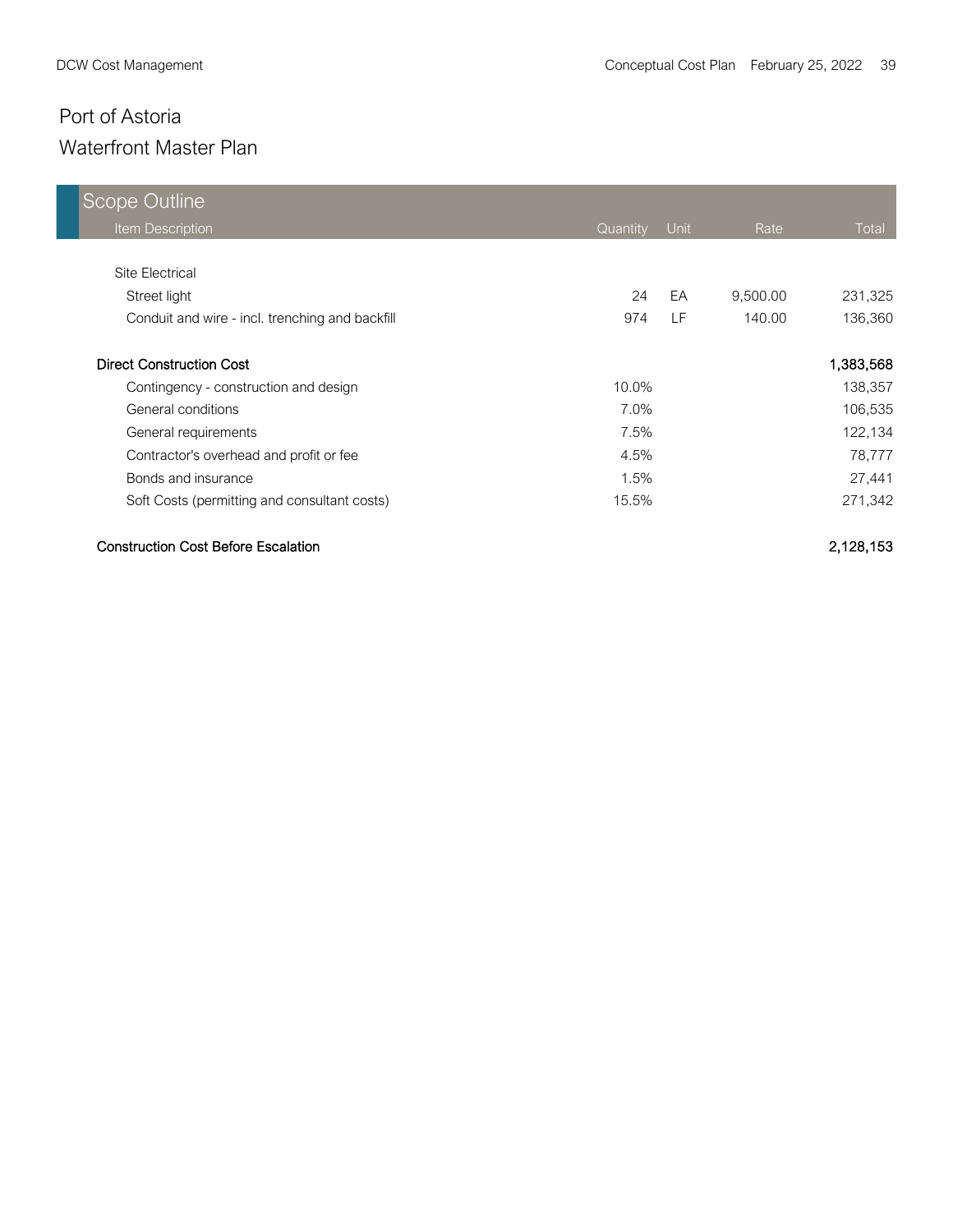| <b>Scope Outline</b>                              |              |           |           |            |
|---------------------------------------------------|--------------|-----------|-----------|------------|
| Item Description                                  | Quantity     | Unit      | Rate      | Total      |
|                                                   |              |           |           |            |
| 16b. Portway Street Connection Outside Study Area | 5,500        | <b>SF</b> |           |            |
| Site Prep, Demo, and Earthwork                    |              |           |           | 74,668     |
| Site prep                                         |              |           |           |            |
| Erosion control                                   | 5,500        | <b>SF</b> | 0.17      | 935        |
| Construction entrance                             | 1            | EA        | 5,000.00  | 5,000      |
| Tree protection - not required                    |              |           |           | <b>NIC</b> |
| Utility protection                                | $\mathbf{2}$ | <b>MO</b> | 1,500.00  | 3,000      |
| Street cleanup                                    | $\mathbf{2}$ | <b>MO</b> | 1,290.00  | 2,580      |
| Temp facilities                                   | $\mathbf{2}$ | <b>MO</b> | 1,500.00  | 3,000      |
| Site survey and layout                            | 1            | LS        | 30,000.00 | 30,000     |
| Site demolition                                   |              |           |           |            |
| Demo - hardscape                                  | 5,500        | <b>SF</b> | 2.25      | 12,375     |
| Protect - trolley tracks                          | 1            | LS        | 2,500.00  | 2,500      |
| Site earthwork                                    |              |           |           |            |
| Excavation                                        | 204          | CY        | 22.00     | 4,481      |
| Grading                                           | 5,500        | <b>SF</b> | 0.50      | 2,750      |
| Haul and dispose                                  | 204          | CY        | 22.00     | 4,481      |
| Base aggregates                                   | 102          | <b>CY</b> | 35.00     | 3,565      |
| Renovation                                        | 5,500        | <b>SF</b> | 33.50     | 184,237    |
| Roadway                                           |              |           |           |            |
| Asphalt                                           | 4,000        | <b>SF</b> | 10.50     | 42,000     |
| Curb                                              | 200          | LF        | 35.00     | 7,000      |
| Ped paving                                        |              |           |           |            |
| Concrete sidewalk                                 | 500          | <b>SF</b> | 10.50     | 5,250      |
| Curb                                              | 620          | LF        | 35.00     | 21,700     |
| Landscape                                         | 1,000        | SF        |           |            |
| Topsoil                                           | 37           | <b>CY</b> | 45.00     | 1,667      |
| Mulch                                             | 9            | CY        | 40.00     | 370        |
| <b>Trees</b>                                      | $\mathbf{2}$ | EA        | 500.00    | 1,000      |
| Shrubs and groundcover - 1 gal., 24" O.C.         | 250          | EA        | 11.00     | 2,750      |
| Irrigation                                        | 1,000        | SF        | 2.00      | 2,000      |
| Stormwater management - allow                     | $\mathbf{1}$ | <b>LS</b> | 25,000.00 | 25,000     |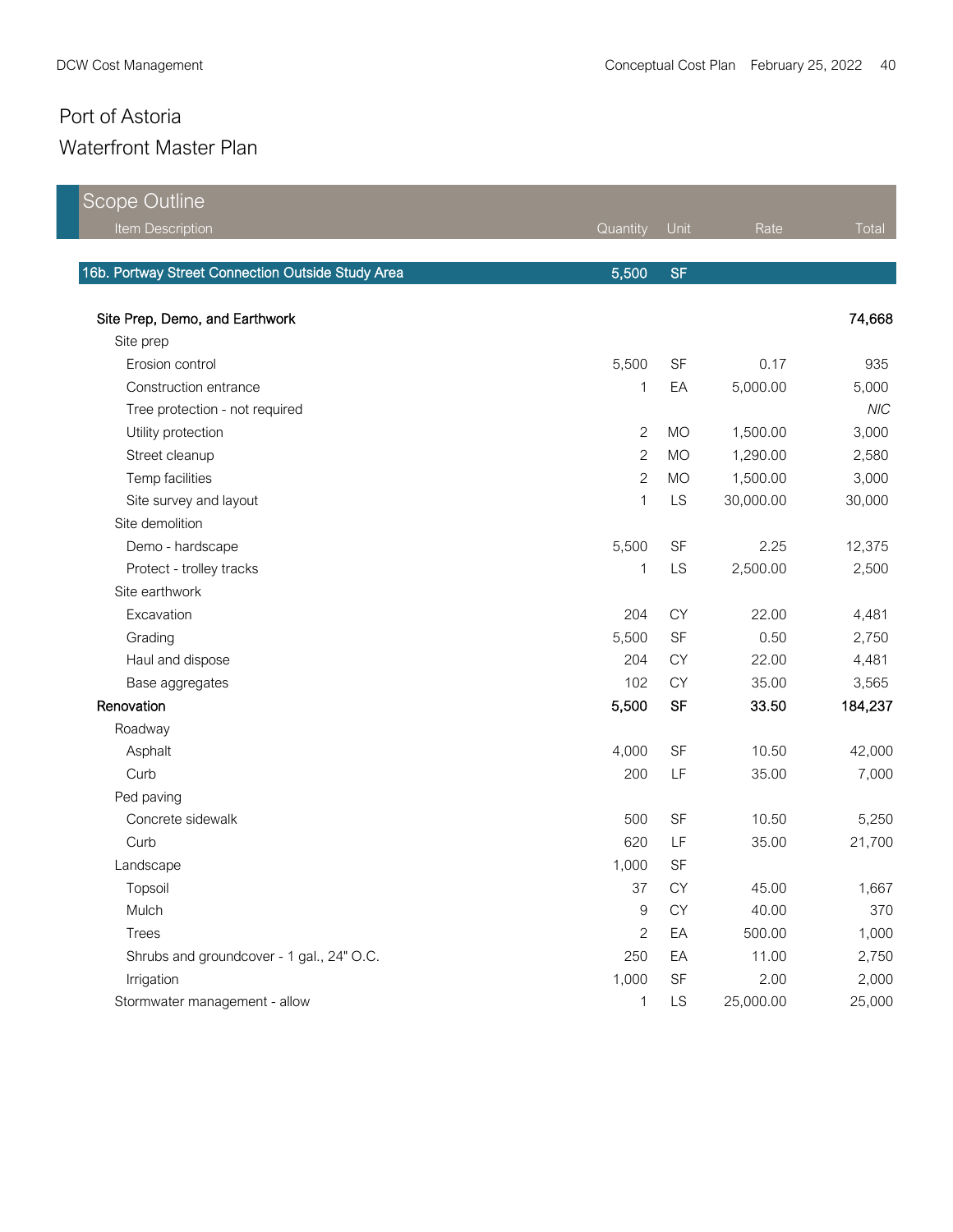| Scope Outline                                   |          |      |          |         |
|-------------------------------------------------|----------|------|----------|---------|
| Item Description                                | Quantity | Unit | Rate     | Total   |
|                                                 |          |      |          |         |
| Site Electrical                                 |          |      |          |         |
| Street light                                    | 5        | EA   | 9,500.00 | 47,500  |
| Conduit and wire - incl. trenching and backfill | 200      | LF.  | 140.00   | 28,000  |
| <b>Direct Construction Cost</b>                 |          |      |          | 258,905 |
| Contingency - construction and design           | 10.0%    |      |          | 25,890  |
| General conditions                              | 7.0%     |      |          | 19,936  |
| General requirements                            | 7.5%     |      |          | 22,855  |
| Contractor's overhead and profit or fee         | 4.5%     |      |          | 14,741  |
| Bonds and insurance                             | 1.5%     |      |          | 5,135   |
| Soft Costs (permitting and consultant costs)    | 15.5%    |      |          | 50,776  |

#### Construction Cost Before Escalation 398,238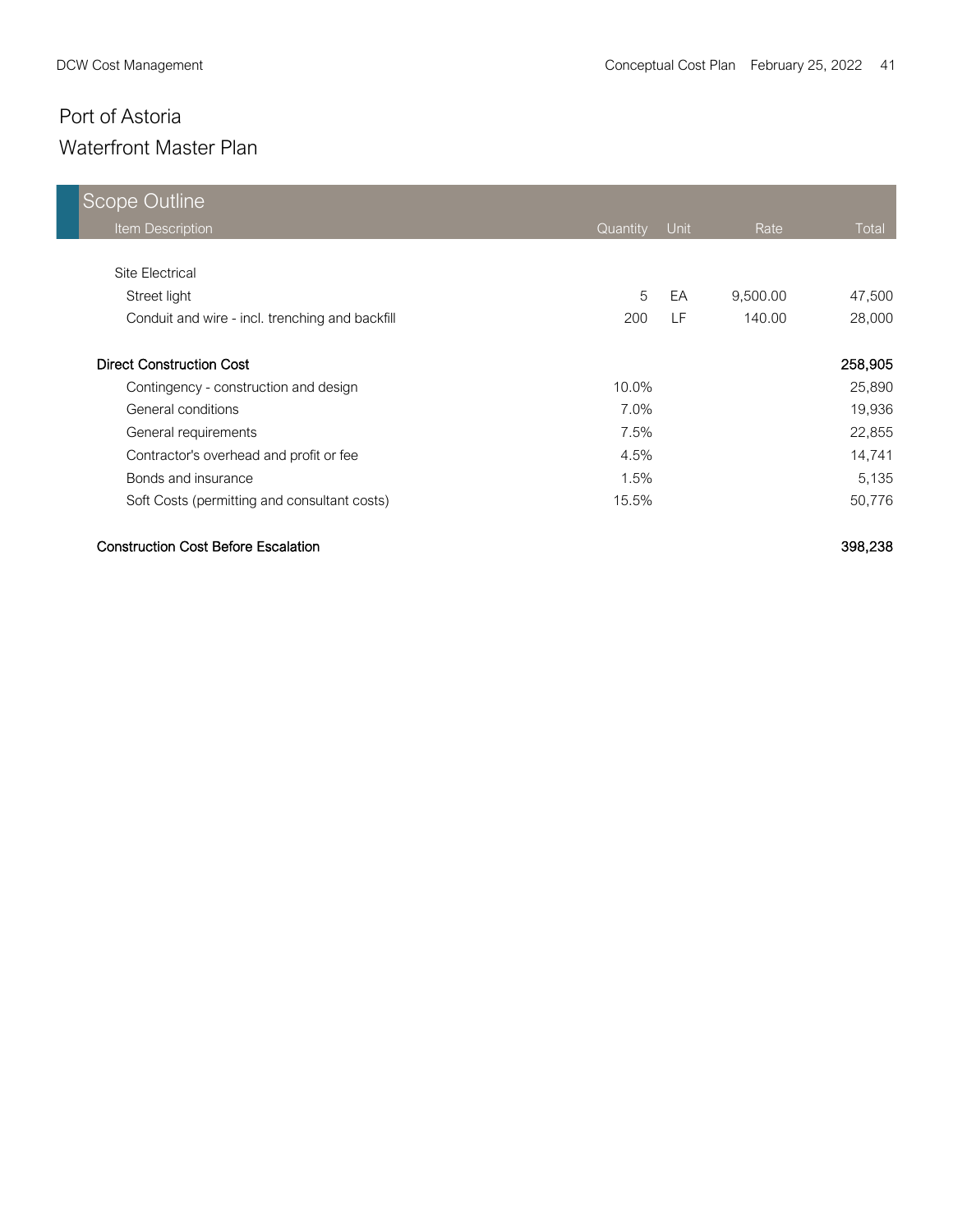| <b>Scope Outline</b>                         |          |      |           |              |
|----------------------------------------------|----------|------|-----------|--------------|
| Item Description                             | Quantity | Unit | Rate      | <b>Total</b> |
|                                              |          |      |           |              |
| 17. T-Dock Electrical                        |          |      |           |              |
|                                              |          |      |           |              |
| Renovation                                   |          |      |           | 295,220      |
| Electrical                                   |          |      |           |              |
| Power supply - MDP                           | 1        | EA   | 50,000.00 | 50,000       |
| Power distribution - conduit and wire        | 1,005    | LF   | 180.00    | 180,900      |
| Convenience and equipment connections        | 20       | EA   | 3,200.00  | 64,320       |
| <b>Direct Construction Cost</b>              |          |      |           | 295,220      |
| Contingency - construction and design        | 10.0%    |      |           | 29,522       |
| General conditions                           | 7.0%     |      |           | 22,732       |
| General requirements                         | 7.5%     |      |           | 26,061       |
| Contractor's overhead and profit or fee      | 4.5%     |      |           | 16,809       |
| Bonds and insurance                          | 1.5%     |      |           | 5,855        |
| Soft Costs (permitting and consultant costs) | 15.5%    |      |           | 57,898       |

#### Construction Cost Before Escalation 454,097